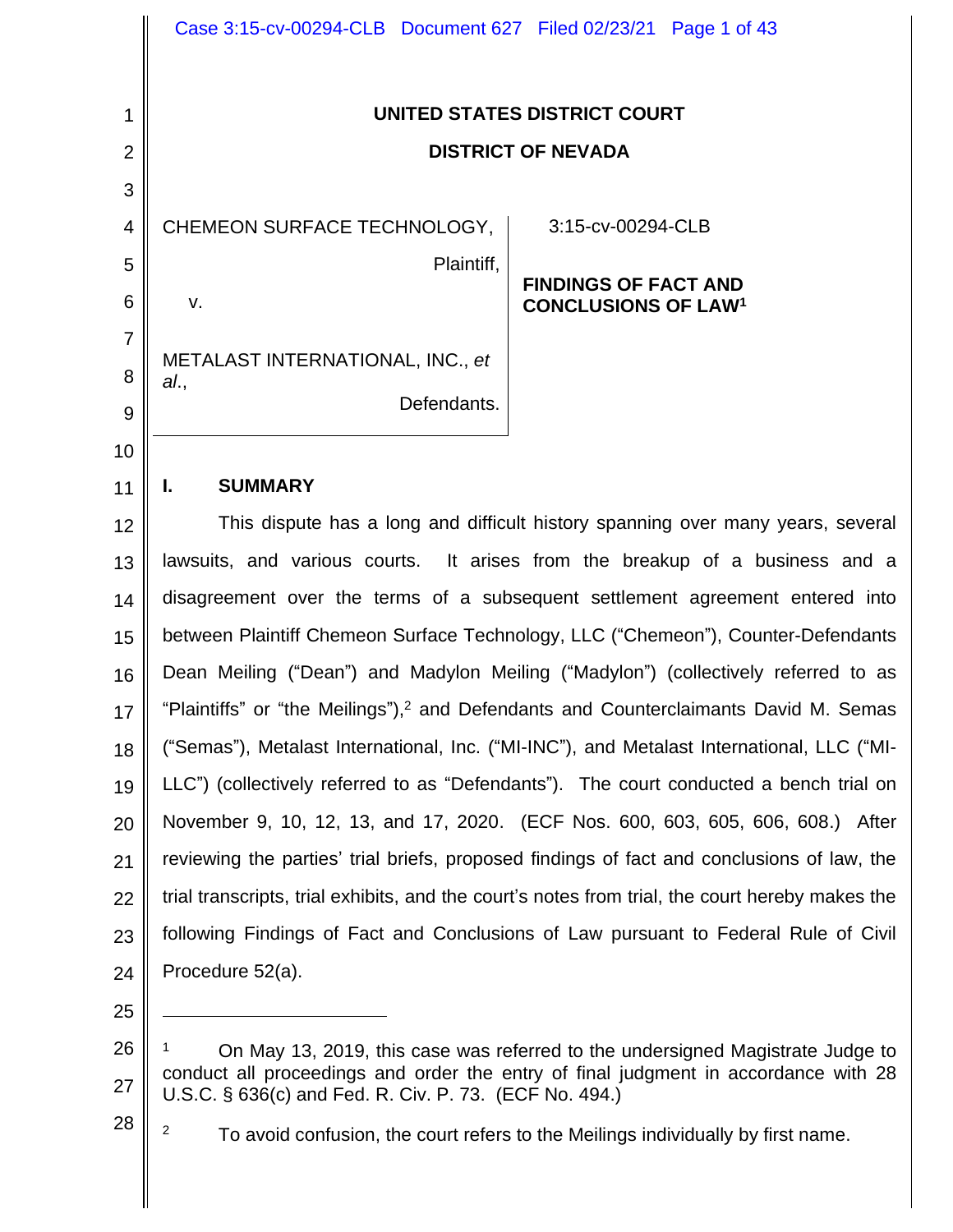# **II. CLAIMS**

1

10

2 3 4 5 6 7 Chemeon commenced this action on June 3, 2015 alleging various claims. (*See* ECF No. 1.) Chemeon amended its Complaint multiple times, ending with the operative complaint, the Third Amended Complaint (ECF No. 535) filed on October 31, 2019. Defendants' asserted various counterclaims related to an alleged breach of a settlement agreement reached by the parties prior to the lawsuit being filed as well as other claims. (*See* ECF No. 51.)

8 9 Following extensive pretrial motion practice, which will be further discussed below, the following tables identify the claims and counterclaims that proceeded to trial:

11 12 13 14 15 16 17 18 19 **Chemeon's Third Amended Complaint (ECF No. 535) Claim #** Name **Issue Presented at Trial 2 Declaratory judgment** remedies Limited to issue of whether Attorneys' Fees should be assessed based on exceptional circumstances pursuant to 15 U.S.C. § 117(a) **5** Common law trademark infringement Nothing dismissed at SJ; no limit **6** Copyright infringement Limited to Renewal of Registration on June 21, 2015 and two specimens – IC 001, IC 009 and the '206 mark

**Defendants' Counterclaims (ECF No. 51)**

**1** Breach of contract Related to breach of settlement agreement

Name **Issue Presented at Trial** 

Relitigating this issue

Metalast" name, etc.

by use of "formerly Metalast," etc.

Prohibit future use of the "formerly

# 20 21 22 23

**Claim #**

**2** Breach of the covenant of

**7** Specific performance of

good faith and fair dealing

settlement agreement

| 24 |
|----|
| 25 |

26

27 28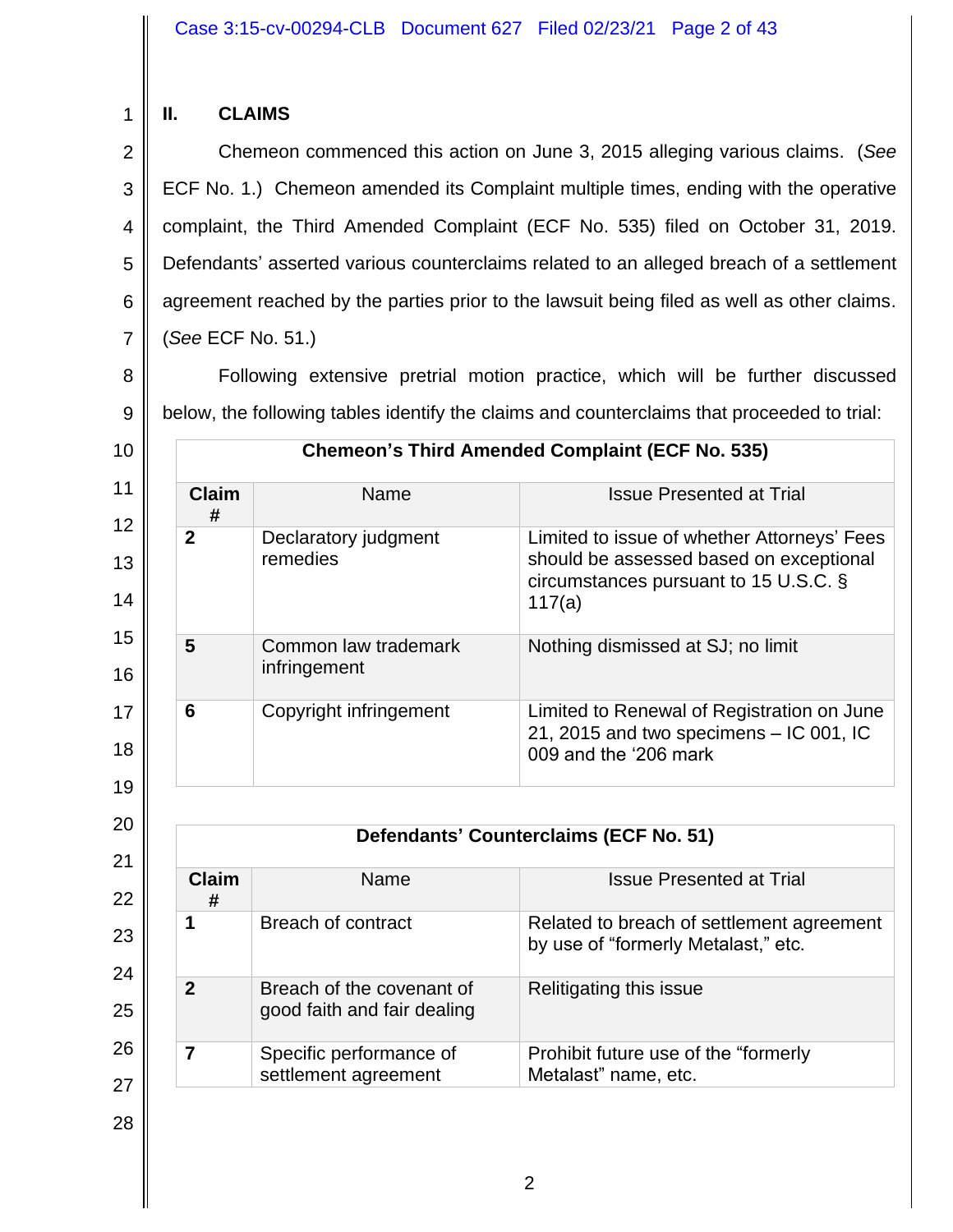1

# **III. FINDINGS OF FACT<sup>3</sup>**

2

# **A. Background Related to MI-INC and MI-LLC**

3 4 5 6 1. In January 1993, Semas commenced negotiations to license a patented metal coating process from a Japanese inventor. Trial Tr. Vol. 1, 70:20-21-71:7; 74:12- 16. Eventually, Semas obtained the rights to this technology through a license with the inventor. Trial Tr. Vol. 1, 74:12-20.

7 8 9 10 2. These rights were initially acquired by Semas through his fictitious business entity, "Metalast USA." Trial Tr. Vol. 1, 66:18-22. Through this licensed technology, the product "Metalast AA-100" was initially marketed and sold by Metalast. Trial Tr. Vol. 1, 66:18-22; 70:19-20-71:7; 74:20-75:7.

11 12 3. On May 16, 1994, Semas formed "Metalast International, Inc" ("MI-INC"), which was incorporated as a Nevada corporation. Stipulated Facts ¶ 1.

13 14 15 4. From its inception until April 25, 2013, Semas controlled MI-INC and served as its President and Chief Operating Officer. Stipulated Facts ¶ 6; Trial Tr. Vol. 1, 66:21-22.

16 17 18 5. On December 20, 1994, "Metalast International LLC" ("MI-LLC") was organized as a Nevada limited liability company pursuant to an operating agreement, which was later amended on June 6, 1996. Stipulated Facts ¶ 2; Ex. 1

19 20 21 22 6. MI-LLC was as a separate business entity from MI-INC and its purpose was to raise equity investments to expand the Metalast business. Trial Tr. Vol. 1, 68:13- 15. The shares—in the form of membership interests—were primarily sold through registered NASD brokers and broker-dealers. Trial Tr. Vol. 1, 136:24-25—137:1-5.

23 24 25 7. Per the MI-LLC operating agreement, for this entity to become operational, MI-LLC had to reach certain minimum levels of equity investments. MI-LLC achieved

26

27

28

<sup>3</sup> All "Stipulated Facts" (ECF No. 595) are incorporated into these Findings of Fact.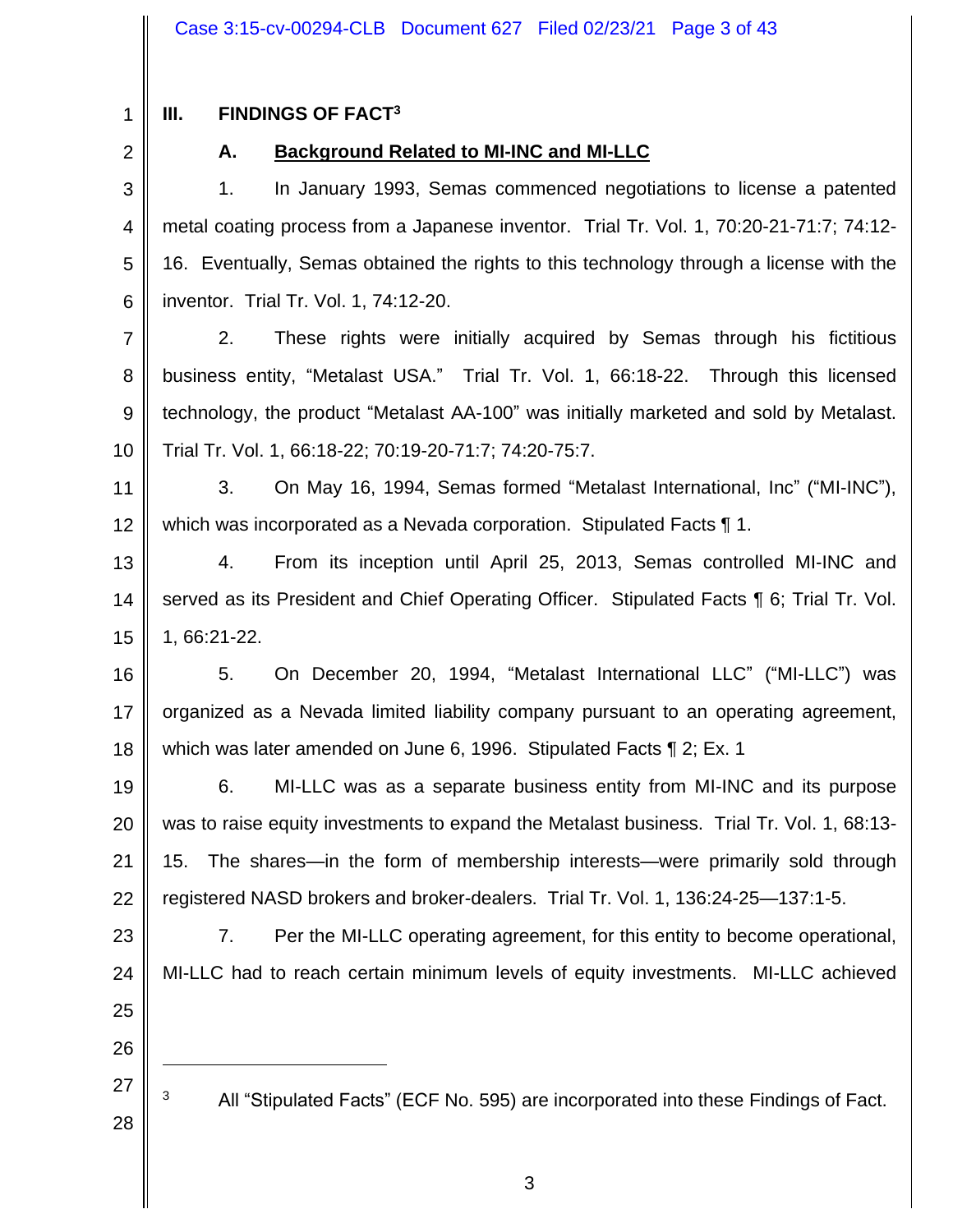1 2 those milestones and became operational in July 1995. Trial Tr. Vol. 1, 66:18-25—67:1- 2; 69:9-12.

3 4 8. From its inception until April 25, 2013, MI-INC was the manager of MI-LLC. Stipulated Facts ¶ 5.

5 6 9. In 1996, MI-INC entered into a license agreement with MI-LLC permitting MI-LLC the right to use the Metalast trademarks. Ex. 15; 16.

7 8 10. The Metalast word mark and logo marks were always registered in the name of MI-INC, and never in the name of MI-LLC. Ex. 323.

9 10 11 12 13 11. Specifically, in 1995, Semas filed the first applications for registration of the word mark and logo marks. On those applications, the registered owner was listed as MI-INC. Ex. 323. In 1996, the United States Patent and Trademark Office ("USPTO") granted these applications and issued the registrations explicitly listing MI-INC as the registered owner of the marks. Ex. 323.

14 15 16 17 12. Between 1996 and 2011, Semas filed several subsequent applications for registration of these trademarks and each application listed the registered owner as MI-INC. Ex. 323. In each of the subsequently issued registrations from the USPTO, MI-INC was again explicitly listed as the registered owner. Ex. 323.

18 19 20 13. The identity of the registered trademark owner was also disclosed to MI-LLC members, including Dean, from the time of the initial registration through regular company communications to members. Exs. 626-629.

21 22 23 14. Chemeon questioned whether the License Agreement (Exs. 15 and 16) was created on or about August 12, 1996 but offered no evidence at trial that the License Agreement was created at some later date.

24 25 26 27 28 15. The Metalast word mark and logo marks were initially registered in the name of MI-INC, not MI-LLC. Stipulated Facts, ¶¶ 8, 11. The registered ownership of the marks was never transferred from MI-INC to MI-LLC. There are no documents transferring ownership of the marks from MI-INC to MI-LLC. There is no evidence of any unwritten agreement to transfer ownership of the marks from MI-INC to MI-LLC.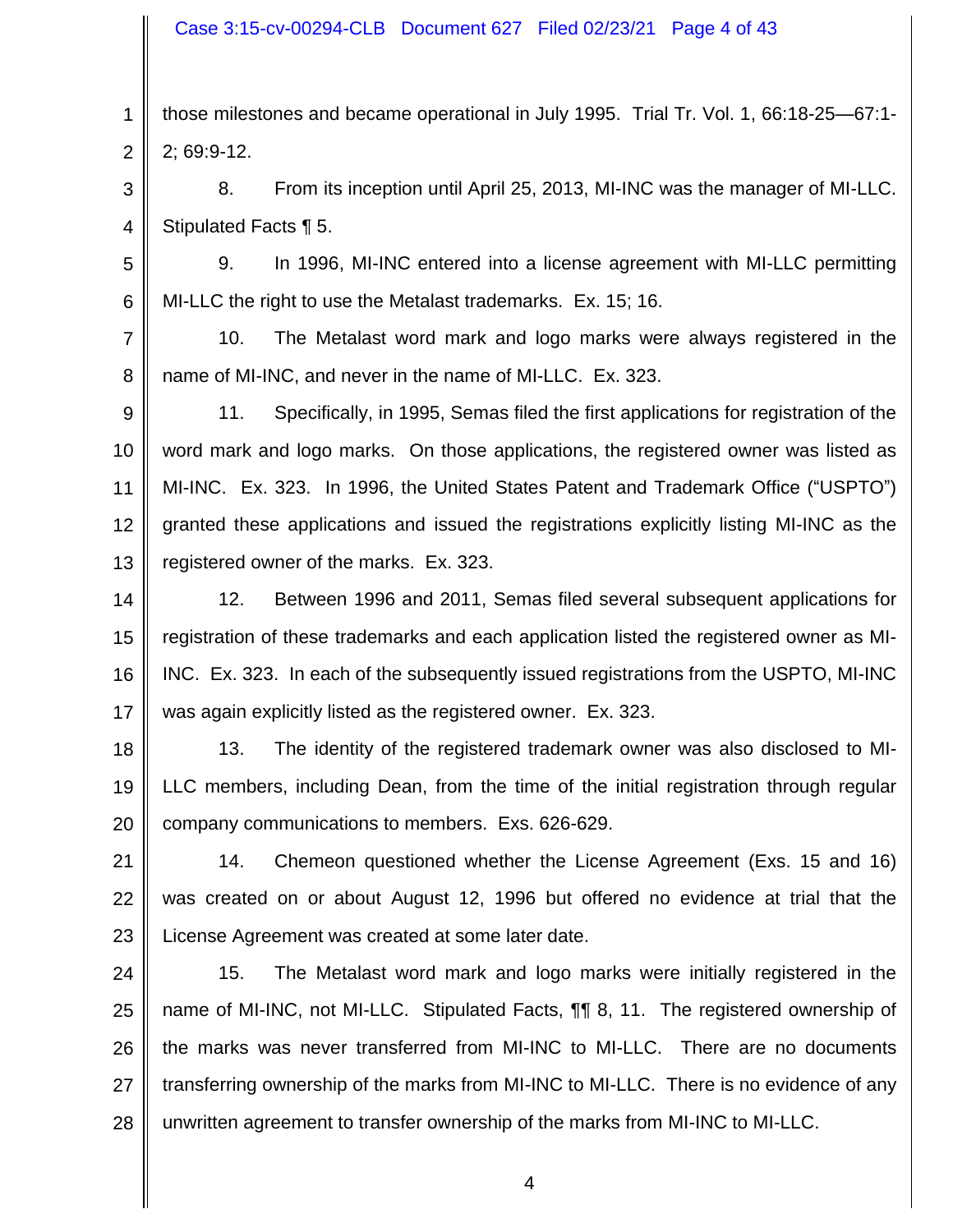1 2 3 16. The tax treatment of the fees and expenses paid by MI-LLC to maintain the mark registrations does not demonstrate that MI-INC ever agreed to transfer ownership of the marks to MI-LLC.

4

### **B. Meiling Investments and Loans to MI-LLC**

5 6 17. Prior to investing in MI-LLC, Dean retired from a long and successful career in finance in the 1990s. *See* Trial Tr. Vol. 2, 210:6-211:20.

7 8 9 10 18. In 1999, Dean was asked by a friend to analyze an investment in MI-LLC. Trial Tr. Vol. 2, 213:19-24. After conducting his analysis, Dean advised his friend not to make an investment in MI-LLC due to it being high risk. However, Dean decided to make his own investment into the company. Trial Tr. Vol. 2, 214:6-23.

11 12 19. Ultimately, Dean invested \$1.2 million and received a member interest in MI-LLC. Trial Tr. Vol. 1, 85:21-25; Trial Tr. Vol, 2, 214:24-25—215:1-2.

13 14 15 16 20. Between 1999 and 2013, Dean, through his business entities, including DSM Partners, Ltd., ("DSM") a Colorado limited partnership, lent money to MI-LLC on various occasions. Trial Tr. Vol. 2, 215; 222-225; *see also* Ex. 204. Through these various loans, DSM became of secured creditor of MI-LLC.

17 18 21. By 2013, Dean had invested over \$9 million (\$6 million, plus accrued interest), in MI-LLC. Trial Tr. Vol. 2, 225:14; Trial Tr. Vol. 3, 133:18-24.

19 20 21 22 23 22. In February 2013, Semas informed Dean that the company could not make payroll or rent. Trial Tr. Vol. 2, 225:17-25—226:1-5. In March 2013, Dean agreed to loan additional funds to keep the company operating, with the provision that if Semas could not find someone else to provide future funds, Semas would have to step down from his management role and turn control over to someone else. *Id.*

24 25 23. In early April 2013, Semas again informed Dean that the company could not make payroll or rent. Trial Tr. Vol. 2, 226:11-24.

26 ///

27 ///

28 ///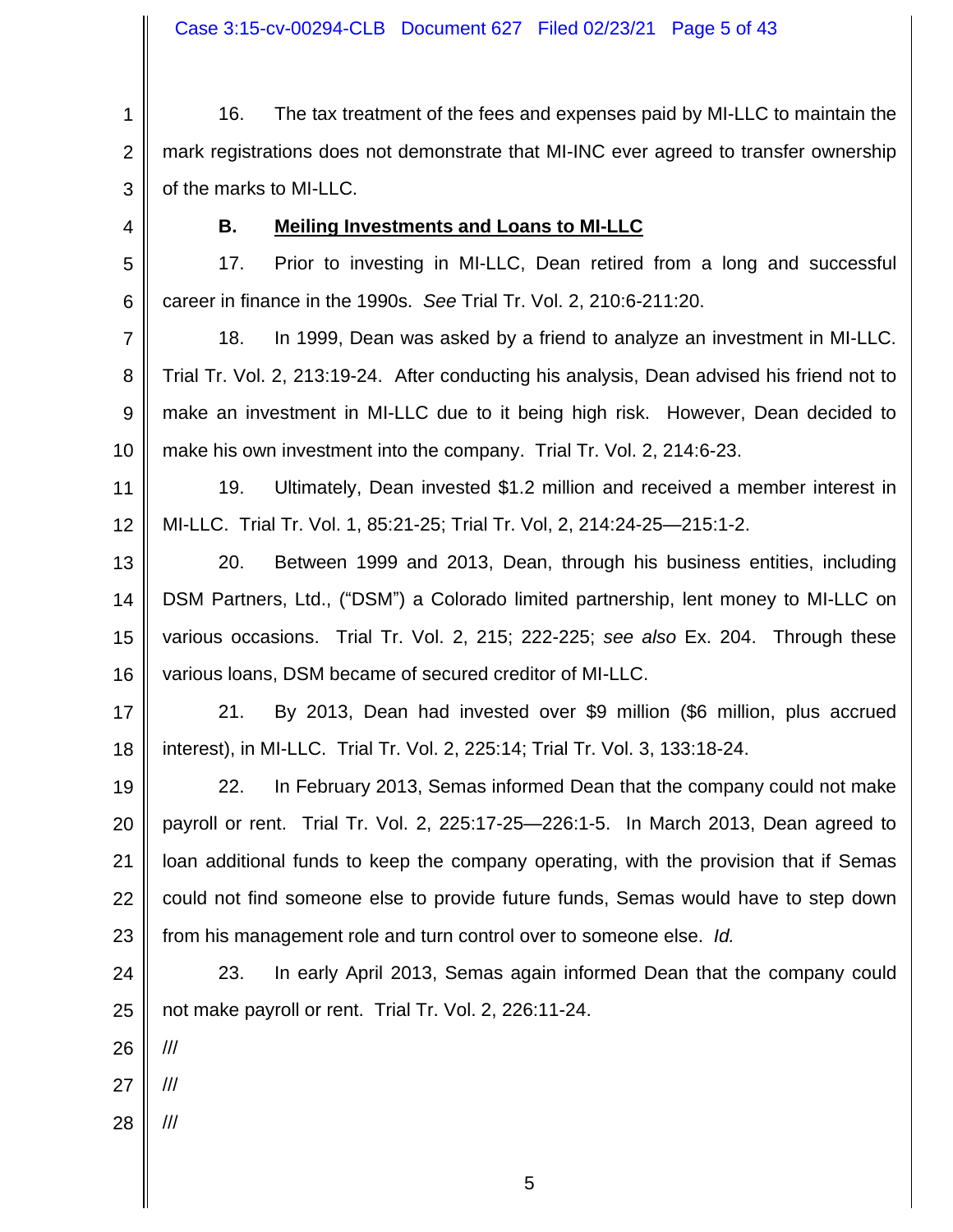1

# **C. Receivership Action**

2 3 4 5 6 24. On April 16, 2013, DSM Partners, Ltd., commenced litigation in the Ninth Judicial District Court of the State of Nevada entitled *DSM Partners, Ltd. v. Metalast International, LLC and Metalast International, Inc*., Case No. 13-cv-0114 (hereinafter "Receivership Action"). $4$  This action sought a receivership to take MI-LLC out of the control of Semas. Ex. 150.

7 8 9 10 25. On April 25, 2013, the court in the Receivership Action appointed James Proctor as Receiver to manage the business of MI-LLC. From that point, MI-INC was no longer the manager of MI-LLC, and Mr. Proctor excluded Semas from all MI-LLC operations. Stipulated Facts, ¶ 14.

11 12 13 26. On November 4, 2013, the court in the Receivership Action approved a sale of certain MI-LLC assets, which were described as collateral for the various loans from DSM to MI-LLC. Stipulated Facts, ¶ 17; Ex. 204.

14 15 16 27. On the same date when Dean's entity commenced the Receivership Action, Dean was aware that the security agreement and related loan documents did not list the Metalast word mark or logo marks as part of the collateral for the loans. Ex. 285.

17

# **D. Semas Bankruptcy**

18 19 20 21 28. On December 11, 2013, Semas filed a Voluntary Petition in *In re: David M. Semas and Susan O. Semas*, Case No. 13-52337 (hereinafter "Semas Bankruptcy"), in the United States District Court for the District of Nevada ("Bankruptcy Court").<sup>5</sup> Trial Tr. Vol. 4, 197:12-18.

22 23 24 25 29. In the Semas Bankruptcy, Chemeon (then known as "Metalast Surface Technology, LLC") filed an Adversary Complaint entitled *Metalast Surface Technology, LLC v. David M. Semas and Metalast International, Inc.*, Adv. No. 14-05036 (the "Adversary Proceeding"). Ex. 502.

26

27

28

<sup>4</sup> The court takes judicial notice of the docket and filings in the Receivership Action.

<sup>5</sup> The court takes judicial notice of the docket and filings in the Semas Bankruptcy.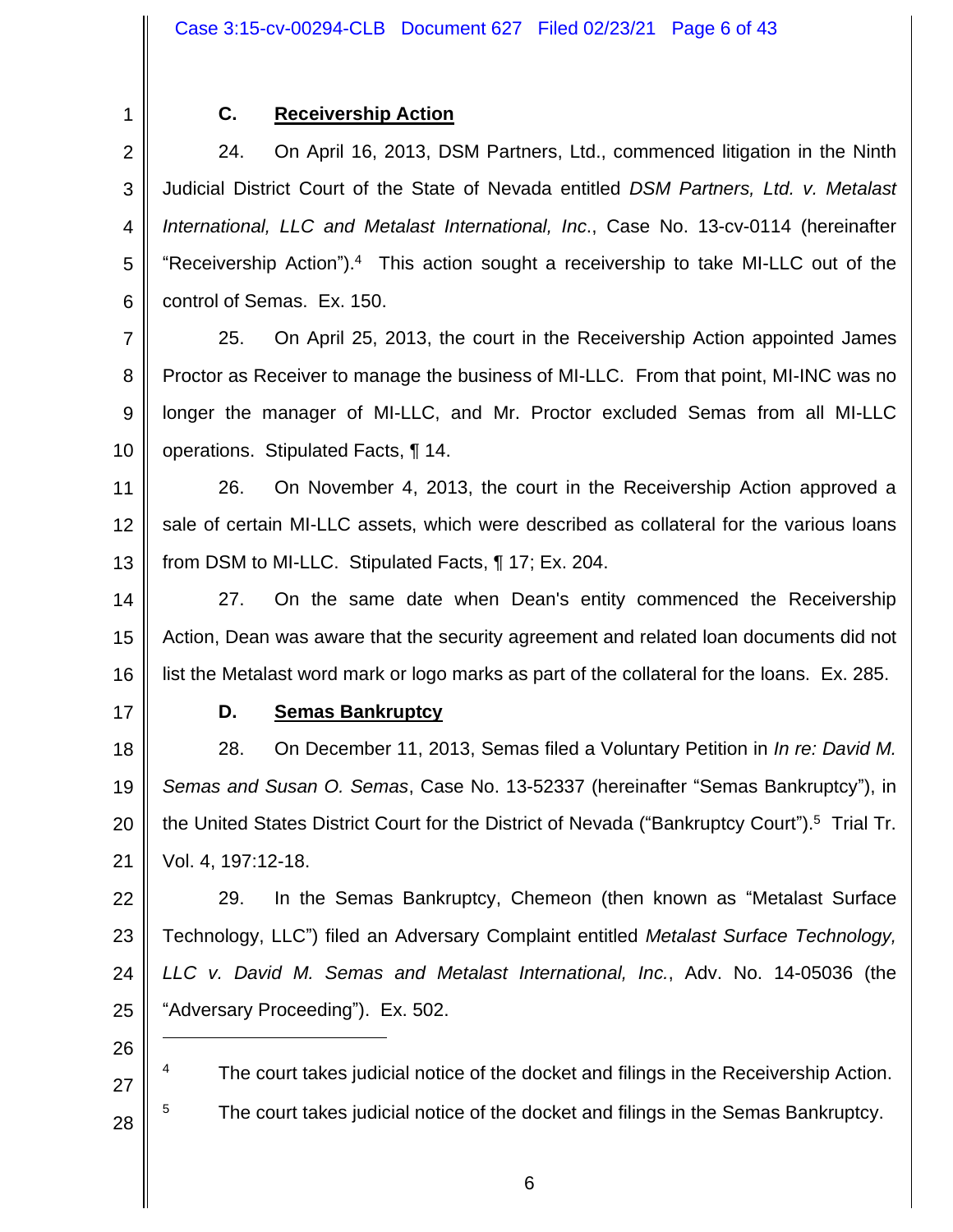#### Case 3:15-cv-00294-CLB Document 627 Filed 02/23/21 Page 7 of 43

1 2 3 4 5 30. The Adversary Complaint included claims for breach of contractual guarantee, violation of the Nevada Uniform Securities Act, violation of the Federal Securities law, declaratory judgment with respect to ownership of intellectual property, breach of fiduciary duty, fraud, misrepresentation, fraudulent conveyance, conversion, non-dischargeability, and fees and costs. Ex. 502.

6 7 8 31. Further, Chemeon claimed in its Proof of Claim (Ex. 501) and Adversary Complaint (Ex. 502), that Chemeon, and not Semas, owned the Metalast word mark and logo marks.

9 10 11 32. On January 27, 2015, Semas, MI-INC, the Meilings and Chemeon attended a Settlement Conference mediated by Hon. Gregg W. Zive, United States Bankruptcy Judge. Exs. 213 and 503.

12 13 14 15 33. At the Settlement Conference, bankruptcy attorneys Janet Chubb and Louis Bubala represented Chemeon and the Meilings. Moreover, intellectual property attorney Robert Ryan,<sup>6</sup> who by then had been retained by the Meilings, was available by phone for consultation, if needed, during the conference. Trial Tr. Vol. 3, 129:17-24.

16 17 34. Semas was represented by bankruptcy attorney Steven Harris and intellectual property attorneys Ian Burns and Michael Rowe at the conference.

18

35. Ultimately, the parties reached a Settlement.<sup>7</sup> Ex. 503.

19 20 21 36. At the conclusion of the Settlement Conference, Judge Zive placed the material terms of the agreement on the record and canvassed all the parties as to their agreement to those terms and intent to enter into the agreement. Ex. 503.

- 22
- 23
- 24 25

 $6$  Mr. Ryan is the lead attorney of record in this litigation.

26 27 28 7 "Settlement" or "Settlement Agreement" refers to the settlement agreement referenced in the Stipulated Facts, ¶¶ 22-25, the terms for which are stated in the Transcript of Settlement Conference (Ex. 213, 503) and as approved in the "Order Approving Motion for Order Approving Compromise and Settlement of Claims of Meiling Creditors Pursuant to FRBP 9019." Ex. 513.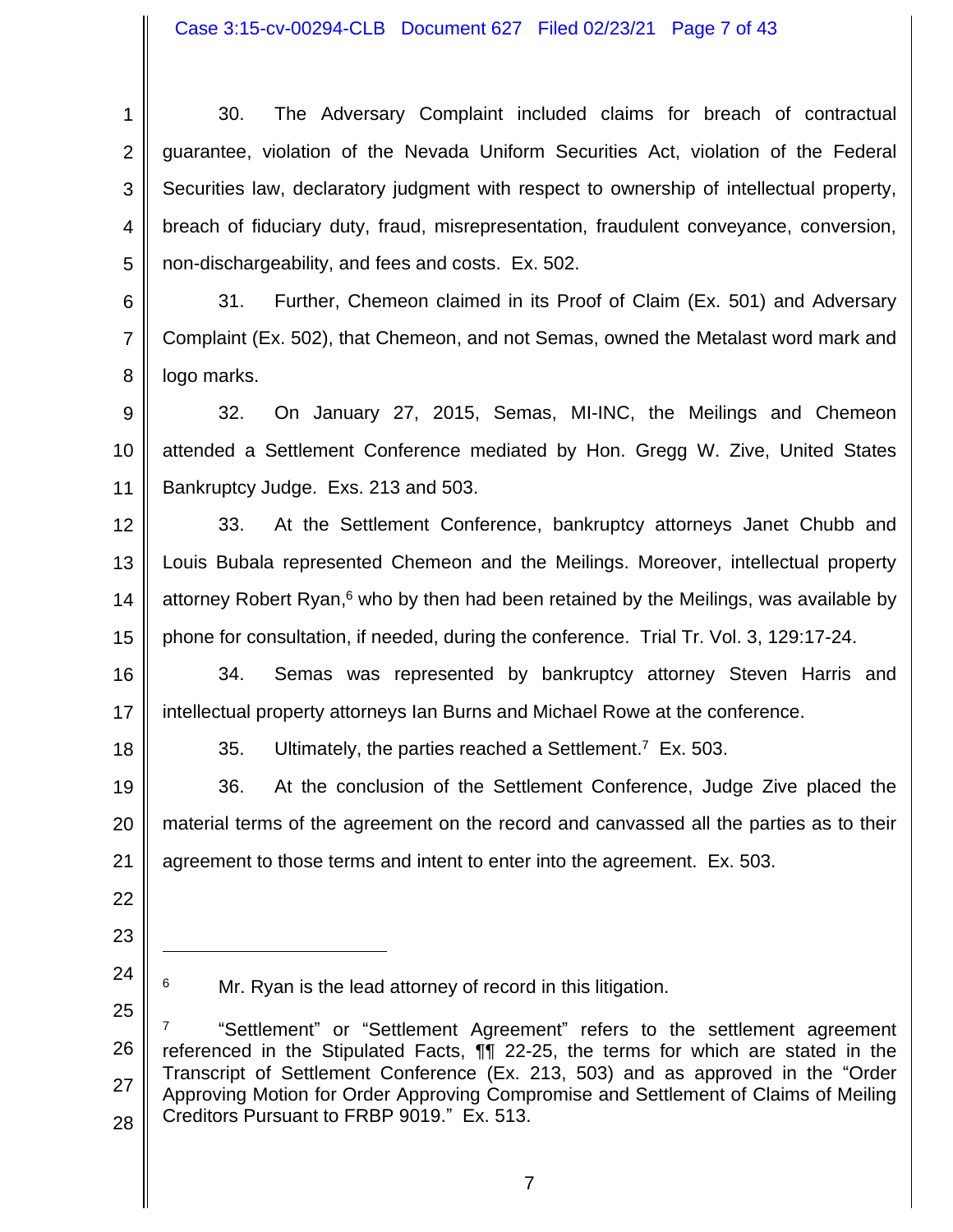|                | Case 3:15-cv-00294-CLB  Document 627  Filed 02/23/21  Page 8 of 43                                                                                     |  |
|----------------|--------------------------------------------------------------------------------------------------------------------------------------------------------|--|
|                |                                                                                                                                                        |  |
| 1              | 37.<br>The first material term of the Settlement Agreement of significance in this                                                                     |  |
| $\overline{2}$ | case is the "ban provision." This material term is stated as follows:                                                                                  |  |
| 3              | [Chemeon] through the Meilings, will continue to use the [disputed                                                                                     |  |
| $\overline{4}$ | Metalast] mark for 90 days following entry of the order approving the<br>settlement agreement by Judge Beesley, if he does approve it. At the end      |  |
| 5              | of that 90-day period, [Chemeon], the Meilings, and any other entity in<br>which the Meilings have an interest, will no longer be able to use the name |  |
| 6              | Metalast in any fashion or manner whatsoever. Following that 90 days, the<br>mark will be owned by Mr. and Mrs. Semas, or any entity in which they     |  |
| $\overline{7}$ | choose to transfer that mark.                                                                                                                          |  |
| 8              | Ex. 503, page 6, lines 2-11 (emphasis added).                                                                                                          |  |
| 9              | 38.<br>The second material term of the Settlement Agreement of significance in                                                                         |  |
| 10             | this case is the "release provision." This material term is stated as follows: "The Meilings"                                                          |  |
| 11             | agree to dismiss [the adversary proceeding] with prejudice and to waive any and all                                                                    |  |
| 12             | claims they have from the beginning of time and through the date of entering of the                                                                    |  |
| 13             | settlement agreement that they may have, known or unknown, anticipated or                                                                              |  |
| 14             | unanticipated, against [Semas]," that the Semas's would "release the Meilings and                                                                      |  |
| 15             | [Chemeon] from any claims they may have  from the beginning of time until the                                                                          |  |
| 16             | settlement agreement is approved," and that the release was one "between these parties                                                                 |  |
| 17             | or related entities." Ex. 503, page 8, lines 11-24.                                                                                                    |  |
| 18             | 39.<br>Despite placing the material terms on the record, the Meilings testified that,                                                                  |  |
| 19             | at the time of the Settlement Conference, they believed the provision barring the use of                                                               |  |
| 20             | the term "Metalast" only extended to such things as letter head, business signs, and the                                                               |  |
| 21             | like. Trial Tr. Vol. 3, 36:23-25; 221:15-23; 234:8-14.                                                                                                 |  |

22 23 24 25 26 40. On February 9, 2015, Debtors Semas (and Susan Semas) filed a Motion for Order Approving Compromise and Settlement of Claims of Meiling Creditors Pursuant to FRBP 9019 ("Motion to Approve Settlement"). Ex. 504. This document underscored the interpretation of the ban provision by Semas, which was far broader than what the Meilings claimed they understood the ban provision to mean.

27 28 41. Semas's attorney Steve Harris drafted a proposed written Settlement Agreement, which he forwarded to Chemeon's counsel, Janet Chubb. Trial Tr. Vol. 4,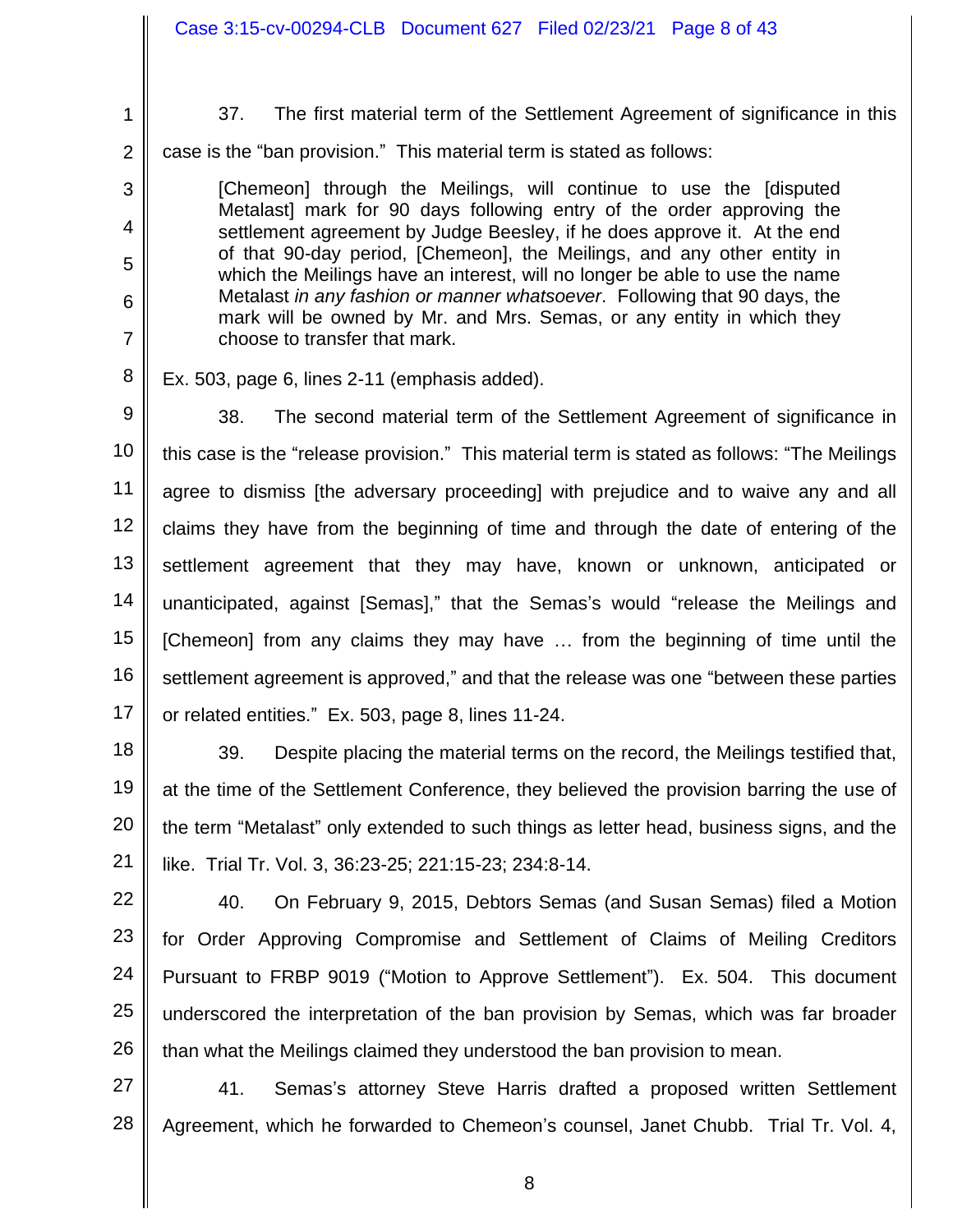Case 3:15-cv-00294-CLB Document 627 Filed 02/23/21 Page 9 of 43

1 2 3 4 207:11-15. Harris testified Chubb called him in a panic because the terms in the written Settlement Agreement, which reflected what was in the transcript of the Settlement Conference, did not comport with the Meilings' understanding of the Settlement Agreement. Trial Tr. Vol. 4, 209:2-25.

5 6 7 8 9 42. At this point, Chemeon and the Meilings were fully aware that the "ban provision", as interpreted by Semas, extended to any use of the term "Metalast", in commerce – not simply business signs, letterhead or the like. Ex. 506. Specifically, Chemeon would not use the term "Metalast" in commerce to market, sell, or advertise products.

10 11 12 13 14 15 43. The Meilings and Chemeon had an opportunity to oppose judicial approval of the Settlement. Exs. 213 and 503. The Meilings filed a response opposing approval of the Settlement. Ex. 505. In that document, the Meilings stated that they "opposed the settlement because there is no common understanding of agreement reached at the mediation". *Id*. The opposition was supported by declarations from Madylon, Dean, and Ted Ventresca. Exs. 506, 507, 509.

16 17 18 19 20 21 44. Moreover, in their response opposing approval of the Settlement, Chemeon and the Meilings argued they should be permitted to use the term "formerly Metalast" pursuant to the Ninth Circuit case, *Kassbaum v. Steppenwolf Productions, Inc.*, 236 F.3d 487 (9th Cir. 2000) ("*Steppenwolf*"). Ex. 505 at 11. Semas filed a reply in support of the Motion to Approve Settlement, which responded to the *Steppenwolf* argument. Ex. 511.

22 23 24 25 26 27 45. While the Motion to Approve Settlement was pending, counsel for the Meilings requested a further conference with the settlement judge, Hon. Gregg W. Zive. Ex. 510. During the status conference, Janet Chubb stated there was a dispute about enforcement of the Agreement because the Meilings did not understand that they were agreeing to stop using the name "Metalast" on their products, as well as in their business name. *Id.* at 2-3. However, Judge Zive reiterated that the terms in the Motion to

28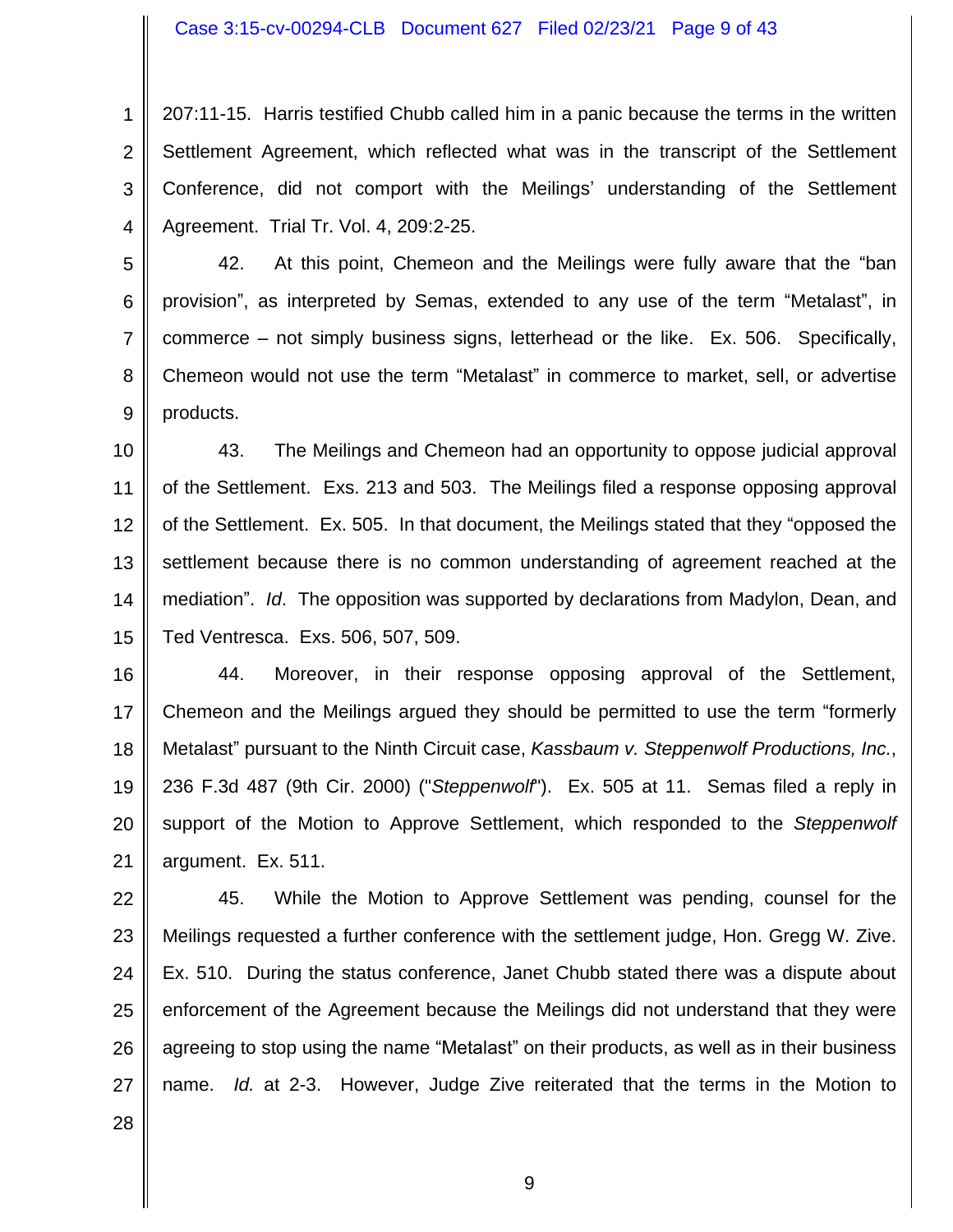1 2 Approve Settlement were practically verbatim with what was put on the record at the completion of the Settlement Conference. *Id.* at 13.

3

4

46. In February of 2015, the Meilings obtained new bankruptcy counsel, Timothy Lukas.<sup>8</sup> Trial Tr. Vol. 3, 144:19-22.

5 6 7 8 9 10 11 12 13 14 47. Despite claiming there was "no common understanding" related to the terms of the Settlement, before the hearing on Semas's Motion to Approve Settlement, the Meilings filed a formal pleading *withdrawing* their opposition to the Settlement Agreement. Trial Tr. Vol. 4, 217:9-13. The Meilings testified that the opposition was withdrawn on the advice of counsel. Trial Tr. Vol. 3, 41:19-25—42:1; 237:12-17. By withdrawing this opposition, however, Chemeon and the Meilings knew that if the Bankruptcy Court approved the Settlement as is, the ban provision would prohibit their use of the term "Metalast" - after the 90-day transition period - to market, sell, advertise, and/or in variety of other uses of this term on their products and/or transactions in commerce.

15 16 17 18 19 20 21 48. On March 2, 2015, the court in the Semas Bankruptcy conducted a hearing on Semas's Motion to Approve Settlement. Following the hearing, the Meilings and Chemeon objected to the form of order approving the Settlement. Ex. 512. On March 11, 2015, the Bankruptcy Court entered its order approving the Settlement, as stated on the record at the conclusion of the Settlement Conference. Ex. 513. By approving the Settlement Agreement, all claims arising between the parties prior to March 11, 2015 were expressly released by the parties.

22 23 24 25 26 49. Following the Settlement Conference, the Meilings and Chemeon recognized that Semas owned the Metalast trademarks, and that Semas was free to use the Metalast trademarks to build a new company, so long as Semas did not exploit trade secrets that belong to Chemeon. Ex. 538. *See also* Exs. 215, 216, 218, and 539. Counsel for Chemeon and Semas also exchanged new Settlement terms. Exs. 615, 616.

27 28

8 Mr. Lukas is an attorney of record in this litigation.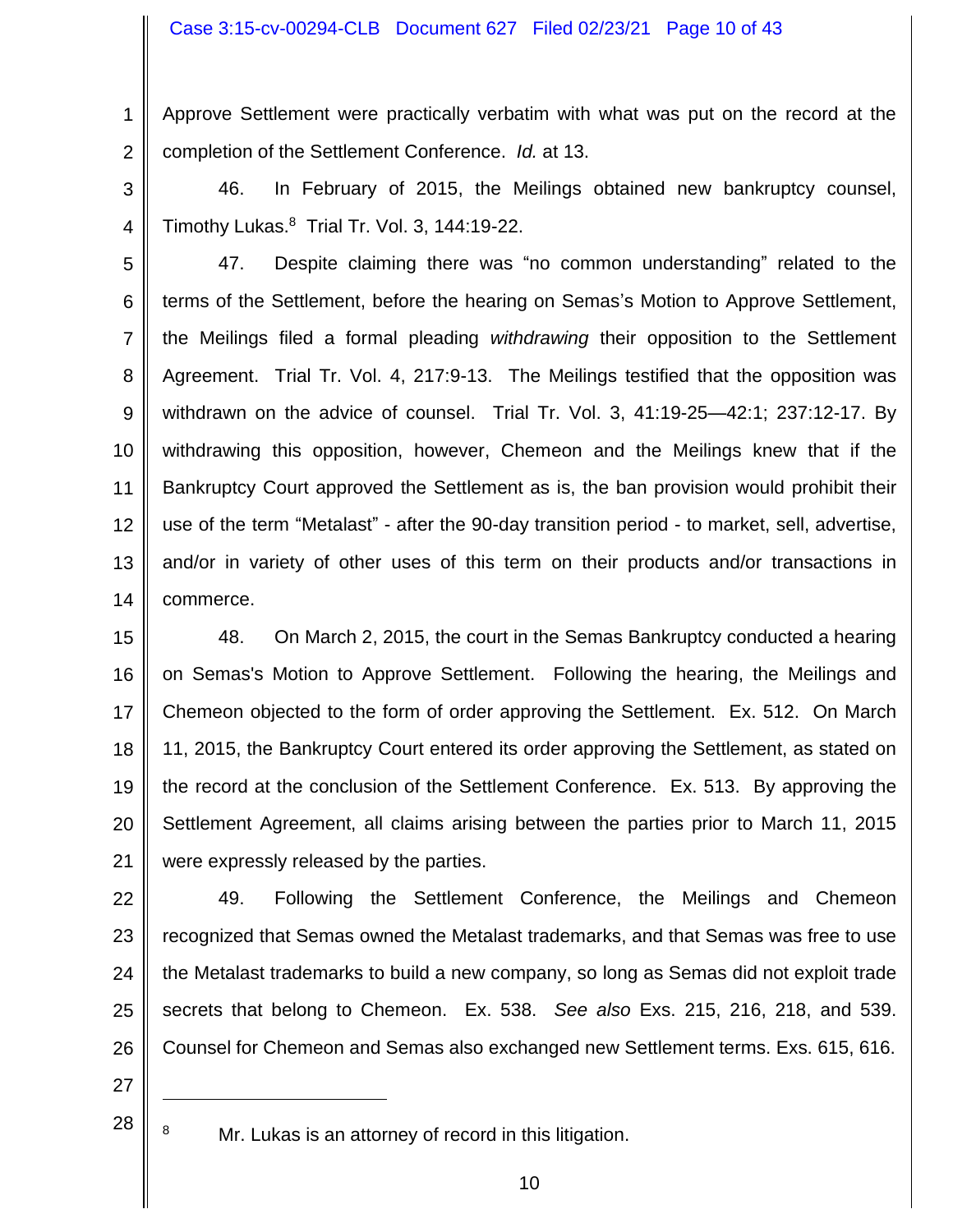Case 3:15-cv-00294-CLB Document 627 Filed 02/23/21 Page 11 of 43

1 2 3 4 50. The circumstances surrounding the negotiation and Bankruptcy Court approval of the Settlement make reasonable Semas's expectation that the Meilings would not use the term "Metalast" to market advertise, market, sell, etc. its products in commerce **after June 15, 2015**.

5 6 7 8 9 10 11 51. After the Settlement, Semas made several attempts to sell, license, or otherwise monetize the Metalast brand name. Exs. 219, 220, 230. Following the Settlement, Semas expected that he would be able to monetize the Metalast brand name. Semas's expectation was reasonable under the circumstances. Dean also testified that Semas could open whatever business he wanted and use the word "Metalast" in that context and monetize its value if he acquired the business. Trial Tr. Vol. 3, 43:4-6; 47:2-4.

12 13 14 52. The Meilings and Chemeon *never* demanded rescission of the Settlement Agreement before or after the Bankruptcy Court approved the Settlement. The Meilings and Chemeon never offered to restore the *status quo ante*.

15 16 17 53. Both Meilings testified that these actions were taken based on advice given to them by their counsel that a different course of action could be taken. Trial Tr. Vol. 3, 41:23-25—42:1-6; 237:12-17.

18 19 20 54. For his part, Semas fully performed the Settlement by including disputed claims in his bankruptcy plan of reorganization and performing according to that plan of reorganization. Trial Tr. Vol. 3, 178:14-16.

21

### **E. Use of "Formerly Metalast" or "Formerly known as Metalast"**

22 23 24 25 26 27 55. After March 11, 2015, Chemeon began referencing itself as "formerly Metalast" and "formerly known as Metalast." In Ex. 518, Ex. 520, and Ex. 523, Chemeon referenced itself as "Chemeon Surface Technology (formerly Metalast), with roots dating back to 1994...." In addition, on its commercial forms, Chemeon referred to itself as "formerly Metalast." *See* Ex. 524 (Order Confirmation), Ex. 525 (Invoice), Ex. 526 (Purchase Order), Ex. 527 (Quotation).

28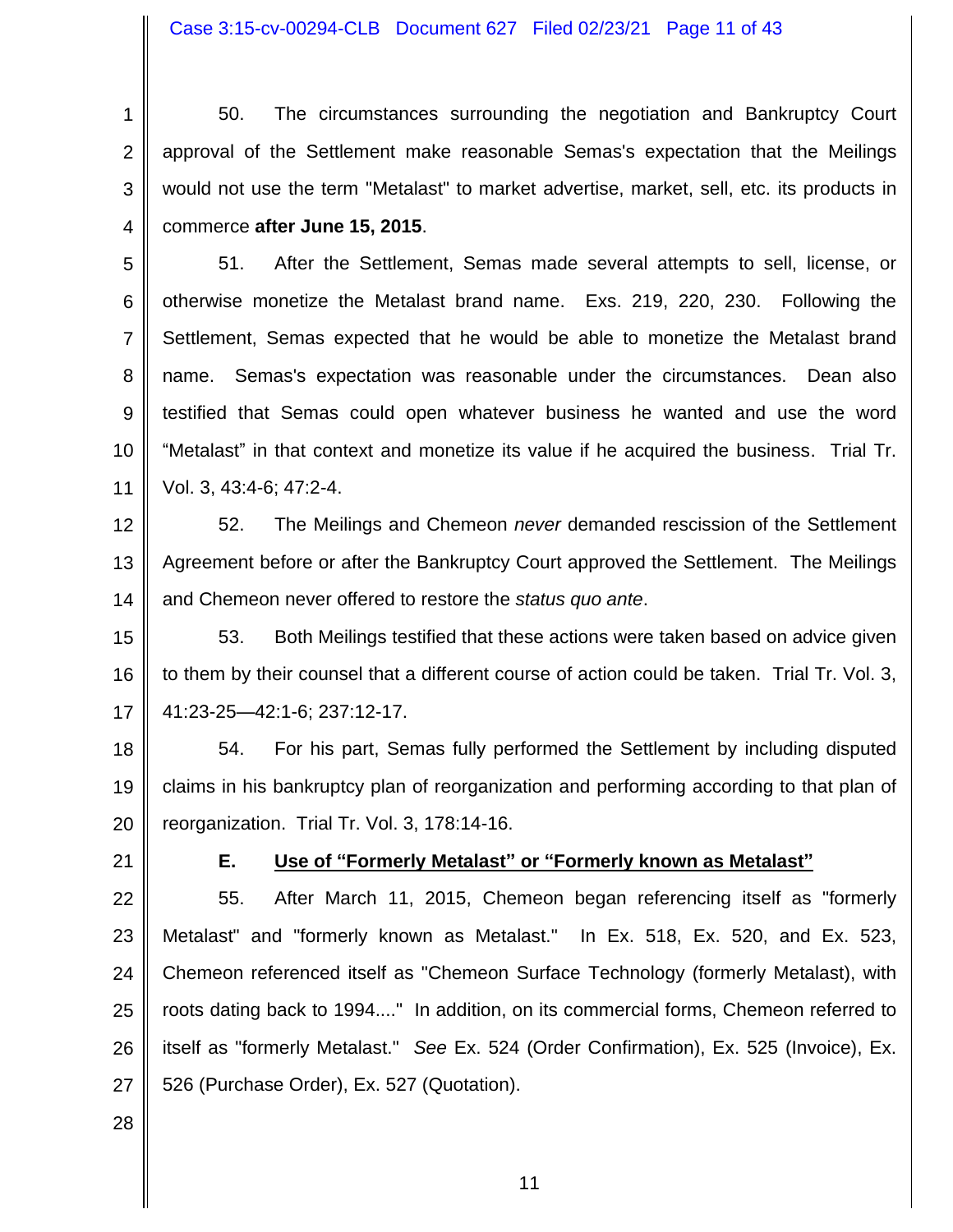1 2 3 4 5 6 7 8 9 10 56. Pursuant to the November 3, 2013 Order in the Receivership Action, (Stipulated Facts, ¶ 13), Chemeon purchased identified assets from MI-LLC. Chemeon did not buy the equity in MI-LLC and did not assume its liabilities. However, after the Settlement, Chemeon published an email to "customers, distributors, and friends" that "The Company previously known as Metalast Surface Technology LLC (and earlier as Metalast International LLC) officially changed its name to Chemeon Surface Technology LLC." Ex. 516. This statement was incorrect because Chemeon was never known as "Metalast International LLC." Dean explained that Chemeon's statement "was worded this way just because people often thought of it that way. I agree with you that we bought the assets. We did not buy the company." Trial Tr. Vol. 3, 150:17-19.

11 12 13 14 15 57. After March 11, 2015, Chemeon began referring to its products as "formerly Metalast." Its shipping label identifies a product as "Chemeon TCP-HF SP (formerly Metalast TCP-HF)." Ex. 528. *See also* Ex. 529. On its technical data sheets and safety data sheets, Chemeon referenced each of its products as "formerly Metalast." Exs. 540-591.

16 17 58. On its technical data sheets and safety data sheets, Chemeon does not disclose the manufacturers of any of the chemical products.

18 19 20 59. On its technical data sheets and safety data sheets for products sold by other companies under different names, Chemeon does not disclose the other brand or product names under which those products are sold.

21 22 23 60. On its technical data sheets and safety data sheets for products sold by other companies under different names, Chemeon does not disclose the other "common" names under which those products are sold.

24 25 26 61. Chemeon did not seek or obtain any license to reference itself or its products as "formerly Metalast" or "formerly known as Metalast" on any labels, advertisements, technical data sheets, safety data sheets, or otherwise.

27 28 62. Chemeon offered no evidence that it ever stopped referring to its products as "formerly Metalast" after June 15, 2015 or that it has any plans to stop in the future.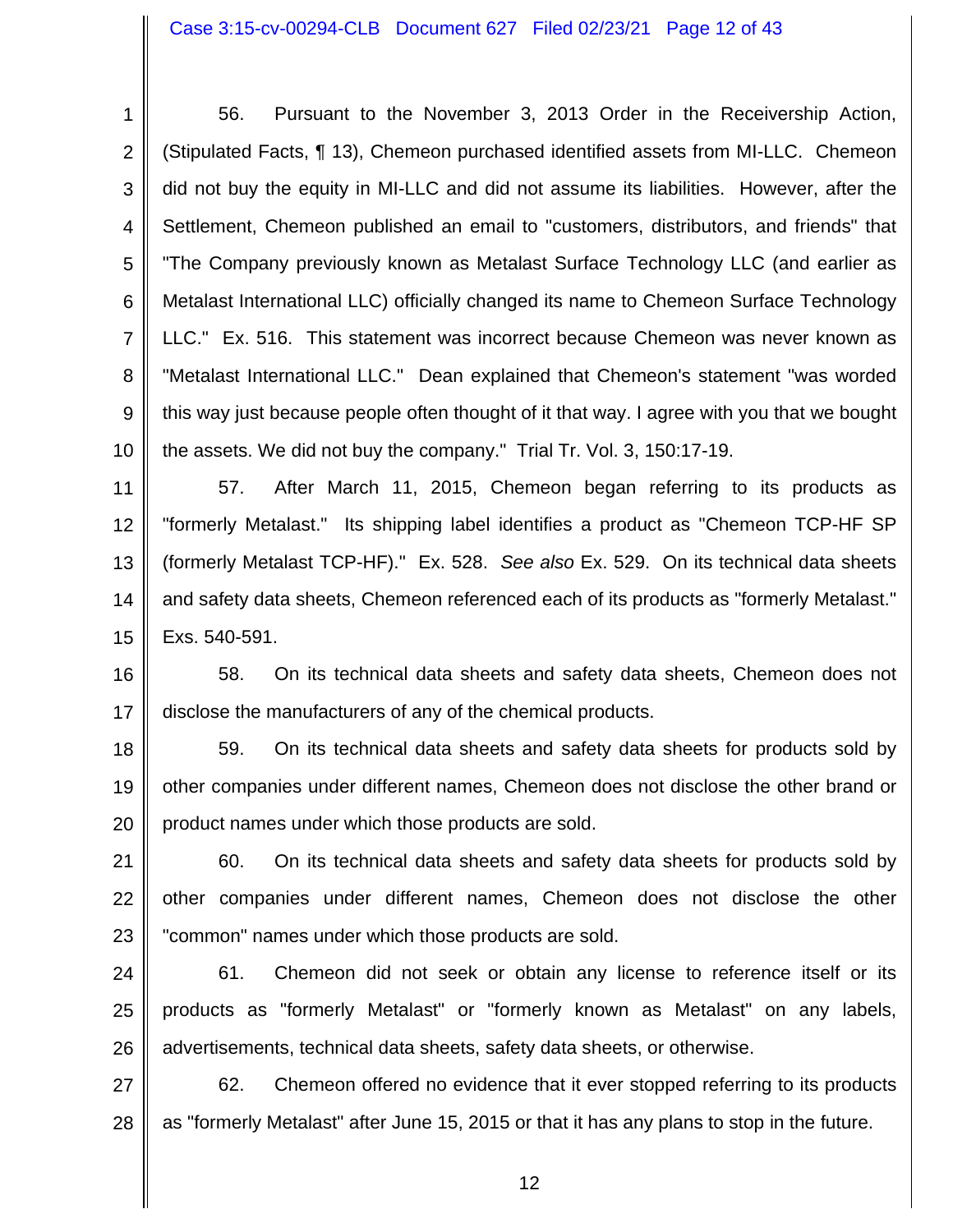1 2 3 4 5 6 7 8 9 10 11 12 13 14 15 16 17 18 19 20 21 22 23 24 25 26 27 28 63. After the Bankruptcy Court's approval of the Settlement, Chemeon issued a series of press releases indicating that "All QPD/QPL Mil-Spec product certifications for Chemeon's products remain intact and in force in all respects...." Exs. 250, 254, 521, 522. Further, Chemetall USA, Inc. circulated an email stating, in relevant part: FYI - All name change associated to our Navy license is complete and the DoD QPD is in the process of reflecting the CHEMEON name associated to our TCP-HF suite of products. The labeling and our TDS sheets and MSDS sheets always will refer to "formerly Metalast TCP-HF .... etc....) Ex. 223 (punctuation in original). 64. Chemeon's use of the terms "formerly Metalast" and "formerly known as Metalast" were not limited to historical references. 65. Semas was unable to sell, license, or otherwise monetize his ownership of the Metalast word marks because Chemeon was using the term "formerly Metalast" to describe itself and its products. 66. By using the phrase "formerly Metalast" to market Chemeon and Chemeon's products in commerce, the Meilings deprived Semas of an important and reasonably expected benefit of the Settlement, namely the promise that the Meilings and their business entity would never, after the 90-day transition period, use Metalast in "any fashion or manner whatsoever." 67. By causing their entity, Chemeon, to sue Semas on claims that were plainly barred by the release provision in the Settlement (*See* Amended Order, ECF No. 411), the Meilings deprived Semas of an important and reasonably expected benefit of the Settlement, specifically the mutual release of all claims between the parties that predated the Settlement Agreement. **F. Metalast Product Lines** 68. The two primary products or product lines at issue in this case are: 1) Metalast AA-200; and 2) Metalast TCP-HF. Case 3:15-cv-00294-CLB Document 627 Filed 02/23/21 Page 13 of 43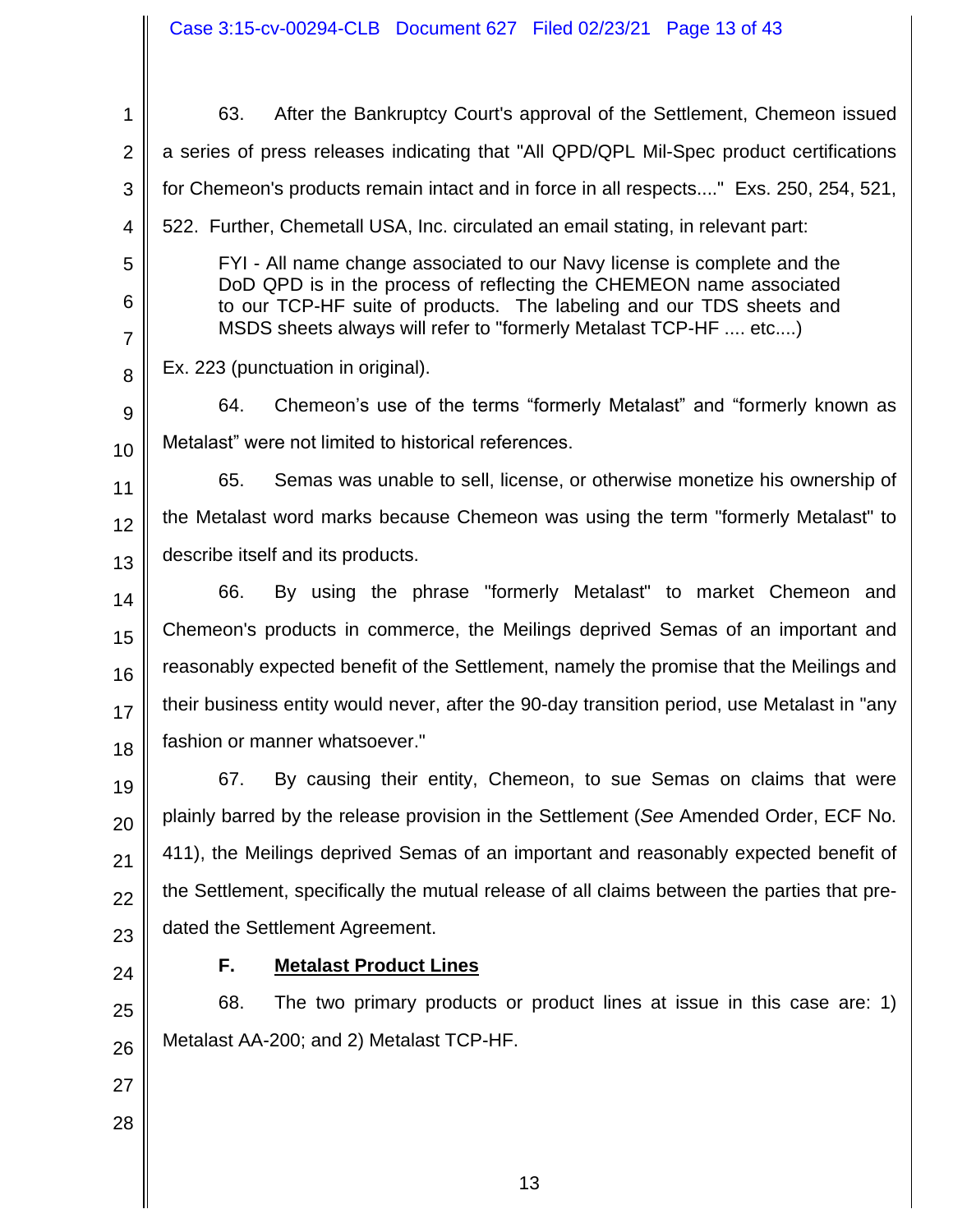1 2 3 69. Metalast AA-200 was initially sold by "Metalast USA," under the name "AA-100." This product was later renamed Metalast AA-200. Trial Tr. Vol. 1, 64:17-20; 66:15- 22, 128:3-5.

4 5 6 70. Metalast AA-200 was sold by MI-LLC after it became operational. MI-LLC never labeled, advertised, or sold a product as "AA-200" without the "Metalast" preceding the "AA-200" in commerce. *See* Trial Tr. Vol. 1, 152:5-19.

7 8 9 10 71. Metalast AA-200 is chemistry that is available from at least two vendors and is sold by others under different names. All parties to the trial agree that the identity of the suppliers of the chemical is a trade secret not to be revealed in these Findings of Fact.

11 12 13 14 15 72. On May 4, 2004, MI-LLC entered into a Nonexclusive License with the United States, as represented by the Secretary of the Navy, to practice certain patents generally referenced as "Navy TCP." In August and September 2006, MI-LLC signed a new Nonexclusive License to practice the "Navy TCP" patents ("Navy TCP License"). Ex. 53.

16 17 18 19 20 73. Pursuant to the Navy TCP License, MI-LLC began selling products named "Metalast TCP-HF", "Metalast TCP-HF EPA", "Metalast TCP-HF SP", "Metalast TCP-HF Touch-Up Pen", and "Metalast TCP-NP". MI-LLC never labeled, advertised, or sold a product as "TCP-HF" (or any of the variants) without "Metalast" preceding the "TCP-HF" in commerce. *See* Trial Tr. Vol. 1, 152:5-25.

21 22 23 74. After the Settlement, and at Chemeon's request, the Department of Navy approved a change in the QPL listings for "Metalast TCP-HF" products to "Chemeon TCP-HF (formerly Metalast)." Ex. 530.

24 25 26 27 75. MI-LLC did not manufacture its own "Metalast TCP-HF" products, but relied upon two chemical manufacturing firms, QualiChem, Inc. and Chemetall USA, Inc., to manufacture and distribute the products. Trial Tr. Vol. 1, 138:1-4; Trial Tr. Vol. 2, 84:21- 25.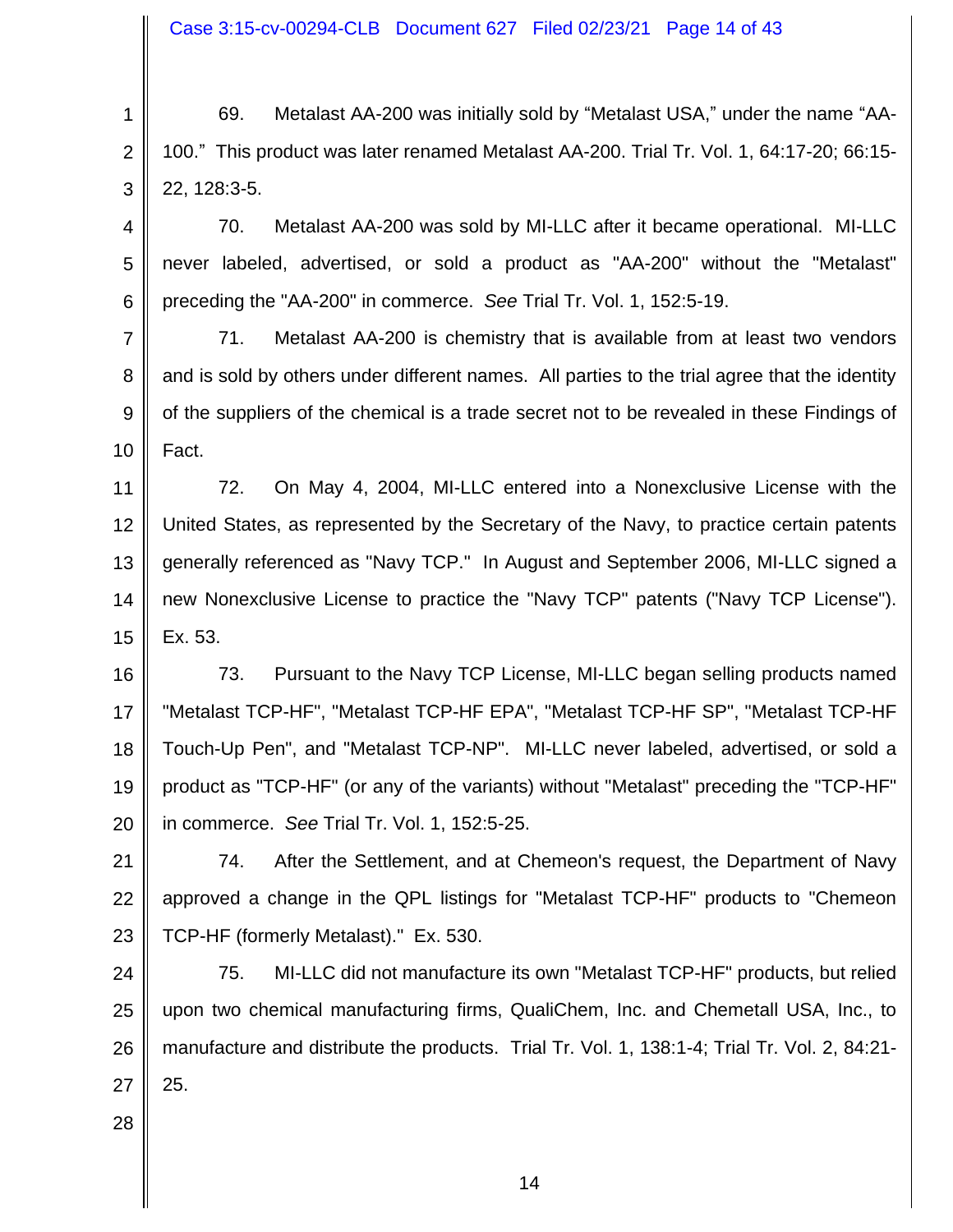Case 3:15-cv-00294-CLB Document 627 Filed 02/23/21 Page 15 of 43

1 2 76. Chemetall USA, Inc. created its own shipping label for Metalast TCP-HF products. *See* Ex. 201, page 3.

3 4 77. QualiChem, Inc. created its own shipping label for Metalast TCP-HF products. *See* Ex. 201, page 2; Ex. 611; *see also* Exs. 67, 68.

5 6 7 78. Since January 1, 2015, Semas has never sold, or advertised to sell, any product that practices the patents in the Navy TCP license. Trial Tr. Vol. 1, 131:20- 132:15.

8 9 10 79. Since January 1, 2015, Semas has never sold, or advertised to sell, Metalast AA-200, or that chemical under any other brand or product name. Trial Tr. Vol. 1, 132:16-133:16.

11 12 13 14 80. Chemeon does not manufacture its product called AA-200. Chemeon buys the product from one of two known sources, and re-labels the product. Chemeon's technical data sheet for AA-200 does not disclose the manufacturer, distributor, or other product names for the same chemical product.

15 16 17 18 19 81. Chemeon does not manufacture its cleaners, deoxifiers, dyes, etches seals, and other products identified in Exs. 548 through 592. Chemeon buys those products from or through other manufacturers and distributors, and does not disclose the identity of the manufacturers, distributors, brands, or product names in its technical data sheets in Exs. 548 through 592.

20 21 22 23 82. Industrial, defense, and aerospace industry specifications from Sikorsky, Pratt & Whitney, Northrop Grumman, Weber Aircraft, Hughes Network Systems, General Dynamics, BAE Systems, FLIR Systems, and others called for "Metalast TCP-HF" products. Exs. 194, 222.

24 25 26 83. Before the Bankruptcy Court approved the Settlement, Chemeon knew that industry specifications called for Metalast TCP-HF products, and that losing the right to call products "Metalast" would be detrimental to Chemeon's business:

The loss of the trademark requires rebranding 120 products sold in 230 formulations. Many of the contracts and contract specifications call for

27

28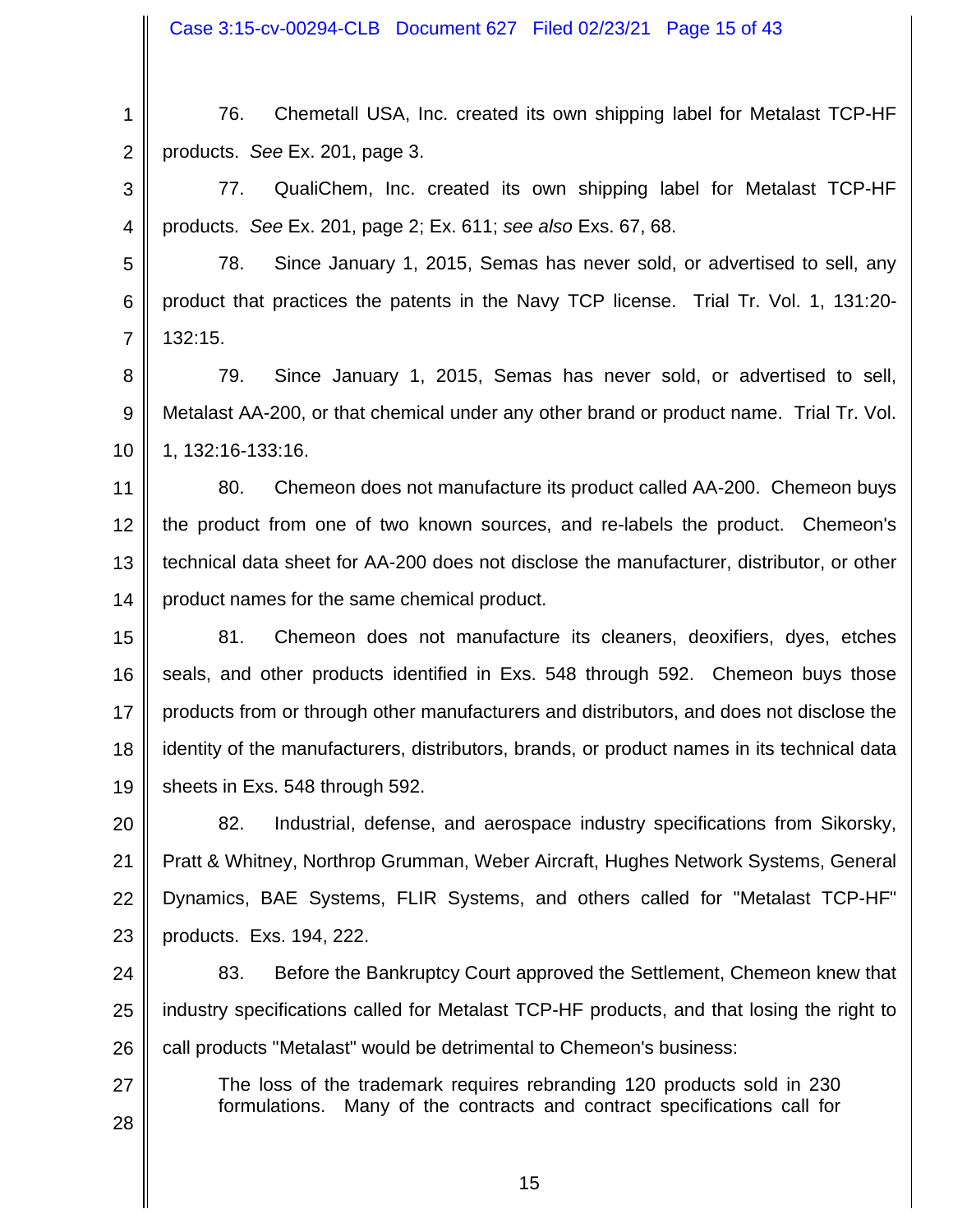|                          | Case 3:15-cv-00294-CLB  Document 627  Filed 02/23/21  Page 16 of 43                                                                                                                                                                                                                                                                                               |
|--------------------------|-------------------------------------------------------------------------------------------------------------------------------------------------------------------------------------------------------------------------------------------------------------------------------------------------------------------------------------------------------------------|
| 1<br>$\overline{2}$      | "Metalast" products; some of them set up purchase standards for multi-<br>year periods.                                                                                                                                                                                                                                                                           |
| 3<br>$\overline{4}$      | For example, the U.S. Army's Joint Manufacturing & Technology Center<br>specifically orders Metalast TCP-HF. Other major companies, including<br>Hughes, Boeing, Lockheed Martin, and General Dynamics, specify or<br>identify Metalast products in their list of approved chemicals and provide<br>directions for the chemical treatment with Metalast products. |
| 5<br>6<br>$\overline{7}$ | If the Meilings are no longer able to identify their products with the Metalast<br>trademarks, they face consequences if customers decide the newly named<br>products do not comply with contract terms, purchase requirements, or<br>treatment standards.                                                                                                        |
| 8<br>9                   | Decl. Ted Ventresca (Chief Operating Officer of Chemeon), February 17, 2015. Ex. 509.                                                                                                                                                                                                                                                                             |
| 10                       | 84.<br>MI-LLC obtained certifications for Metalast TCP-HF products for the Navy                                                                                                                                                                                                                                                                                   |
| 11                       | Qualified Product List ("QPL") or Qualified Product Database ("QPD").<br>QPL/QPD<br>certification requires inspections of both the seller of the products (MI-LLC) and the                                                                                                                                                                                        |
| 12                       | manufacturers of the products (e.g., Chemetall and QualiChem), including the specific                                                                                                                                                                                                                                                                             |
| 13                       | plants where the products are manufactured. See e.g., Ex. 531, pp. 3, 5, 7.                                                                                                                                                                                                                                                                                       |
| 14                       | G.<br><b>Copyright Issues</b>                                                                                                                                                                                                                                                                                                                                     |
| 15                       | 85.<br>On March 20, 2017, Chemeon applied for registration of a copyright in the                                                                                                                                                                                                                                                                                  |
| 16                       | 2004 Product Label. Ex. 291. The Copyright Office issued a Certificate of Registration                                                                                                                                                                                                                                                                            |
| 17<br>18                 | for the work with an effective date of March 20, 2017. Ex. 290. Chemeon did not                                                                                                                                                                                                                                                                                   |
| 19                       | establish when the Copyright Office issued the Certificate of Registration 2004 Product                                                                                                                                                                                                                                                                           |
| 20                       | Label.                                                                                                                                                                                                                                                                                                                                                            |
| 21                       | On March 20, 2017, Chemeon applied for registration of a copyright in the<br>86.                                                                                                                                                                                                                                                                                  |
| 22                       | 2003 Job Pro Web Page Advertisement. Ex. 293. The Copyright Office issued a                                                                                                                                                                                                                                                                                       |
| 23                       | Certificate of Registration for the work with an effective date of March 20, 2017. Ex. 292.                                                                                                                                                                                                                                                                       |
| 24                       | Chemeon did not establish when the Copyright Office issued the Certificate of                                                                                                                                                                                                                                                                                     |
| 25                       | Registration for the 2003 Job Pro Web Page Advertisement.                                                                                                                                                                                                                                                                                                         |

26 87. Chemeon offered no direct evidence to establish who created the 2003 Job Pro Web Page Advertisement, or any components of that work.

27 28 88. When Chemeon applied for registration of the 2004 Product Label, Chemeon represented that MI-LLC was the author of the work. Ex. 291 (at ECF No.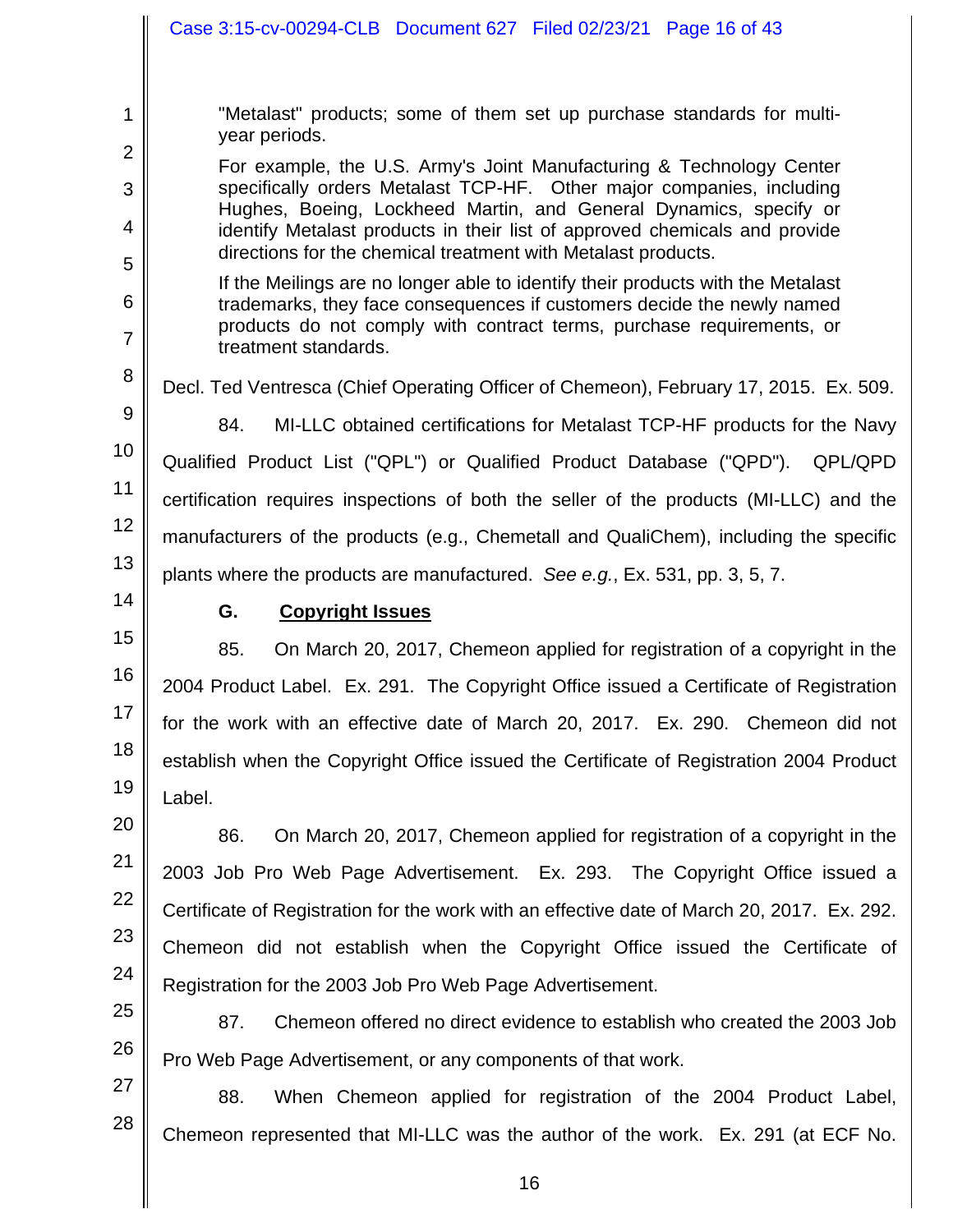#### Case 3:15-cv-00294-CLB Document 627 Filed 02/23/21 Page 17 of 43

1 2 535-5, page 75). However, there is evidence that the 2004 Product Label was "authored" by QualiChem. Ex. 611.

3 4 5 6 89. On January 29, 2020, Chemeon obtained an Assignment of All Rights in Work with respect to the 2004 Product Label from QualiChem. Ex. 304. The Assignment of All Rights in Work recites that QualiChem "may have created an original work of authorship in the product label..."

7 8 9 10 11 12 90. On June 21, 2015, Ian Burns (an attorney representing Semas) submitted a Combined Declaration of Use and/or Excusable Nonuse/Application for Renewal of a Mark under Sections 8 & 9" for the renewal of the Metalast word mark under Registration No. 2963106. Ex. 244, 245 ("USPTO Renewal Application"). As part of, or in support of, the USPTO Renewal Application, Burns submitted PDF copies of the 2004 Product Label and the 2003 Job Pro Web Page Advertisement.

13 14 91. Chemeon offered no evidence that Semas provided the 2003 Job Pro Web Page Advertisement to Burns.

15 16 17 18 92. Chemeon offered no evidence that Semas directly, or through any agent, copied or otherwise infringed the Copyright Works<sup>9</sup> after June 21, 2015. Chemeon offered no evidence that Semas threatened to copy or otherwise infringe the Copyright Works in the future.

19 20 93. By this reference, these Findings of Fact incorporate any factual findings stated in the following Conclusions of Law.

21

# **IV. PROCEDURAL HISTORY**

22 23 24 To clearly explain the claims that proceeded to trial and are therefore decided by these findings of fact and conclusions of law, the court must provide a detailed explanation of the relevant procedural history.

- 25
- 26

<sup>27</sup> 28 9 "Copyright Works" refers to the "works" referenced as the 2004 Product Label in Exs. 290 and 291, and the 2003 Job Pro Web Page Advertisement in Exs. 292 and 293.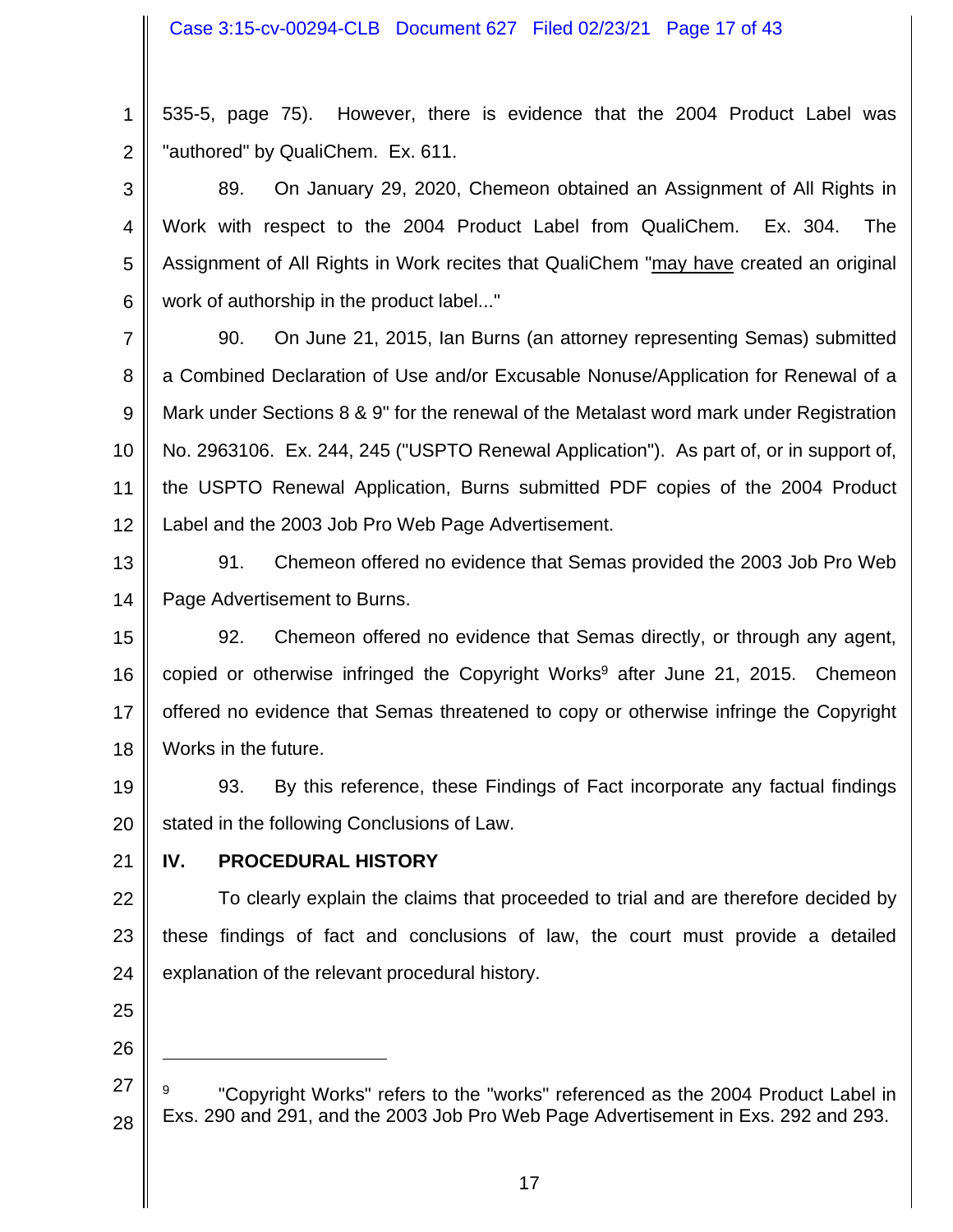1 2

# **A. Initial Complaint**

3 4 5 6 7 8 Chemeon commenced this action on June 3, 2015, seeking relief for: (1) misappropriation of trade secrets under NRS 600A.030; (2) declaratory judgment of no trademark infringement; (3) cancellation of the logo trademarks; (4) common law trademark infringement; (5) copyright infringement; (6) intentional interference with prospective economic advantage; (7) unfair competition under 15 U.S.C. § 1125(a); (8) statutory deceptive trade practices/consumer fraud; and (9) unjust enrichment. (ECF No. 1.) On July 6, 2015, Defendants answered the complaint (ECF No. 32).

9

# **B. Defendants' Counterclaims**

10 11 12 13 14 15 16 On September 3, 2015, Defendants filed counterclaims against Chemeon and the Meilings, seeking relief for: (1) breach of contract; (2) breach of the covenant of good faith and fair dealing (i.e., "bad faith"); (3) trademark dilution; (4) trademark infringement; (5) trademark infringement and unfair competition under state law; (6) trademark dilution under state law; and (7) specific performance of settlement. (ECF No. 51.) On October 2, 2015, Chemeon and the Meilings filed their answer to the counterclaim. (ECF No. 62.)

17 18 19 20 Pursuant to a stipulation of the parties, Defendants' voluntarily dismissed, with prejudice, the counterclaims which sought relief related to trademark dilution and trademark infringement under both state and federal law, leaving only breach of contract, bad faith, and specific performance counterclaims. (ECF No. 199.)

21 22 23 24 25 On May 16, 2016, Defendants filed a motion for partial summary judgment as to their first claim for relief for breach of contract. (ECF No. 130.) The Court denied the motion, ruling that the Settlement Agreement did not unambiguously impose an "absolute ban" on the use of the Metalast name after June 15, 2015 based, in part, on the holding of the Ninth Circuit case, *Steppenwolf*, 236 F.3d 487. (ECF No. 233.)

26 27 28 On March 9, 2017, Chemeon, in turn, filed a motion for summary judgment as to the remaining counterclaims. (ECF No. 227.) The Court heard oral argument on the motion and issued an oral ruling denying the motion, again stating that the Settlement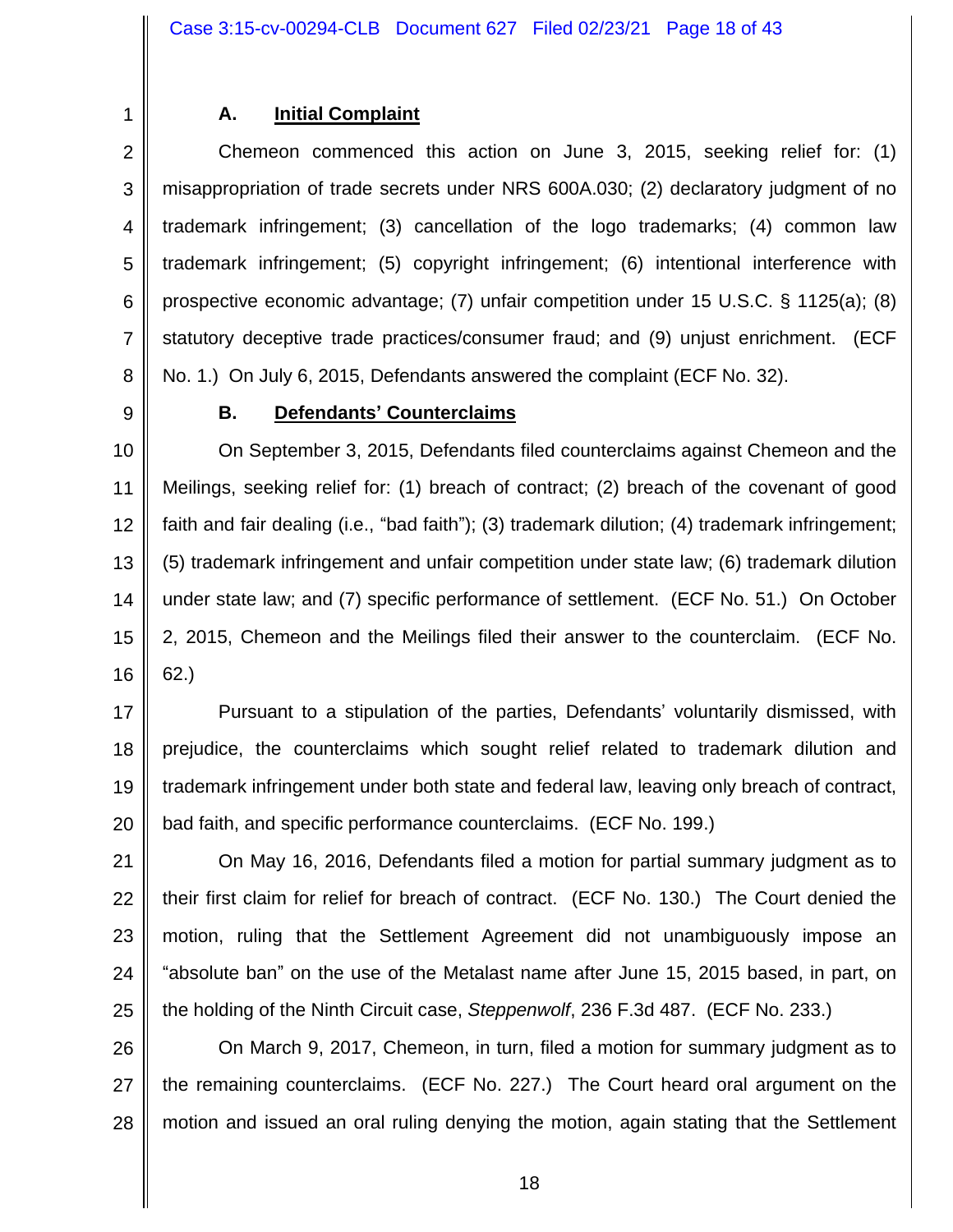1 2 Agreement did not unambiguously impose an absolute ban on the use of the Metalast name. (*See* ECF Nos. 367, 368, 409.)

3 4 5 Thus, Defendants' First Claim for Relief (breach of contract), Second Claim for Relief (bad faith), and Seventh Claim for Relief (specific performance) counterclaims proceeded to trial.

6

### **C. Second Amended Complaint**

7 8 9 10 11 12 13 14 15 16 17 18 19 Chemeon filed its Second Amended Complaint on November 11, 2017. (ECF No. 348). The Second Amended Complaint, which was the operative complaint for much of the litigation, sought relief for: (1) misappropriate of trade secrets under NRS 600A.030; (2) declaratory judgment of no trademark infringement; (3) cancellation of the Metalast registration; (4) cancellation of the logo trademarks; (5) common law trademark infringement; (6) copyright infringement; (7) intentional interference with prospective economic advantage; (8) unfair competition under 15 U.S.C. § 1125(a); (9) statutory deceptive trade practices/consumer fraud; (10) unjust enrichment; (11) breach of fiduciary duty; (12) breach of operating agreement; (13) contractual breach of implied covenant of good faith and fair dealing; (14) tortious breach of implied covenant of good faith and fair dealing; (15) conversion; (16) civil conspiracy; and (17) breach of contract/employment agreement. (ECF No. 348.) Defendants filed their answer to the Second Amended Complaint on November 15, 2017. (ECF No. 351.)

20 21 22 23 24 25 26 27 28 On June 19, 2017, Defendants filed a motion for partial summary judgment (ECF No. 313). The Court granted Defendants' motion for summary judgment as to Chemeon's claims for: (1) breach of fiduciary duty; (2) breach of operating agreement; (3) contractual breach of implied covenant of good faith and fair dealing; (4) tortious breach of implied covenant of good faith and fair dealing; (5) conversion; (6) conspiracy; (7) breach of employment contract; (8) misappropriate of trade secrets; (9) interference with prospective economic advantage; (10) unfair competition; (11) statutory deceptive trade practices/consumer fraud; and (12) unjust enrichment. (*See* ECF No. 411.) Defendants' motion was denied as to Chemeon's claim for copyright infringement. (*Id.*)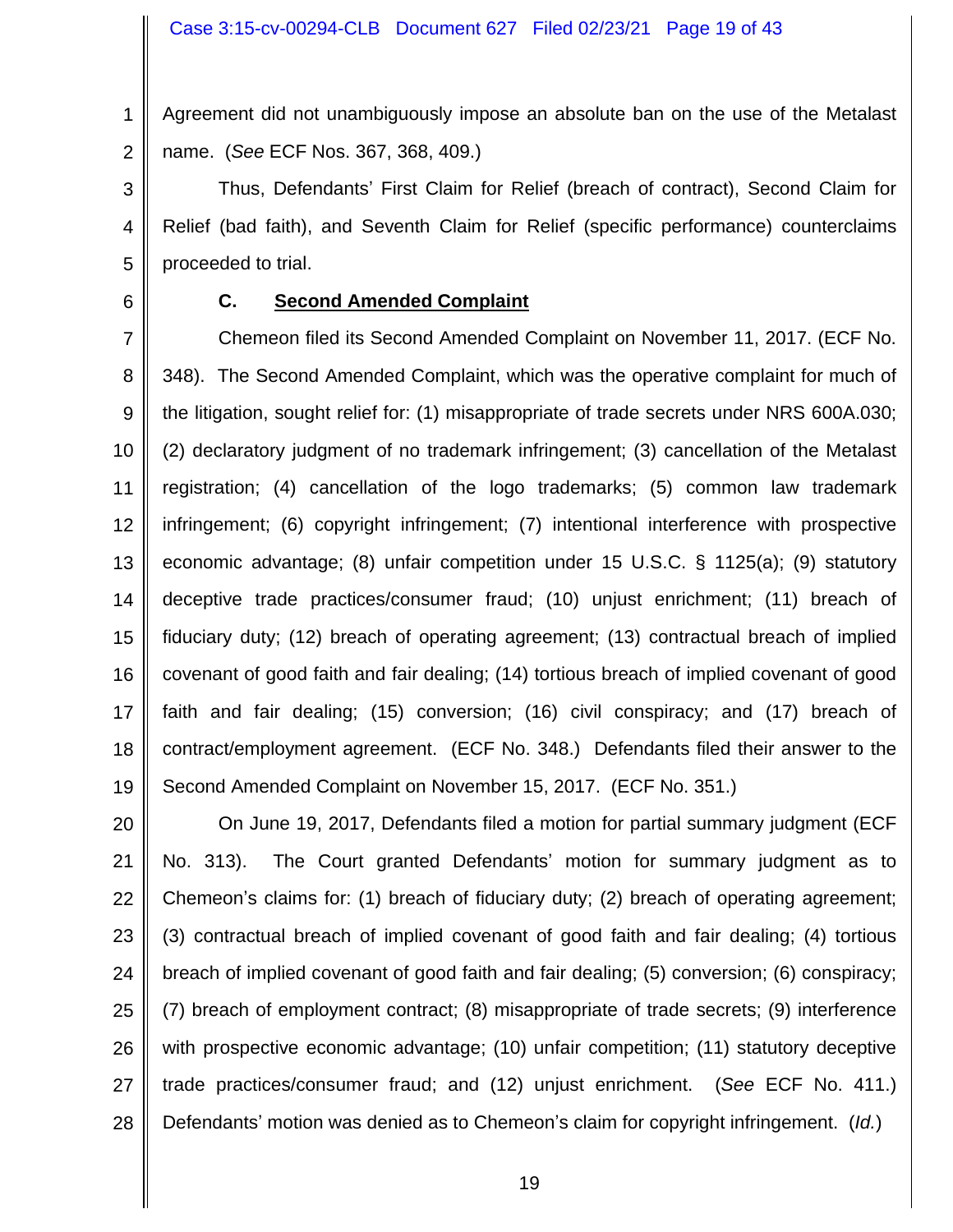Case 3:15-cv-00294-CLB Document 627 Filed 02/23/21 Page 20 of 43

1 2 3 4 On June 19, 2017, Chemeon also filed a motion for summary judgment (ECF No. 315.) The Court granted Chemeon's motion for summary judgment as to Chemeon's claim of cancellation of the Logo Marks (Fourth Claim for Relief) but denied it as to all other claims. (*See* ECF No. 411.)

5 6 7 8 9 10 On April 24, 2018, Chemeon filed a motion for reconsideration of the summary judgment order. (ECF No. 412). Upon reconsideration, the Court granted Chemeon's Second Claim for Relief (declaratory judgment of no trademark infringement as to the word marks only.) (*See* ECF No. 425.) The Court also granted summary judgment on the claim that Semas had abandoned his logo mark and Semas then cancelled his federal logo registrations. (ECF No. 430.)

11 12 13 14 On July 25, 2018, Defendants filed a renewed motion for summary judgment (ECF No. 427), which the Court granted as to Chemeon's Third Claim for Relief (cancellation of the Metalast registration) based on Chemeon's lack of standing. (*See* ECF No. 481.)

15 16 17 Thus, Chemeon's Second Claim for Relief (as to an award of exceptional case attorney's fees only), Fifth Claim for Relief (common law trademark infringement), and Sixth Claim for Relief (copyright infringement) claims proceeded to trial.

18

### **D. Third Amended Complaint**

19 20 21 22 23 24 On October 31, 2019, Chemeon filed its Third Amended Complaint. (ECF No. 535.) The Third Amended Complaint amended the copyright infringement claim (Sixth Claim for Relief) only, to comply with the U.S. Supreme Court's opinion in *Fourth Estate Public Benefit Corp. v. Wall-Street.com LLC*, 139 S.Ct. 881 (2019). (*See* ECF No. 522.) Defendants filed their answer to the Third Amended Complaint on November 18, 2019. (ECF No. 539.)

25

///

- 26 ///
- 27 ///
- 28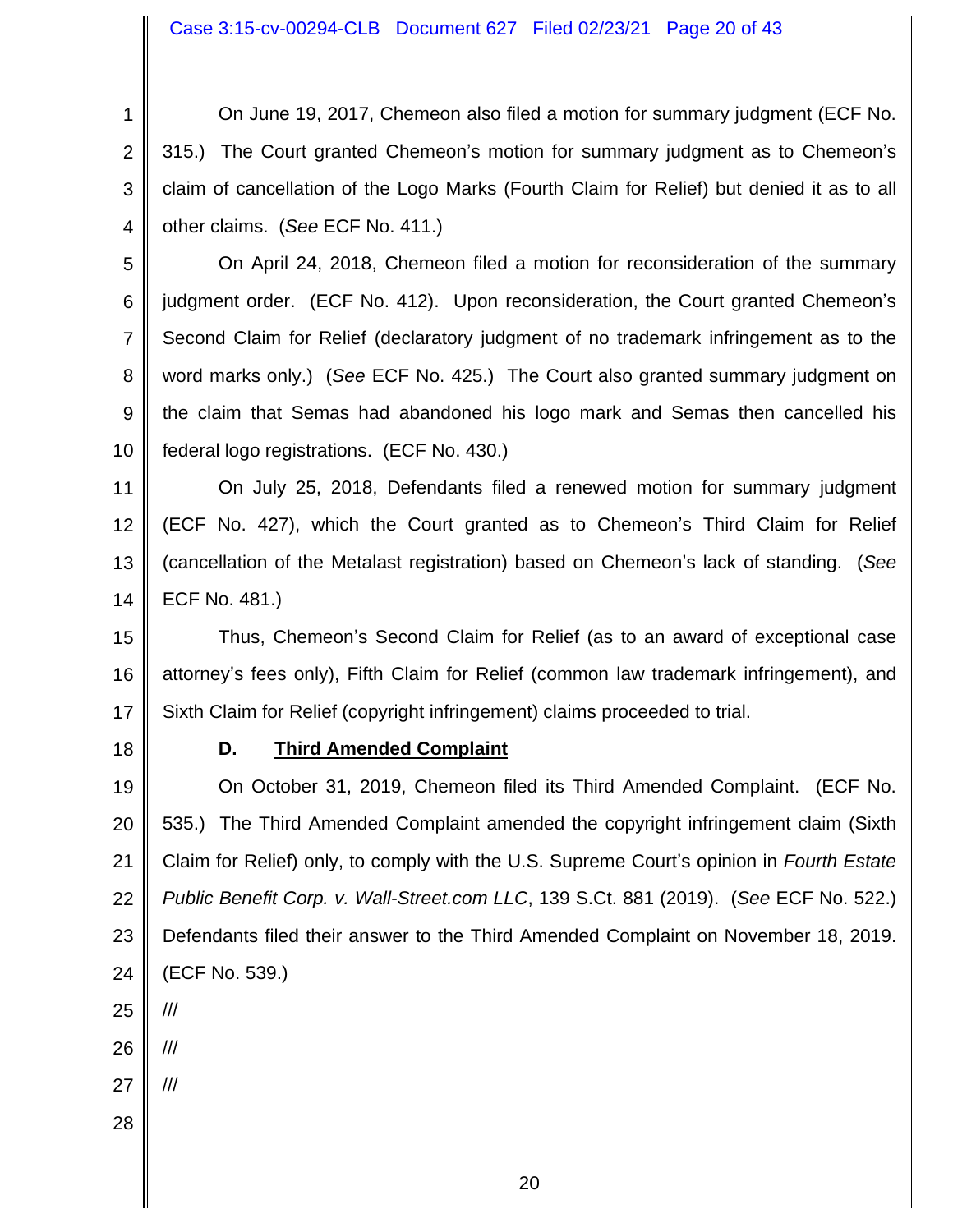1

# **V. CONCLUSIONS OF LAW<sup>10</sup>**

2

# **A. Defendants' Counterclaim 1 – Breach of Contract**

3 4 5 6 "A settlement agreement is a contract, [and] its construction and enforcement are governed by principles of contract law." *May v. Anderson*, 121 Nev. 668, 119 P.3d 1254, 1257 (2005). *See also Ashker v. Newsom*, 968 F.3d 939, 944 (9th Cir. 2020) (applying California law).

7 8 9 10 The Settlement Agreement was formed in Nevada. Chemeon, MI-INC, MI-LLC, and the Meilings are all citizens of Nevada. This case to interpret the Settlement was brought in the District of Nevada. Nevada law governs the formation, interpretation, and enforcement of the Settlement.<sup>11</sup>

11 12 13 14 15 16 17 Contract interpretation is a question of law. *See Shelton v. Shelton*, 119 Nev. 492, 497, 78 P.3d 507, 510 (2003). "A basic rule of contract interpretation is that '[e]very word must be given effect if at all possible.'" *Musser v. Bank of America*, 114 Nev. 945, 949, 964 P.2d 51, 54 (1998) (internal quotations omitted). When construing a contract, a court should consider the contract as a whole and "should not interpret a contract so as to make meaningless its provisions." *Phillips v. Mercer*, 94 Nev. 279, 282, 579 P.2d 174, 176 (1978).

18 19 When a contract is unambiguous, the court must construe the contract from the language used by the parties, not from extrinsic evidence. *Chwialkowski v. Sachs,* 108

20

21

22

23 24 25 26 27 28 <sup>11</sup> The Settlement contains mutual releases between Semas and the Meilings, and their respective business entities. Transcript of Settlement, p. 8, lines 11-24. Exs. 213 and 503. In ruling on pretrial motions, this court determined that the effective date of the mutual releases is March 11, 2015. (ECF No. 411, p. 7, lines 7-10.) On Chemeon's motion for reconsideration, the court again confirmed that the effective date of the mutual releases is March 11, 2015. (ECF No. 425.) This court also determined that several claims asserted in the original Complaint, First Amended Complaint, Second Amended Complaint, and Third Amended Complaint were barred by the Settlement's release provision and further reiterates that March 11, 2015 is the release date per the Release Provision of the Settlement Agreement.

<sup>&</sup>lt;sup>10</sup> These Conclusions of Law incorporate any legal conclusions stated in the foregoing Findings of Fact.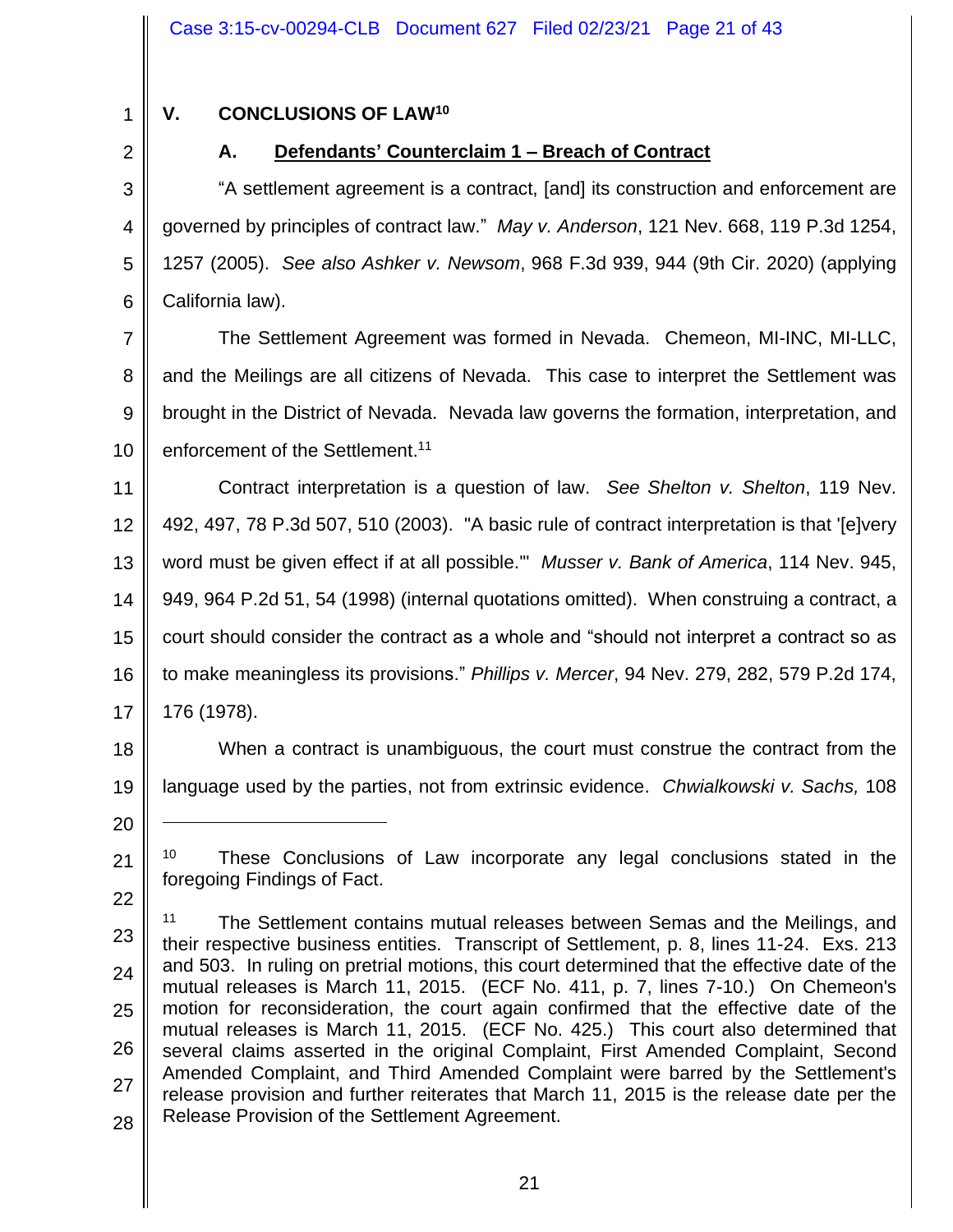1 2 3 Nev. 404, 406, 834 P.2d 405, 406 (1992). A contract is unambiguous if it is not susceptible to more than one interpretation. *See Margrave v. Dermody Properties*, *Inc.*, 110 Nev. 824, 827, 878 P.2d 291, 293 (1994).

4 5 6 7 8 9 10 11 In ruling on Defendants' partial motion for summary on the counterclaim for breach of contract, Judge Du expressly held that, despite the language in the Settlement Agreement, pursuant to *Steppenwolf*, there could not be an absolute ban on the use of the word "Metalast" in any context whatsoever. (ECF No. 233.) Rather, Judge Du determined that an issue of fact existed as to whether the way Chemeon and the Meilings used "formerly Metalast" after the 90-day transition period would fit within the terms of the Settlement Agreement. (*See id.*) 12 Thus, the court must determine whether the use of the word "Metalast" fit within the terms of the Settlement Agreement.

12 13 14 15 16 17 18 19 20 21 The Settlement Agreement provides that, following a 90-day period, the Meilings and their business entity, Chemeon "will no longer be able to use the name Metalast in any fashion or manner whatsoever." *See* Ex. 503, page 6, lines 2-11. The court finds that the parties' agreement was clearly directed at precluding the use of the term "Metalast" to market, sell and advertise products and to use the "Metalast" marks *in commerce* after June 15, 2015. This finding is based on the understanding of the ban provision as testified to by Steve Harris, Semas, the various exhibits of correspondence related to the parties' attempts to reduce the Settlement Agreement to a writing, and the subsequent correspondence between Semas, the Meilings, and all the attorneys involved after the Settlement Agreement was formerly entered by the Bankruptcy Court.

22 23 24 25 Although the Meilings testified that they did not understand the terms of the Settlement Agreement, the evidence at trial establishes that before the Bankruptcy Court approved the Settlement, the Meilings and Chemeon were fully aware of the expansive interpretation of that term by all others involved – including Semas and Judge Zive.

<sup>27</sup> 28 <sup>12</sup> Having received this case on consent after this decision was entered, the undersigned made clear on numerous occasions that she would not revisit or overrule prior orders in this case. (*See* ECF Nos. 510 at 16-17; 537 at 124.) Thus, the court conducts its analysis pursuant to those prior rulings.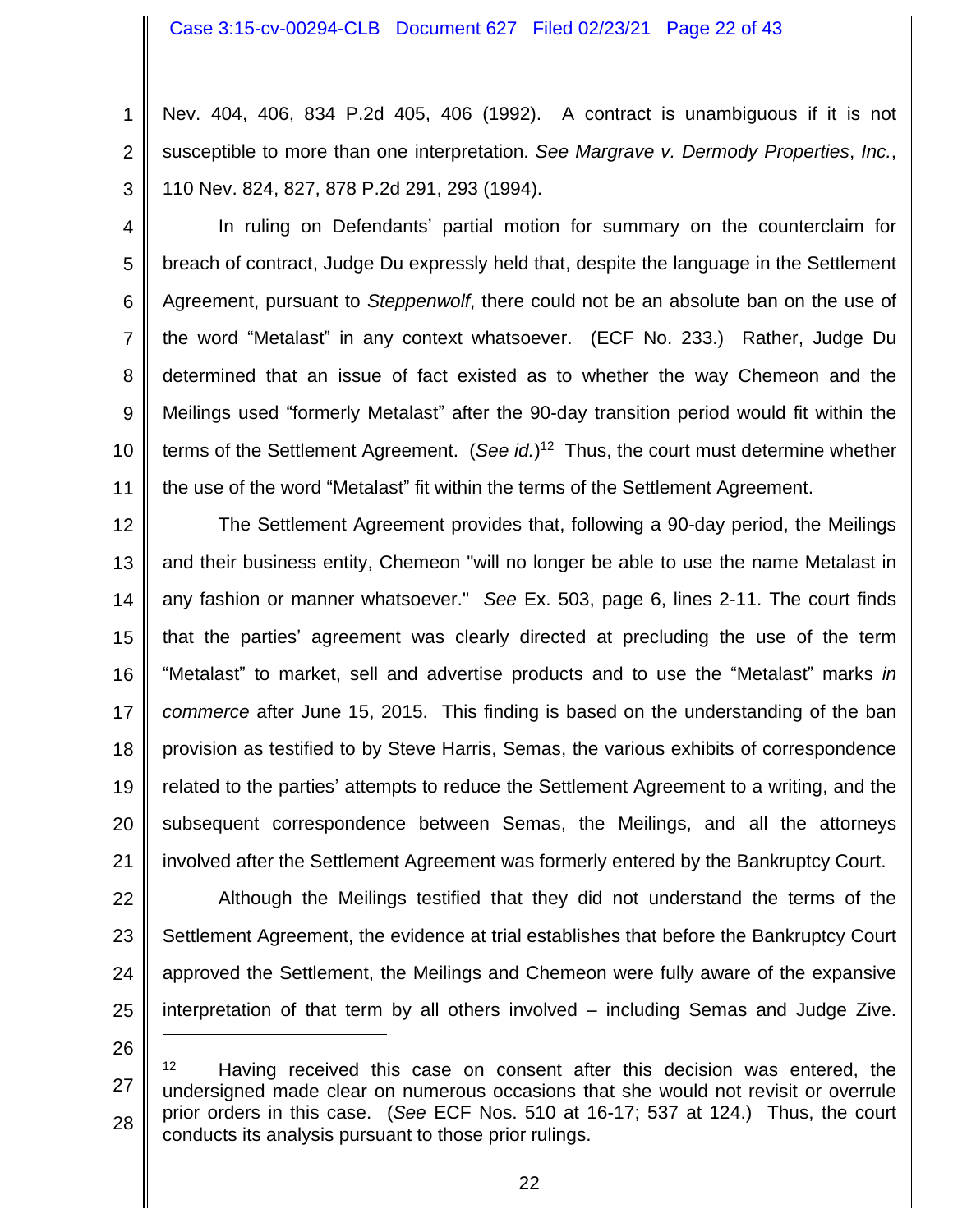#### Case 3:15-cv-00294-CLB Document 627 Filed 02/23/21 Page 23 of 43

1 2 3 4 5 6 7 8 9 10 11 Specifically, they knew that the Settlement precluded Chemeon from using "Metalast" in any fashion or manner whatsoever as it related to use in commerce, such as on its product labels, and/or other in the selling or marketing of its business or products. This knowledge is underscored by the fact that they complained to the settlement judge that the terms were onerous and would prevent Chemeon from selling products that complied with QPL/QPD, Mil-Spec, or industry contractor specifications. Exs. 505, 506, 507, 509, 510. Thus, the Meilings' post-Settlement Conference conduct establishes that they understood that the contract called for an "absolute prohibition" on the use of "Metalast" from the end of the 90-day period after Bankruptcy Court approval of the Settlement when they used the name in commerce, on its product labels, and in other selling or marketing of its business and products.

12 13 14 15 16 17 18 Despite this, Chemeon and the Meilings proceeded to utilize the term "Metalast" in direct contravention to the ban provision after June 15, 2015. Chemeon and the Meilings used this term on product labels, technical data sheets, safety sheets, business correspondence and documents and in a variety of other means in commerce. Therefore, this court finds that the way Chemeon utilized the term "formerly Metalast" or "formerly known as Metalast" as evidenced at the trial, breached the terms of the Settlement Agreement.

19

Based on this finding, the court must next determine whether any defenses apply.

20

### **1.** *"Fair Use" Defense (Steppenwolf)*

21 22 23 24 25 26 27 In an order on a motion for reconsideration, Judge Du reiterated that her prior order "identified an affirmative defense available to Chemeon—specifically, the defense that despite its use of the word "Metalast" in the marketplace, such use does not cause confusion because it is accurate and/or historical and thus such use does not amount to a breach of the Settlement Agreement." (ECF No. 425 at 5.) As such, the court must next consider Chemeon's fair use defense and the application of *Steppenwolf* based on this prior ruling to the manner in which Chemeon and the Meilings used this term.

28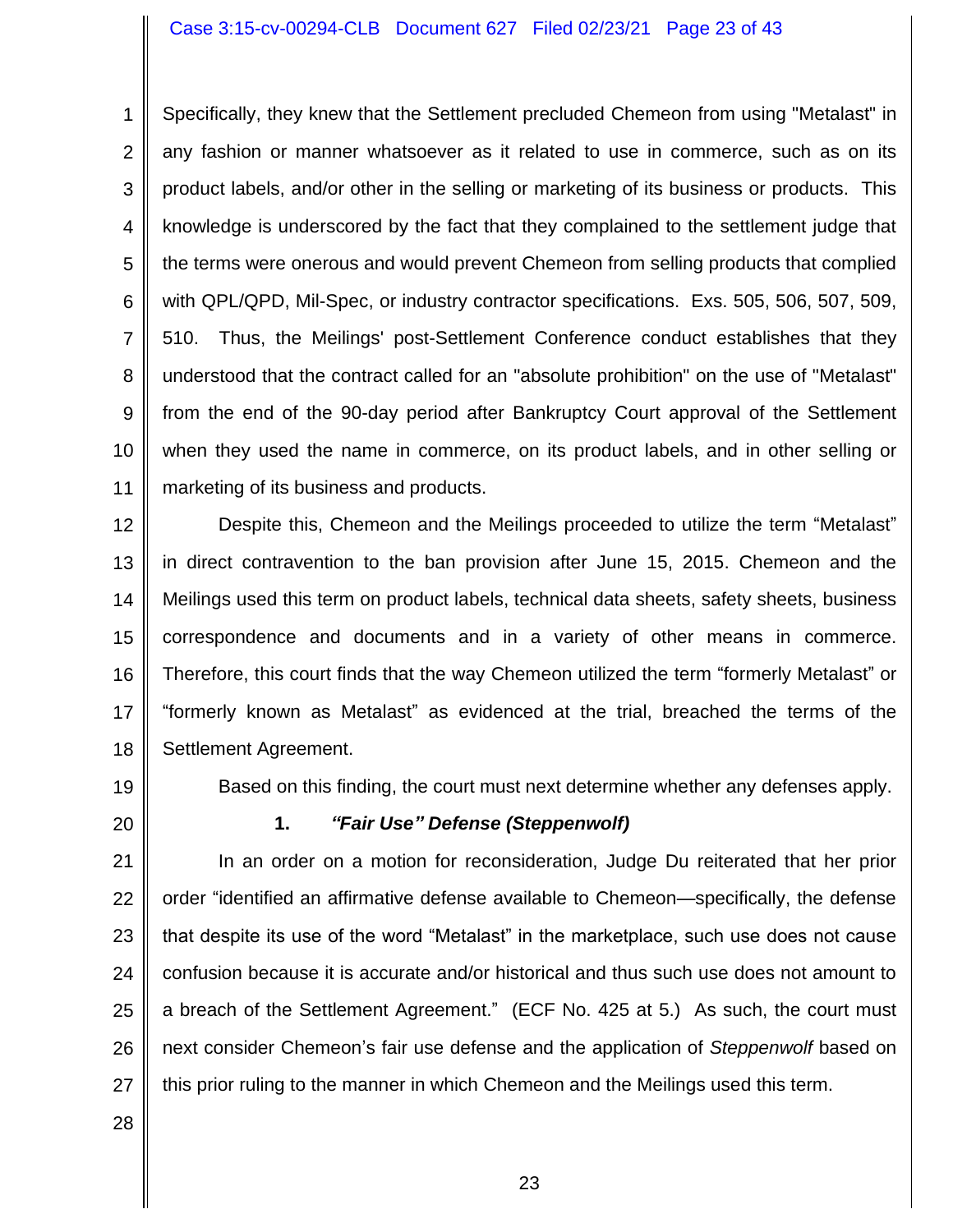#### Case 3:15-cv-00294-CLB Document 627 Filed 02/23/21 Page 24 of 43

1 2 3 4 5 6 Having considered the evidence at trial and Chemeon's arguments, the court rejects Chemeon's fair use defense. First, the court finds that the way Chemeon used "formerly Metalast" is distinguishable from the facts of *Steppenwolf*. In addition, the court explicitly disagrees with Chemeon that their use of these terms was limited to accurate historical information, as in *Steppenwolf*, or was necessary as a matter of public policy for the reasons explained below.

7 8 9 10 11 12 13 14 15 16 17 18 19 20 21 22 23 In *Steppenwolf*, 236 F.3d at 489, the agreement at issue provided for Kassbaum, a former member of the band Steppenwolf, and others to "waive, relinquish and release any and all of their individual or collective rights in the name "STEPPENWOLF" or any other word or phrase incorporating the name "STEPPENWOLF" for any purpose whatsoever." The agreement further required Kassbaum to give up any "trademark, trade name, service mark, or service name rights . . . in the name "STEPPENWOLF." *Id.* The court first discussed the history relating to the parties' dispute as to the ownership and control over the use of the trademark in the name Steppenwolf. *Id.* at 491-92. The court found that "[u]nder these circumstances, it is clear that the contract's broad language 'for any purposes whatsoever,' and 'all other uses of the name 'STEPPENWOLF' in the entertainment industry' refers to the use of the *trade name* Steppenwolf, and not to the simple use of the name to provide accurate historical information that would not lead reasonable people to think Kassbaum's new band was Steppenwolf." *Id.* at 492 (emphasis in original). As the court observed, "[t]aken out of context, the language 'name STEPPENWOLF' and "'or any purposes whatsoever' might be read so broadly as to preclude Kassbaum from writing 'Steppenwolf' on the sidewalk in chalk." *Id.* at 491.

24 25 26 27 28 While the Settlement Agreement may not be deemed an "absolute ban" the court finds that the "ban provision" did ban Chemeon from utilizing the name *in commerce*, which is exactly how it has been used by Chemeon throughout the entirety of the case. In *Steppenwolf*, 236 F.3d at 492, the Court found Kassbaum could use "Steppenwolf" to provide accurate historical information that would not lead reasonable people to think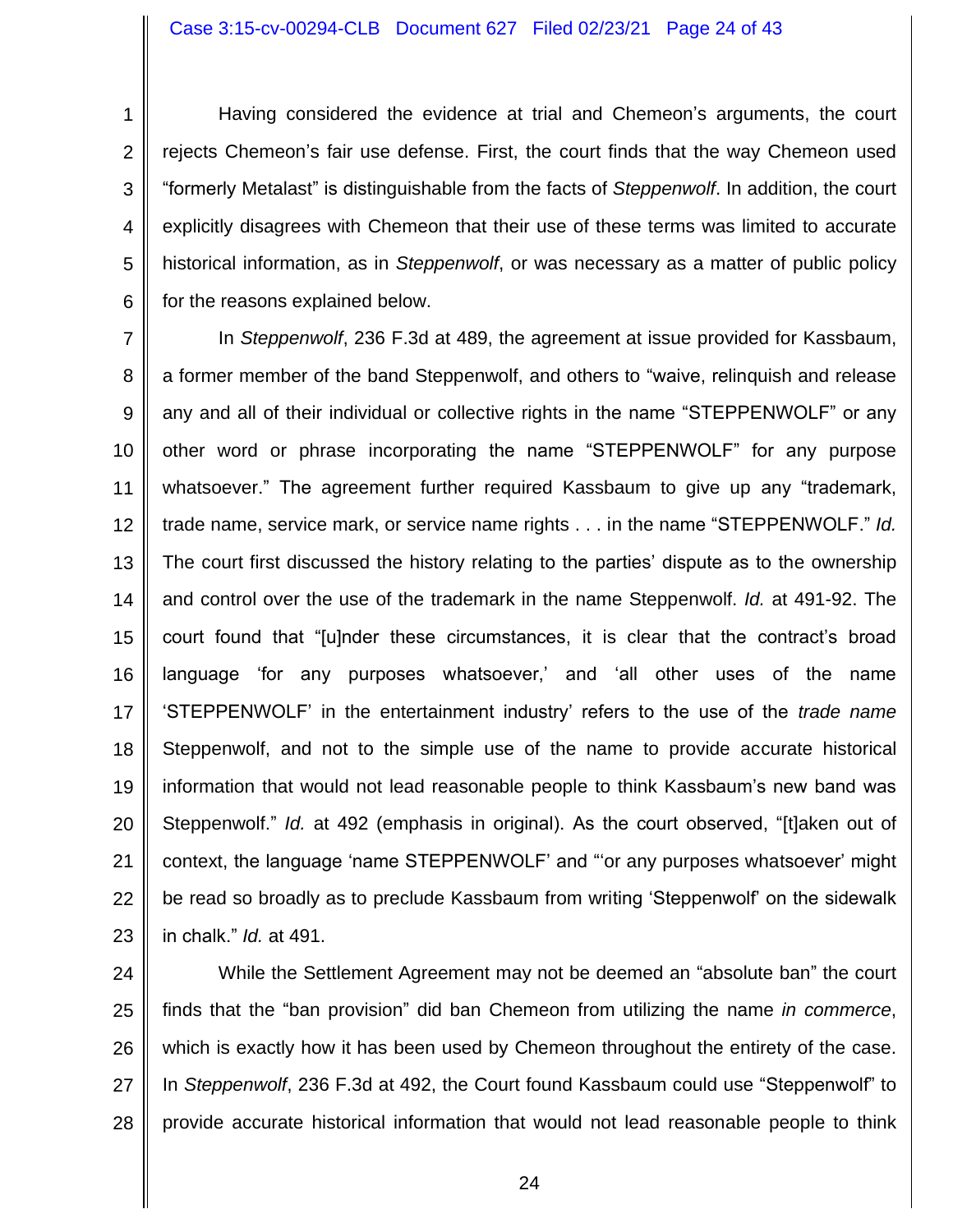#### Case 3:15-cv-00294-CLB Document 627 Filed 02/23/21 Page 25 of 43

1 2 3 4 5 6 7 8 9 10 Kassbaum's new band was Steppenwolf. Thus, Chemeon is free to write the word "Metalast" in chalk on a sidewalk or inform investors or lenders that it acquired certain assets from MI-LLC. But Chemeon's use was not merely writing words in chalk on a sidewalk—Chemeon's use far exceeded an accurate historical context. Chemeon utilized the term "Metalast" or "formerly Metalast" *in commerce* when it appeared on or in press releases, advertisements, business communications such as letters and emails, and commercial forms such as shipping labels, technical data sheets, and safety data sheets. Chemeon's reference to itself as "formerly Metalast" would lead reasonable people to think Chemeon was *the company* formerly known as Metalast, which is clearly an impermissible use of the name and in contradiction to *Steppenwolf*. 13

11 12 13 14 15 16 Thus, Chemeon's use of the phrase "formerly Metalast" was not a fair use of this term because it plainly violated the terms of the Settlement Agreement and implied that the company "Metalast" ceased to exist or was subsumed by Chemeon. Moreover, Chemeon's use of "formerly Metalast" was not limited to historical references, and in fact, was not historically accurate in several respects based on the evidence presented at trial. Therefore, the court rejects this defense.

17

#### **2.** *The OSHA Regulatory Defense*

18 19 20 21 22 23 Next, Chemeon asserts that it is legally required to call itself "formerly Metalast" and its products "formerly Metalast" in its technical data sheets and safety data sheets (e.g., Exs. 540-592). For this principle, Chemeon cites 29 CFR § 1910.1200 ("Hazard Communication"), a regulation enforced by the Occupational Safety and Health Administration (the "OSHA Regulation"). 29 CFR § 1910.1200(g) mandates safety data

<sup>24</sup> 25 26 27 28 <sup>13</sup> It is critical to note that *Steppenwolf* separately applies trademark law and contract law. Although Semas's counterclaim (ECF No. 50) and amended counterclaim (ECF No. 51) asserted claims for trademark infringement, those claims were dismissed with prejudice by stipulation (ECF No. 181) and order (ECF No. 199). Therefore, the court does not enter any conclusions of law with respect to the trademark analysis in *Steppenwolf.* Specifically, under *Steppenwolf*, "marketplace confusion" is a concept that is relevant to trademark law but is irrelevant to contract law.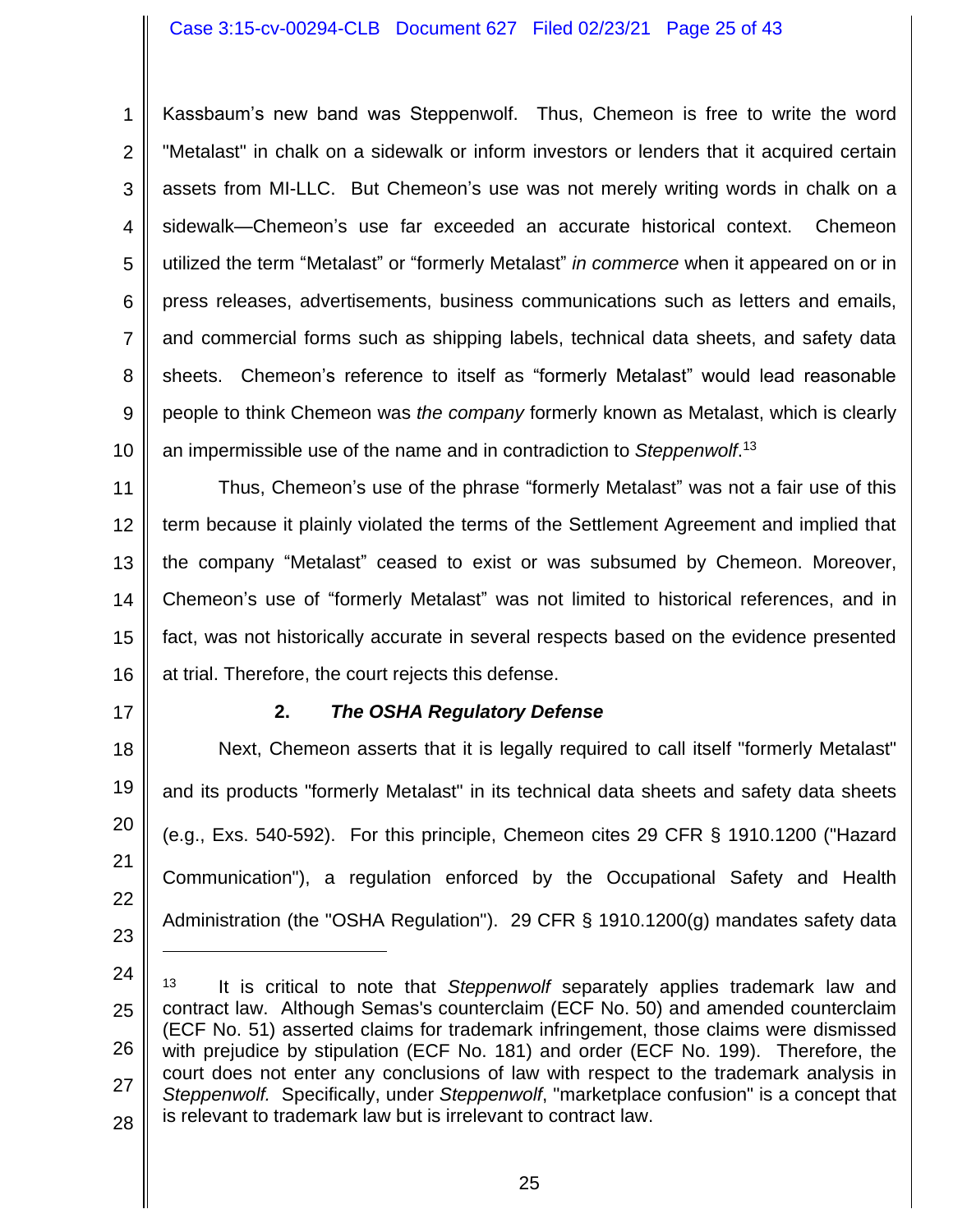#### Case 3:15-cv-00294-CLB Document 627 Filed 02/23/21 Page 26 of 43

1 2 3 4 5 6 7 8 9 10 sheets ("SDS") and specifies the contents of the SDSs. Subsection (g)(2) specifies the contents of the SDS. Subsection  $(g)(2)(i)$  requires "identification" of the substance. Appendix D to the OSHA Regulation specifies that each SDS shall include under "identification" the following: (a) Product identifier used on the label; (b) Other means of identification; (c) Recommended use of the chemical and restrictions on use; (d) Name, address, and telephone number of the chemical manufacturer, importer, or other responsible party; and (e) Emergency phone number. Nothing in the text of the OSHA Regulation -- including Appendix D mandates that Chemeon identify itself or its products as "formerly Metalast."

11 12 13 14 Chemeon has not cited any judicial or regulatory ruling that mandates that Chemeon refer to itself or its products as "formerly Metalast." Chemeon has offered no evidence of any guidance from OSHA to Chemeon advising that its SDS must include "formerly Metalast" in the identification of its products.

15 16 17 18 Before trial, Chemeon cited a document called OSHA Brief, "Hazard Communication Standard: Safety Data Sheets." (*See* ECF No. 516-1.) The OSHA Brief states that a Safety Data Sheet ("SDS") Section 1: Identification must contain (among other things):

> Product identifier used on the label and any other common names or synonyms by which the substance is known.

19

20

21 22 23 24 25 26 Chemeon did not offer the OSHA Brief as evidence at trial. When Chemeon referred to the OSHA Brief before trial, Chemeon did not authenticate or otherwise lay an evidentiary foundation for the document. Chemeon did not request judicial notice of the OSHA Brief and offered no foundation for the court to take judicial notice of the document. Accordingly, the court may not properly regard the OSHA Brief as an authoritative interpretation of the OSHA Regulation, including Appendix D.

27 28 Even assuming that the OSHA Brief can be regarded as an authoritative interpretation of the OSHA Regulation, Chemeon offered no evidence that "formerly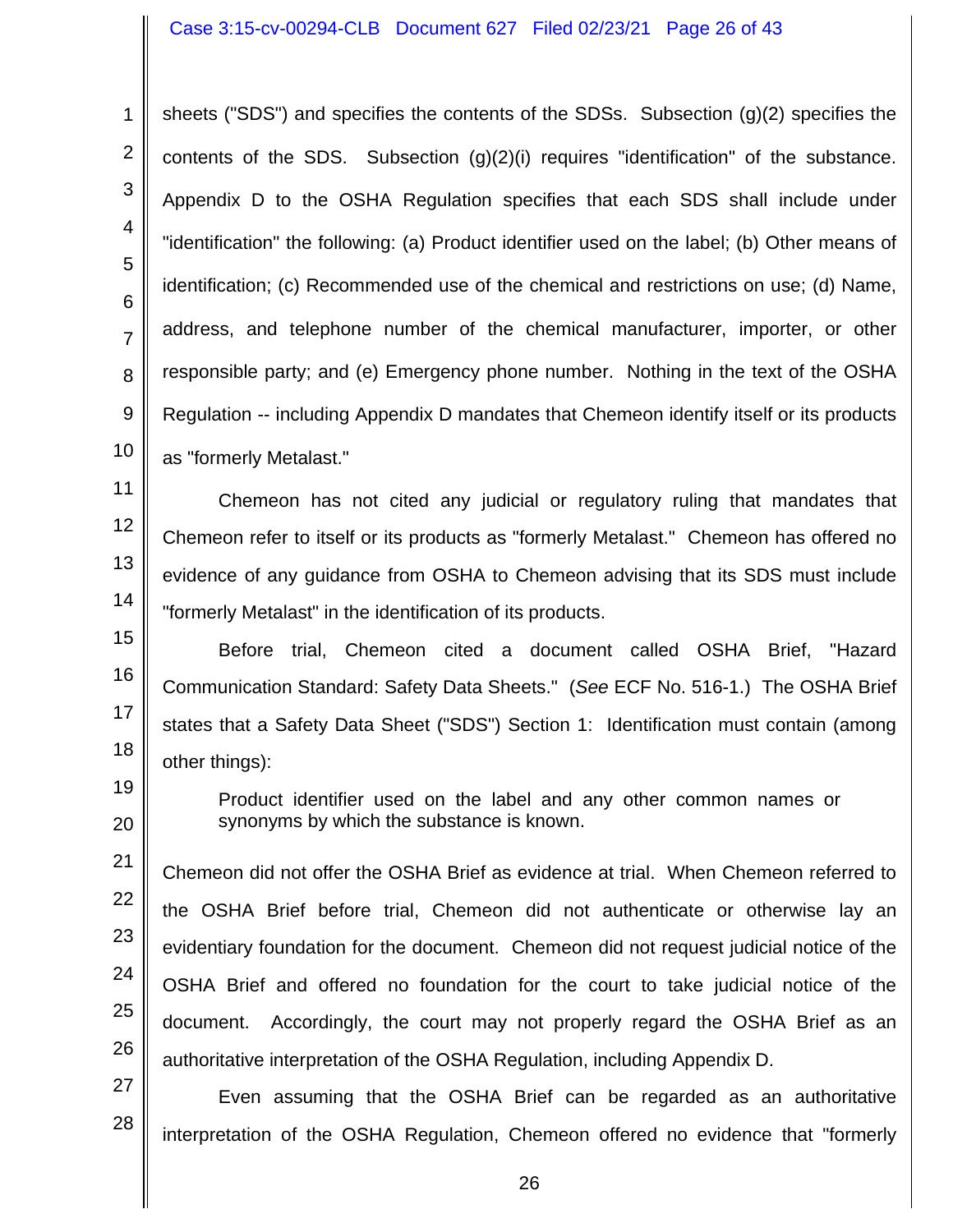#### Case 3:15-cv-00294-CLB Document 627 Filed 02/23/21 Page 27 of 43

1 2 3 4 5 6 7 Metalast" is a "common name" or "synonym" for any of its products. Further, Chemeon's own conduct is inconsistent with its argument that each SDS must identify the chemical substance by every name under which the substance is known. For example, AA-200 is sold by at least two distributors under product names that are not disclosed on Ex. 547. The cleaners, deox, etch, seal, and other products are similarly purchased from suppliers and re-labeled by Chemeon, but Chemeon does not identify the other brand names or product names for those chemicals. *See* Exs. 548-592.

8 9 10 11 12 13 Even assuming Chemeon should or must "identify" its products as "formerly Metalast" because, before 2015, the products were called "Metalast," Chemeon could have licensed the use of "Metalast" for that purpose from Semas. Chemeon has cited no statute, regulation, or judicial authority for the proposition that it is free to use any common name or synonym to identify its products in an SDS. Therefore, the court also rejects this defense.

14

#### **B. Defendants' Counterclaim 2 – Duty of Good Faith and Fair Dealing**

15 16 17 18 19 20 21 22 23 24 25 26 27 28 Under Nevada law, "[e]very contract imposes upon each party a duty of good faith and fair dealing in its performance and enforcement." *A.C. Shaw Constr. v. Washoe County*, 105 Nev. 913, 914, 784 P.2d 9 (1989) (quoting Restatement (Second) of Contracts § 205). "The implied covenants of good faith and fair dealing impose a burden that require each party to a contract to refrain from doing anything to injure the right of the other to receive the benefits of the agreement." *Shaw v. CitiMortgage, Inc*., 201 F. Supp. 3d 1222, 1251 (D. Nev. 2016) (quotation omitted). Where one party to a contract "deliberately countervenes the intention and spirit of the contract, that party can incur liability for breach of the implied covenant of good faith and fair dealing." *Hilton Hotels v. Butch Lewis Productions*, 107 Nev. 226, 232, 808 P.2d 919, 922-23 (1991) ("*Butch Lewis*"). The implied covenant of good faith and fair dealing "essentially forbids arbitrary, unfair acts by one party that disadvantage the other." *Frantz v. Johnson*, 116 Nev. 455, 465, n. 4, 999 P.2d 351, 358, n. 4 (2000) *citing Consolidated Generator v. Cummins Engine*, 114 Nev. 1304, 1311, 971 P.2d 1251, 1256 (1998); *Overhead Door Co. v.*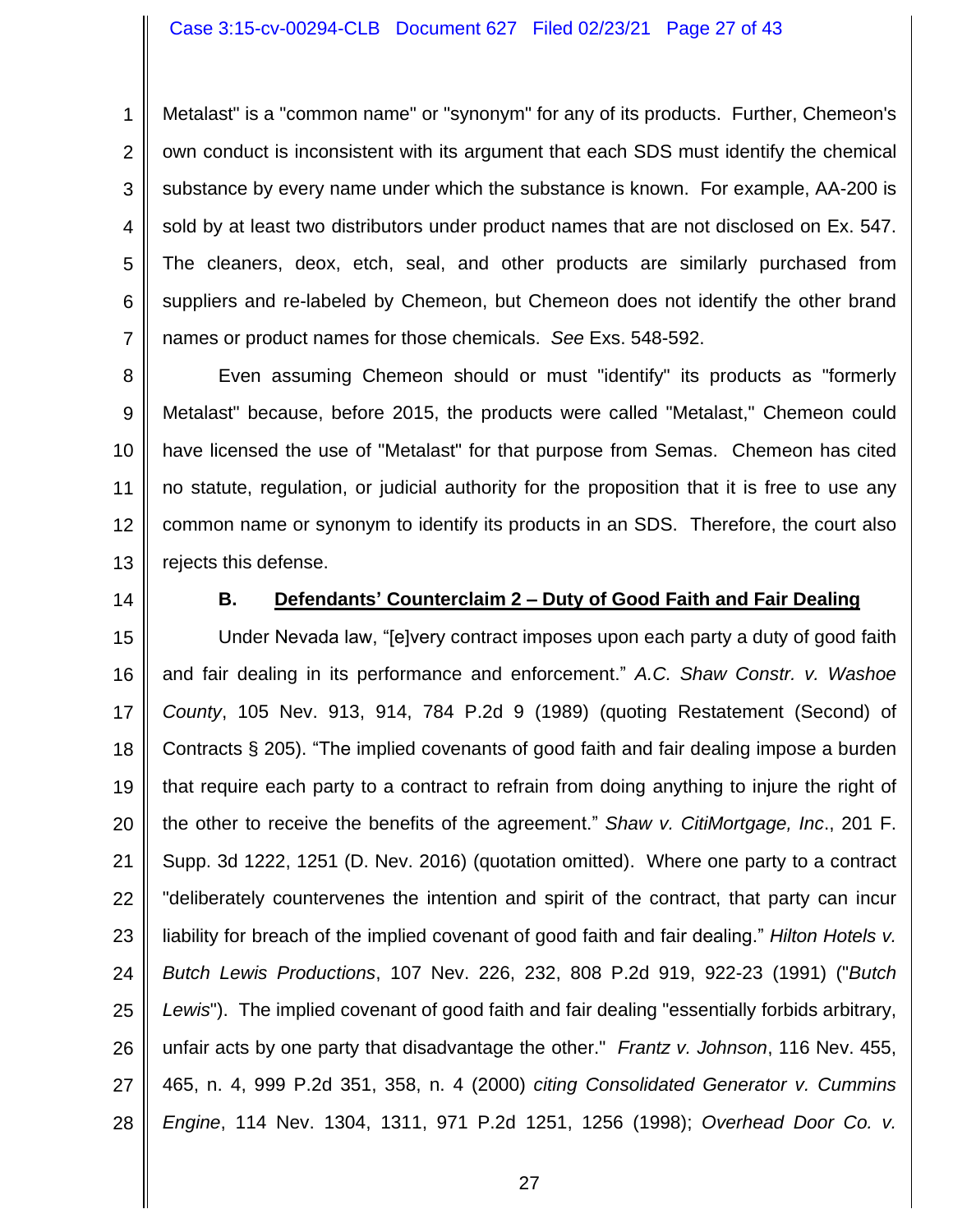1 2 3 *Overhead Door Corp.*, 103 Nev. 126, 128, 734 P.2d 1233, 1235 (1987). *See also Department of Transportation v. District Court*, 133 Nev. 549, 555, 402 P.3d 677, 683 (2017).

4 5 6 7 8 9 10 11 The duty of good faith and fair dealing imposed by Nevada law provides that even when a party complies "literally" with the terms of a contract, if they purposely breach "the intention and spirit of the contract" they can incur liability for a violation of the covenant of good faith and fair dealing. *See Hilton Hotels Corp. v. Butch Lewis Productions, Inc.*, 107 Nev. 226, 232, 808 P.2d 919, 922-23 (1991). Although such a duty is imposed by operation of law, it remains that an inquiry of good faith is a determination of fact. *A.C. Shaw Const., Inc. v. Washoe County*, 105 Nev. 913, 916, 784 P.2d 9, 11 (1989).

12 13 14 15 The court finds that Chemeon and the Meilings breached the terms of the Settlement Agreement by using the term "Metalast" and "formerly Metalast" in commerce, as discussed above. However, the court finds that the Meilings relied on the advice of their counsel when they breached the contract.

16 17 18 19 20 21 22 23 24 25 26 27 28 The Meilings testified as follows: Robert Ryan, who was the intellectual property attorney for Chemeon and the Meilings was available by phone during the Settlement Conference. Despite placing the material terms of the Settlement Agreement on the record, the Meilings testified that, at the time of the Settlement Conference, they believed the provision barring the use of the term "Metalast" only extended to such things as letter head, business signs, and the like. At this point, the Meilings and Chemeon had an opportunity to oppose judicial approval of the Settlement. The Meilings filed a response opposing approval of the Settlement. In that document, the Meilings stated that they "opposed the settlement because there is no common understanding of agreement reached at the mediation." Moreover, in their response opposing approval of the Settlement, Chemeon and the Meilings argued they should be permitted to use the term "formerly Metalast" as a historical reference, pursuant to the holding in *Steppenwolf*. In February of 2015, the Meilings obtained new bankruptcy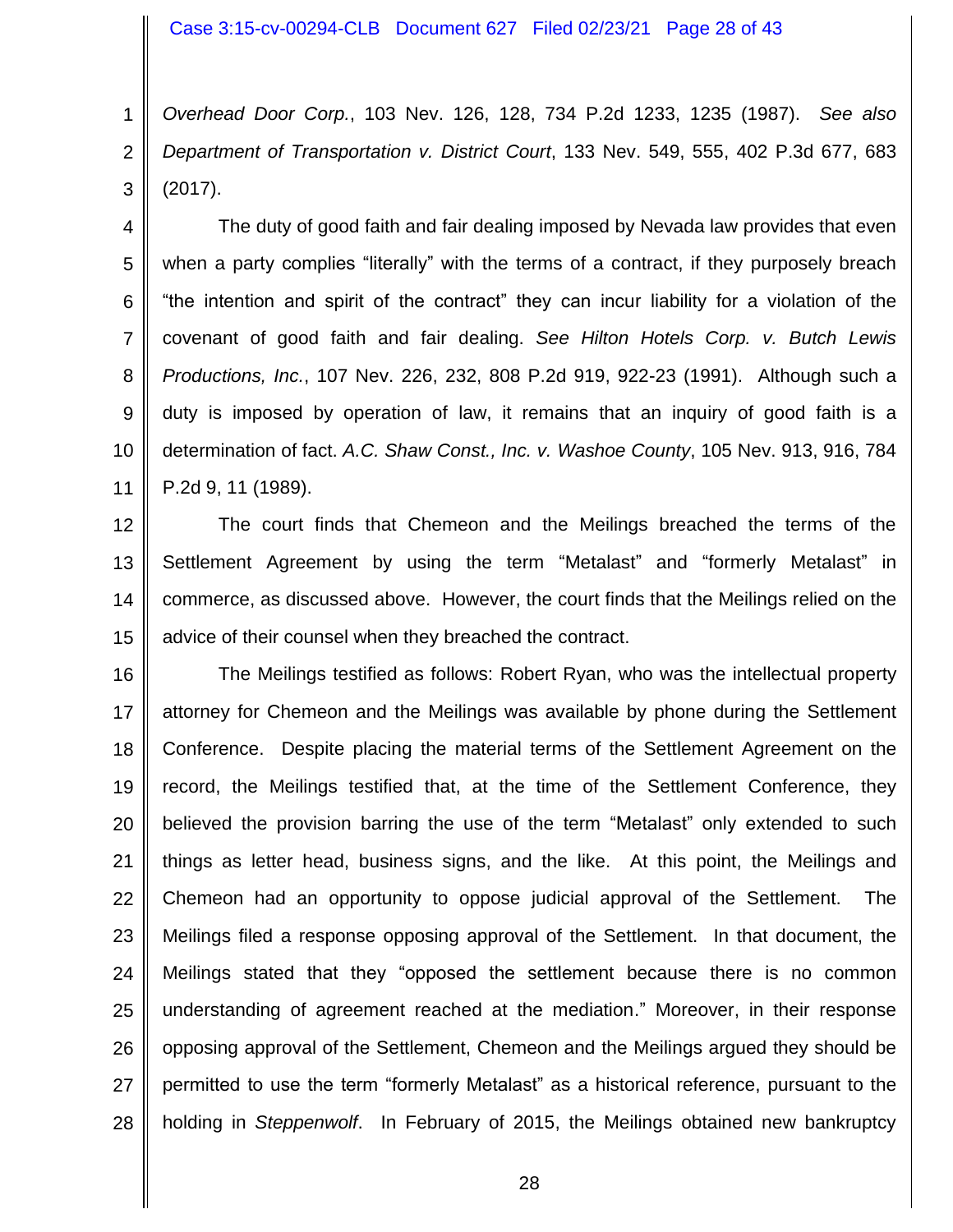#### Case 3:15-cv-00294-CLB Document 627 Filed 02/23/21 Page 29 of 43

1 2 3 4 5 6 7 8 counsel, Timothy Lukas. Before the hearing on Semas's Motion to Approve Settlement, the Meilings filed a formal pleading withdrawing their opposition to the Settlement Agreement, on the advice of counsel. The Meilings and Chemeon never demanded rescission of the Settlement before or after the Bankruptcy Court approved the Settlement. The Meilings and Chemeon never offered to restore the *status quo ante*. The Meilings testified that the above actions were taken based on advice given to them by their counsel that a different course of action could be taken. They believed, based on this advice, that their course of conduct was permissible.

9 10 11 The court finds that the Meilings are credible on these points and the evidence adduced at trial establishes that the Meilings would not have taken this course of action had they not been relying on the advice of counsel.

12 13 14 15 16 Thus, the question becomes whether the court can look to their reliance on their counsel's advice in determining whether they breached the implied convenient of good faith and fair dealing. There is no Nevada law directly on point. However, in a review of case law from other jurisdictions, the court finds that it can, and should, consider these facts in making its factual determination.

17 18 19 20 21 22 23 24 25 26 27 *Rea v. Wichita Mortgage Corp.* is illustrative on the varied application of the reliance on counsel aids the court's analysis. 747 F.2d 567, 576 (10th Cir. 1984). In *Rea* found that insofar as good faith is defined in objective terms, reliance is not an absolute defense, but may be a consideration when determining a defendant's good faith, willfulness, or their illegal intent. *Id*.: s*ee In re Taylor*, 655 F.3d 274, 284 (3d Cir. 2011) (in bankruptcy proceeding, holding clients' reliance on counsel precluded finding of bad faith). Reliance on counsel is applicable in many areas of law for a factual determination of bad faith. *See e.g., United States v. Conforte*, 624 F.2d 869, 876 (9th Cir. 1980) (criminal prosecution for tax evasion); J*.J. Newberry Co. v. NLRB*, 645 F.2d 148, 152 (2d Cir. 1981) (unfair labor practice violation); *Sherr v. Winkler*, 552 F.2d 1367, 1375 (10th Cir. 1977) (tort suit against bankruptcy trustee for negligence and misconduct).

28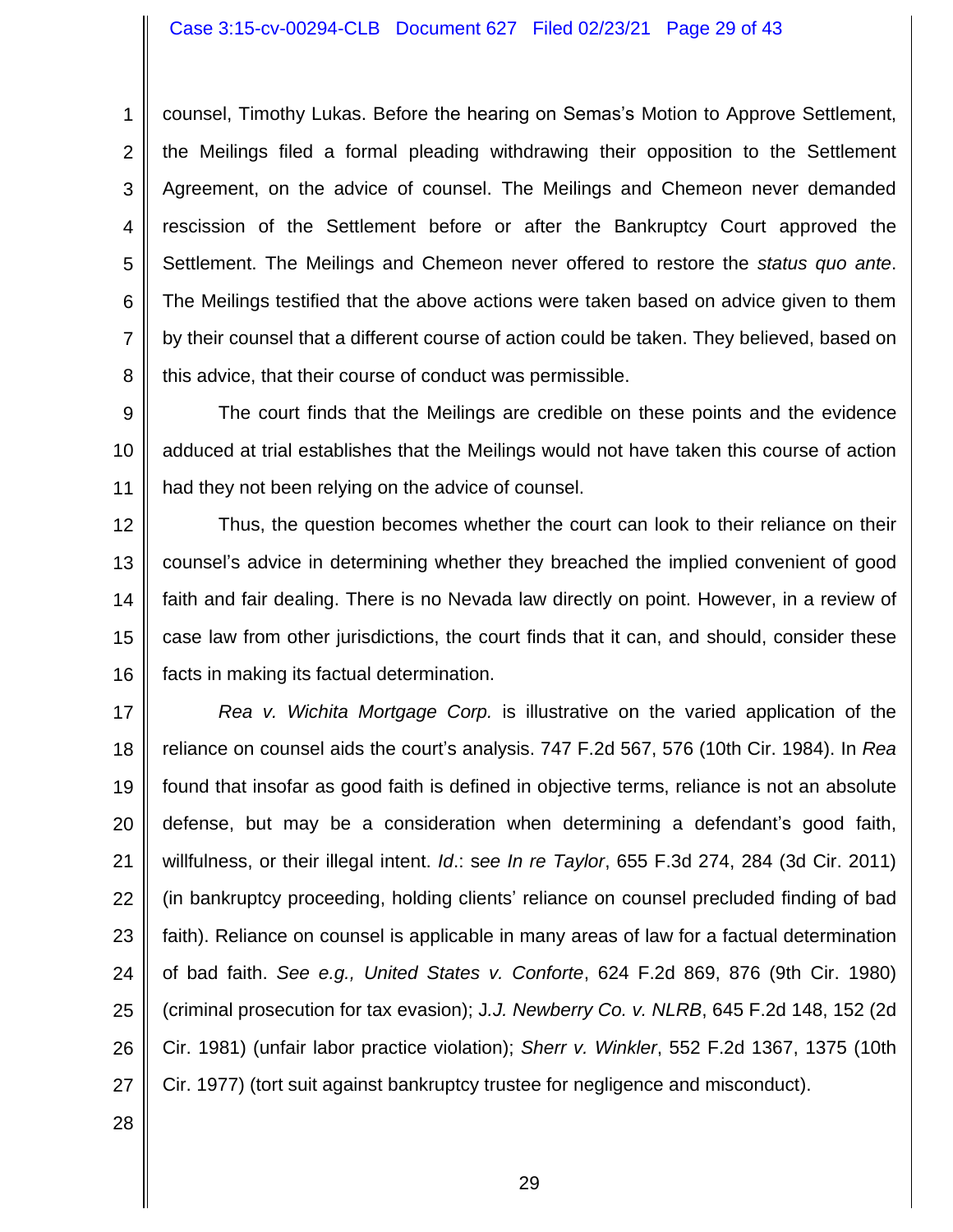$\parallel$ 

| $\mathbf 1$    | This court therefore finds that while Chemeon and the Meilings breached the                                                                                    |
|----------------|----------------------------------------------------------------------------------------------------------------------------------------------------------------|
| $\overline{2}$ | Settlement Agreement, but they did not do so in bad faith. Rather, their actions were                                                                          |
| 3              | based upon the advice of counsel and the court finds in favor of Chemeon and the                                                                               |
| 4              | Meilings on this claim.                                                                                                                                        |
| 5              | C.<br>Defendants' Counterclaim 7 - Specific Performance                                                                                                        |
| 6              | Finally, Semas seeks specific performance of the Settlement prohibition against                                                                                |
| 7              | the Meilings' use of Metalast "in any fashion or manner whatsoever."<br>"[S]pecific                                                                            |
| 8              | performance of a contract duty will be granted in the discretion of the court against a                                                                        |
| 9              | party who has committed or is threatening to commit a breach of the duty." Restatement                                                                         |
| 10             | (Second) of Contracts, § 357. The Nevada Supreme Court said,                                                                                                   |
| 11             | Equity regards as done what in good conscience ought to be done. []                                                                                            |
| 12             | Specific performance is available when the terms of the contract are<br>definite and certain, [] the remedy at law is inadequate, [] the plaintiff has         |
| 13             | tendered performance, [ ] and the court is willing to order it. [ ]                                                                                            |
| 14             | Carcione v. Clark, 96 Nev. 808, 811, 618 P.2d 346, 348 (1980) (citations omitted). See                                                                         |
| 15             | also Serpa v. Darling, 107 Nev. 299, 304, 810 P.2d 778, 782 (1991). Thus, a request for                                                                        |
| 16             | specific performance is addressed to the court's sound discretion. Id., citing McCann v.                                                                       |
| 17             | Paul, 90 Nev. 102, 103-104, 520 P.2d 610, 611 (1974).                                                                                                          |
| 18             | To grant specific performance, the court need not find that the agreement is                                                                                   |
| 19             | certain beyond doubt:                                                                                                                                          |
| 20             | As this suit in equity is an affirmative proceeding to procure the<br>performance of obligations, a clear and precise understanding of the terms               |
| 21             | of the contract is normally required. [ ] The contract must be reasonably<br>certain as to its subject matter, its stipulations, its purposes, its parties and |
| 22             | the circumstances under which it was made.                                                                                                                     |
| 23             | Harmon v. Tanner Motor Tours of Nevada, Limited, 79 Nev. 4, 17, 377 P.2d 622, 629                                                                              |
| 24             | (1963) ("Harmon"). In the Settlement, the parties agreed:                                                                                                      |
| 25             | [Chemeon] through the Meilings, will continue to use the [disputed                                                                                             |
| 26             | Metalast] mark for 90 days following entry of the order approving the<br>settlement agreement by Judge Beesley, if he does approve it. At the end              |
| 27             | of that 90-day period, [Chemeon], the Meilings, and any other entity in<br>which the Meilings have an interest, will no longer be able to use the name         |
| 28             | Metalast in any fashion or manner whatsoever. Following that 90 days, the                                                                                      |
|                |                                                                                                                                                                |
|                |                                                                                                                                                                |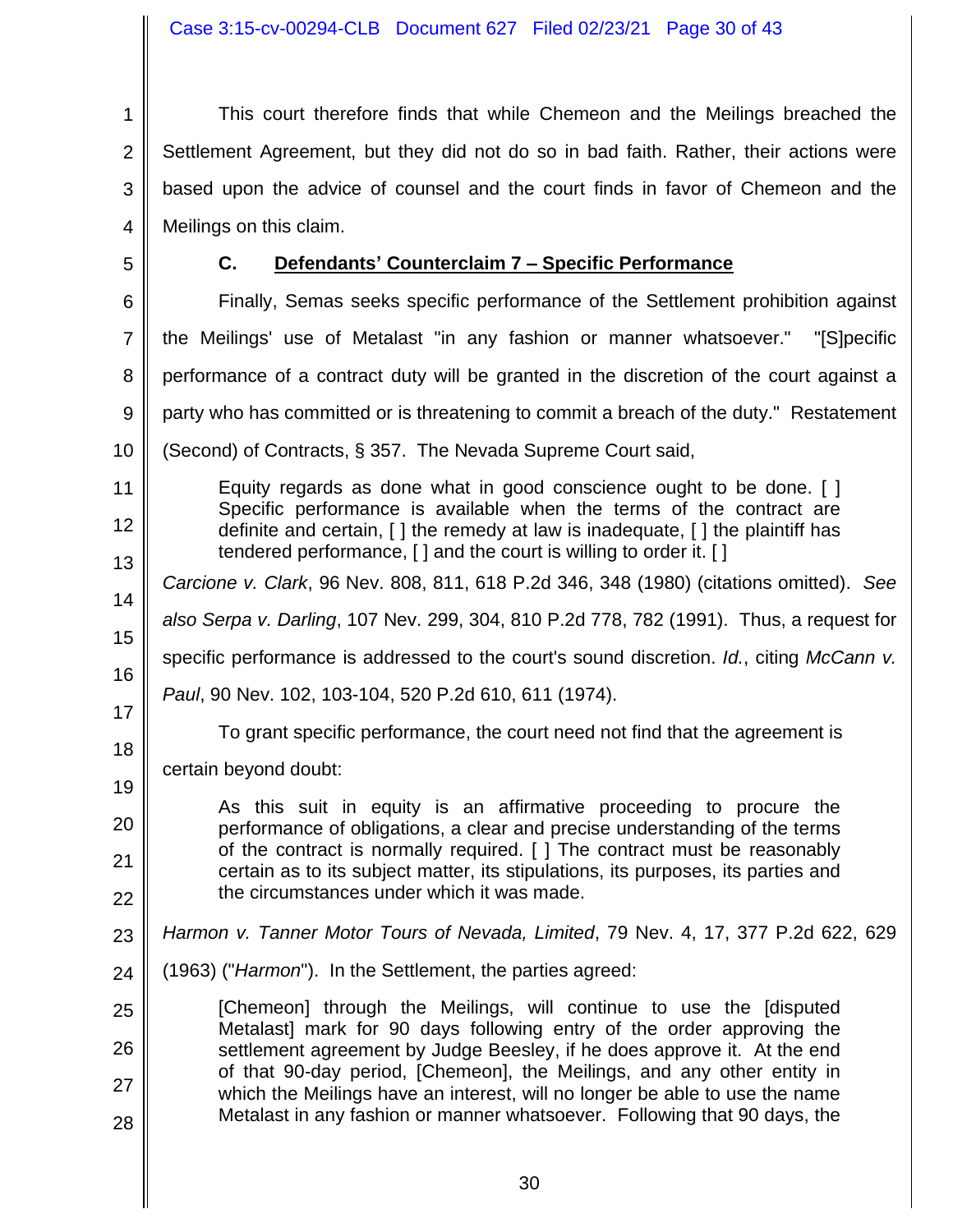#### Case 3:15-cv-00294-CLB Document 627 Filed 02/23/21 Page 31 of 43

2

1

mark will be owned by Mr. and Mrs. Semas, or any entity in which they choose to transfer that mark.

3 4 5 6 7 8 9 10 11 12 13 14 15 16 17 Ex. 503, page 6, lines 2-11. Although Chemeon has complained about the consequences of that promise, Chemeon has never argued that the provision is indefinite or unclear. Before the Bankruptcy Court approved the Settlement, the Meilings filed briefs and declarations indicating that the language used is clear and unambiguous, but that they did not appreciate the words used on the day of the Settlement Conference. Exs. 505, 506, 507, 509. Because that language was definite and clear, the Meilings' counsel requested that the settlement judge set aside the deal and reopen the negotiation. Ex. 510. The Meilings specifically requested that the Bankruptcy Court modify the promise to specifically allow the use of "formerly Metalast" to identify Chemeon and Chemeon's products, and then withdrew the request. Ex. 505. When this court requested that the Bankruptcy Court provide its interpretation of the Settlement, Judge Beesley said that the language is an "absolute prohibition" on the Meilings' use of "Metalast." Judge Beesley said, "There's no qualification to that, it's everything." Ex. 514 (ECF No. 89, p. 4). This court independently finds that the promise not to "use the name Metalast in any fashion or manner whatsoever" is definite and certain.

When the Meilings first opposed approval of the Settlement, they argued that enforcement of the terms would create a hardship to Chemeon's business. Exs. 505, 506, 507, 509, 510. Foreseeable hardship is not a defense to specific performance. *Stoltz v. Grimm*, 100 Nev. 529, 532-33, 689 P.2d 927, 929 (1984).

21 22

24

25

26

27

28

18

19

20

23 480, 255 P.3d 286 (2011) the court adopted this Restatement:

§ 359 Effect of Adequacy of Damages

(1) Specific performance or an injunction will not be ordered if damages would be adequate to protect the expectation interest of the injured party.

In *Dynalectric Co. of Nevada, Inc. v. Clark & Sullivan Constructors, Inc.*, 127 Nev.

(2) The adequacy of the damage remedy for failure to render one part of the performance due does not preclude specific performance or injunction as to the contract as a whole.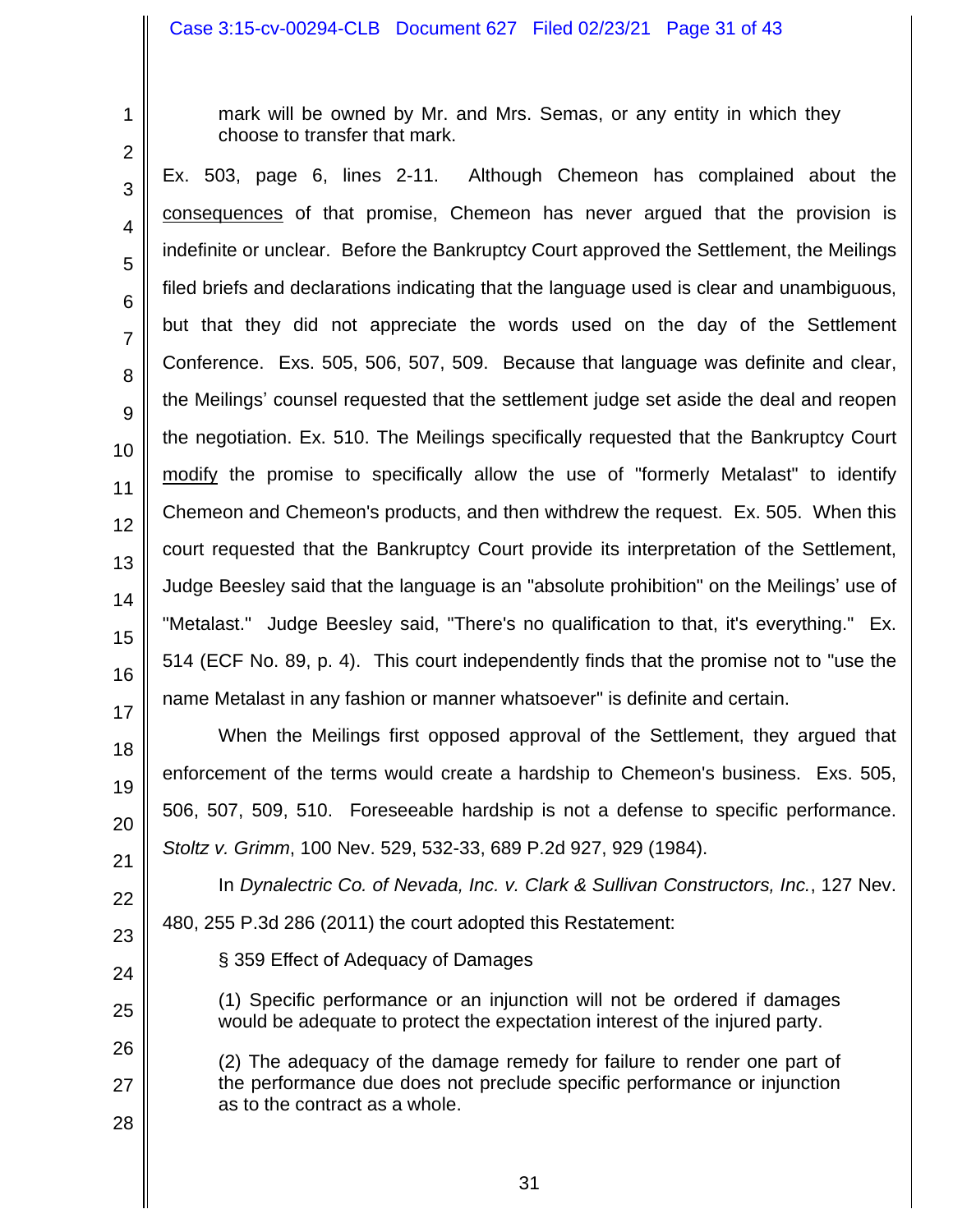# Case 3:15-cv-00294-CLB Document 627 Filed 02/23/21 Page 32 of 43

(3) Specific performance or an injunction will not be refused merely because there is a remedy for breach other than damages, but such a remedy may be considered in exercising discretion under the rule stated in § 357.

4 5 *Dynalectric*, at 484, n. 7, 255 P.2d at 289, n. 7, citing Restatement (Second) of Contracts, § 359.

6 7 8 9 10 11 12 13 14 15 16 17 18 "To destroy one's property is sometimes regarded as an irreparable injury...." *Czipott v. Fleigh*, 87 Nev. 496, 499, 489 P.2d 681, 683 (1971) ("*Czipott*"). Semas had a contract right to exclude the Meilings from using the Metalast brand in commerce. Because the Meilings and Chemeon used the Metalast name in the chemical business, Semas was unable to sell, license, or otherwise monetize the brand. Although it is theoretically possible to prove resulting damages, it would be difficult to prove the quantum of damages suffered. *See Harmon*, at 17, 377 P.2d at 629 (1963) ("The inability of any court to make an appropriate damage award for breach of contract, had Tanner requested same, is evident.") Even where proof of damage is theoretically possible, courts should grant equitable relief when "the equitable remedy is so far superior that the legal remedy is rendered inadequate." *Czipott*, at 499, 489 P.2d at 683. Restatement (Second) of Contracts § 360 provides: In determining whether the remedy in damages would be adequate, the following circumstances are significant:

- (a) the difficulty of proving damages with reasonable certainty,
- 20 21 (b) the difficulty of procuring a suitable substitute performance by means of money awarded as damages, and
- 22

19

1

2

3

(c) the likelihood that an award of damages could not be collected.

23 24 25 26 27 28 In this case, it would be difficult or impossible for Semas to prove damages from the Meilings' breach of the Settlement with any certainty. Furthermore, a suitable "substitute performance by means of money awarded as damages" would effectively require that the court impose a licensing scheme upon Chemeon to continue using the Metalast name. In doing so, the court would be modifying the Settlement itself to require payment of past and future licensing fees to replace the promise that enjoins conduct. Therefore,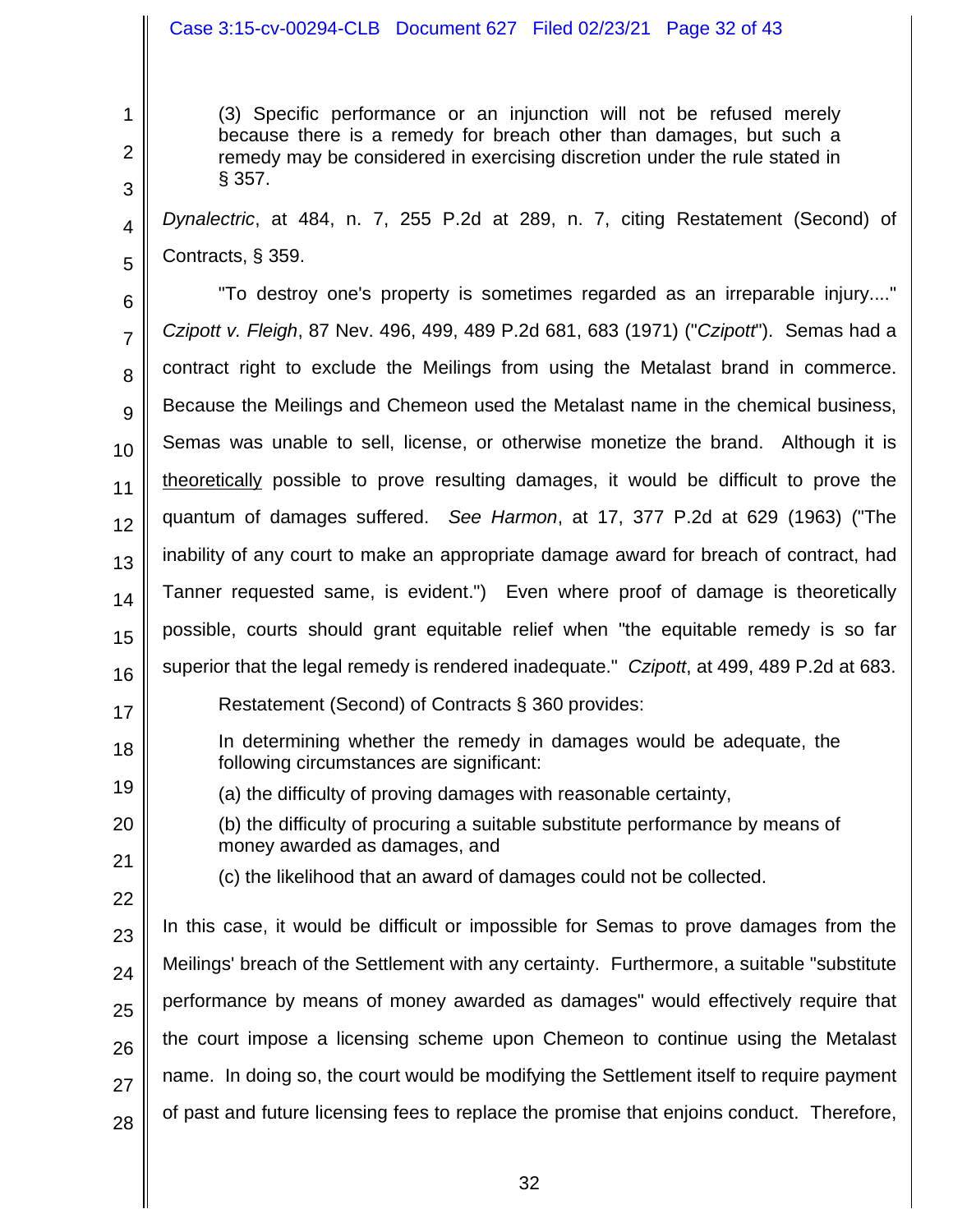1 2 under section 360, the court concludes that damages for past or future breaches of the Settlement is not an adequate legal remedy.

3 4 5 6 7 "An order of specific performance or an injunction will be so drawn as best to effectuate the purposes for which the contract was made and on such terms as justice requires. It need not be absolute in form and the performance that it requires need not be identical with that due under the contract." Restatement (Second) of Contracts, § 358.

8

16

17

18

19

20

21

22

23

24

25

26

27

28

# **1.** *Unclean Hands Defense*

9 10 11 12 13 14 Chemeon and the Meilings insist that the court should not order specific performance of the Settlement because Semas is guilty of unclean hands. "Specific performance or an injunction may be granted in spite of a breach by the party seeking relief, unless the breach is serious enough to discharge the other party's remaining duties of performance." Restatement (Second) of Contracts, § 369. Chemeon and the Meilings have not claimed that Semas breached the Settlement in any way.

15

The District Court previously said,

To determine whether unclean hands bars equitable relief, a court must consider "(1) the egregiousness of the misconduct at issue, and (2) the seriousness of the harm caused by the misconduct." *Las Vegas Fetish & Fantasy Halloween Ball, Inc., v. Ahern Rentals, Inc.*, 124 Nev. 272, 182 P.3d 764, 767 (2008). Moreover, the alleged inequitable conduct must be connected with the matter in the litigation "otherwise the doctrine is not available as a defense." *Truck Ins. Exch. v. Palmer J. Swanson, Inc.*, 124 Nev. 629, 189 P.3d 656, 662 (2008).

Semas argues that with his specific performance claim he "is trying to enforce the settlement agreement, to obtain what he bargained for in exchange for agreeing to pay certain claims and releasing others" and that "none of the conduct alleged in [Plaintiff's Motion] has anything to do with the formation or enforcement of the settlement agreement." (ECF No. 326 at 30.) Chemeon contends that because Semas negotiated for ownership of the wordmark as part of the Settlement, his hands are unclean with respect to that mark. (ECF No. 343 at 22.) The Court disagrees—it is possible that Semas' hands were "clean" at the time he negotiated the Settlement and the ownership of the wordmark and then became "unclean" when he renewed the wordmark's registration many months later. The two are unrelated and the theory of unclean hands as advanced in Plaintiff's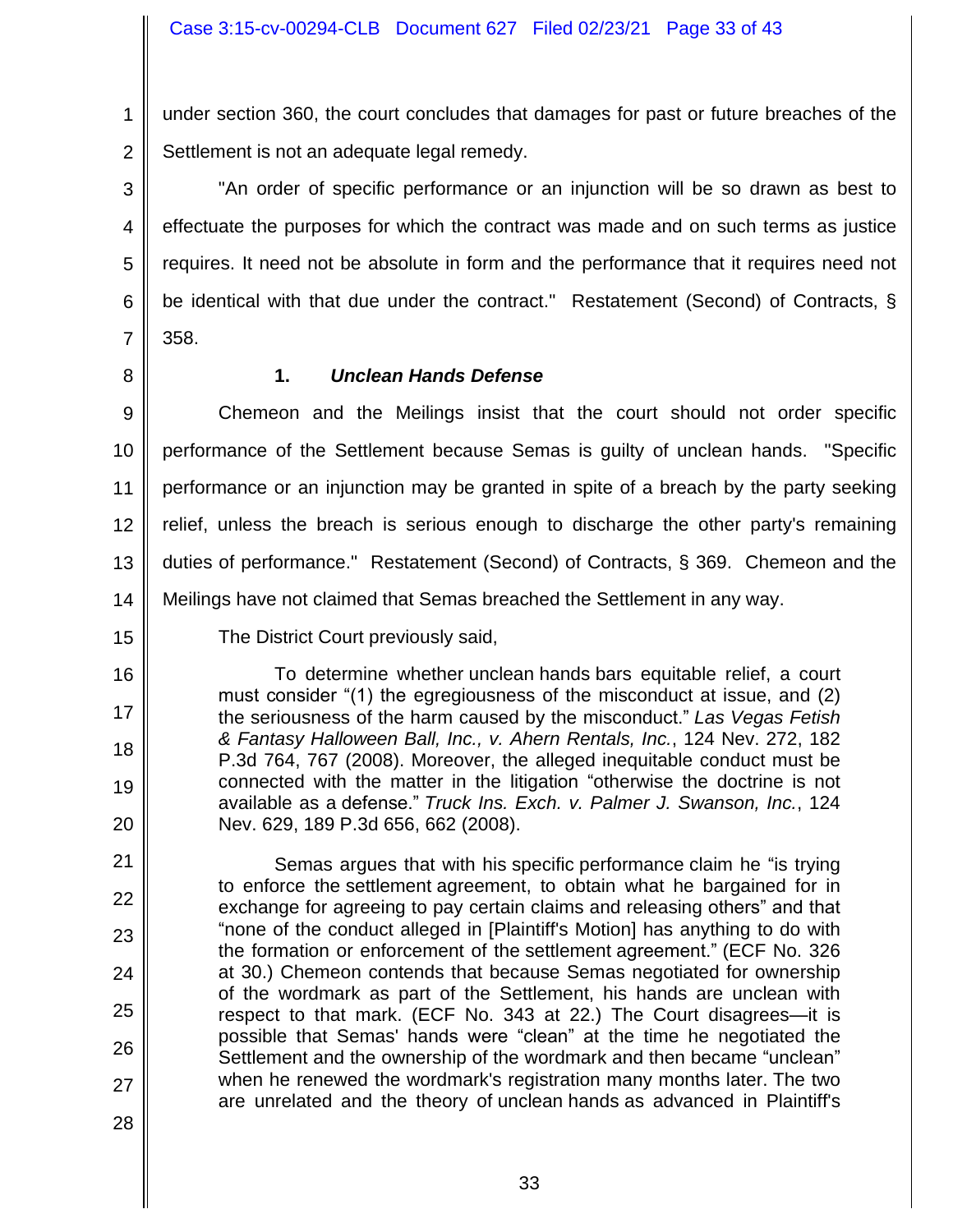2

1

Motion is unavailing. The Court therefore denies summary judgment in favor of Chemeon on this counterclaim.

3 4 5 6 7 8 *Chemeon Surface Tech., LLC v. Metalast Int'l, Inc.*, 312 F. Supp. 3d 944, 964 (D. Nev. 2018). Although this decision disposes of a summary judgment motion, the principles nevertheless apply to the trial evidence. Specifically, Chemeon argues that Semas was guilty of inequitable conduct in the manner that he obtained the Metalast trademarks in the first place, so that the enforcement of the Settlement confirming that Semas owns the Metalast marks would be inequitable. The court rejects this argument.

9 10 11 12 13 First, Chemeon's position, if accepted, would subvert the very purpose of a settlement: if settling parties resolve a dispute over ownership of property -- in this case intangible property -- they should not be able to ignore their bargain by pointing to pre-Settlement conduct that bears upon the very thing that was resolved in the Settlement itself.

14 15 16 17 18 19 20 21 22 23 Further, when Chemeon and the Meilings entered into the Settlement Agreement, they were releasing all claims known and unknown up until that point. At the time of the Settlement in the Bankruptcy Court, they bargained for and released all claims to the rights in the Metalast name and were given time to set their affairs in order regarding the use of Metalast—90 days—whereupon they were to cease its use. This never happened, and therefore Chemeon has never complied with the provisions of the Settlement Agreement. For Chemeon to assert an unclean hands defense in a request to the court to not grant injunctive relief to Semas and MI-INC, is in effect a backdoor request of asking the court for a reformation of the provisions of the Agreement they find onerous.

24 25 26 27 28 "Courts view settlement agreements as the final disposition on matters and will not adjudicate issues that have already been resolved." *Jardin v. Datallegro, Inc.*, 2009 WL 186194, at \*5 (S.D. Cal. Jan. 20, 2009) (citing *Petro-Ventures, Inc. v. Takessian*, 967 F.2d 1337, 1343 (9th Cir. 1992)). Claims that fall into the scope of what was released should be dismissed. *See, e.g., Promex, LLC v. Hernandez*, 781 F. Supp. 2d 1013,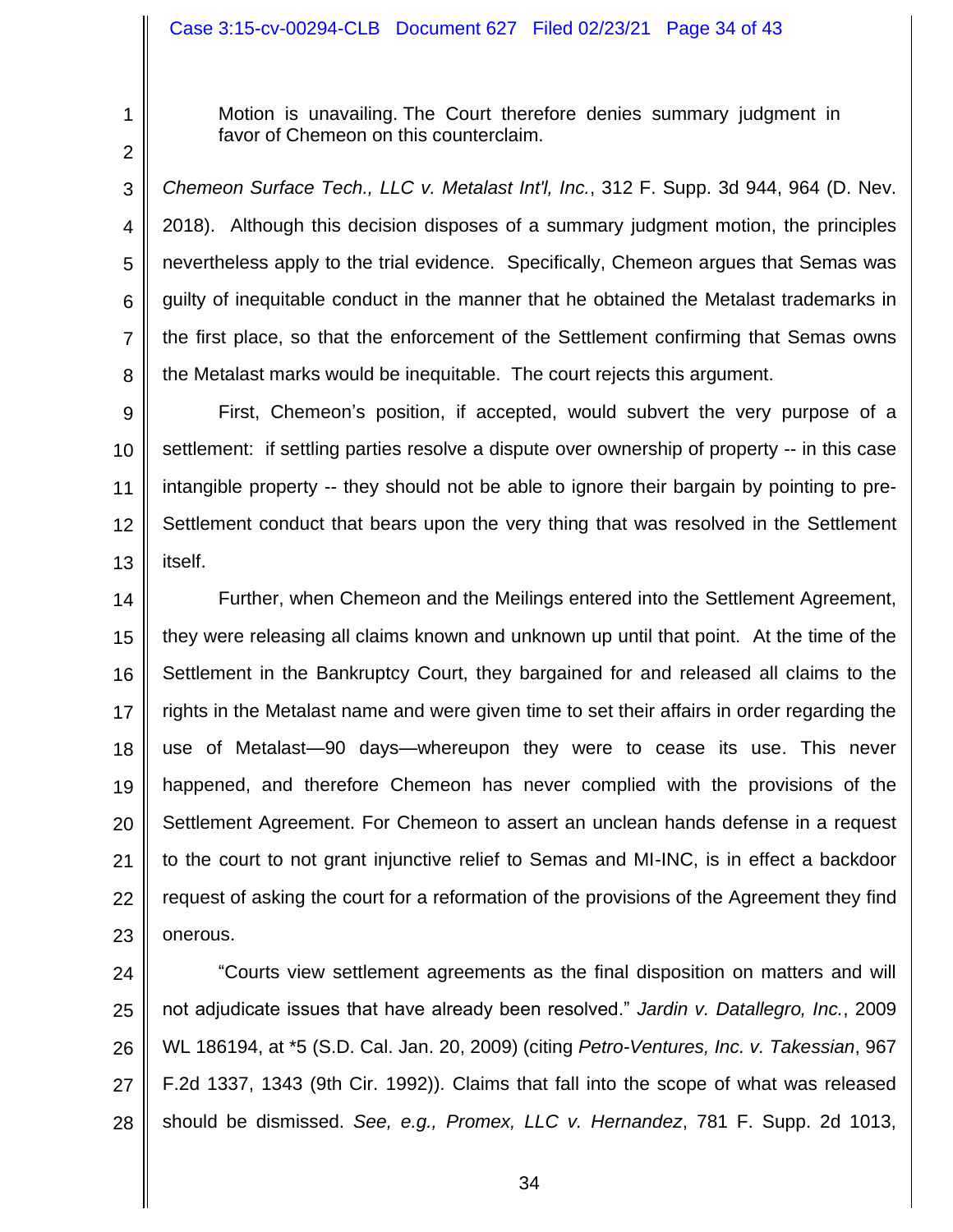1 2 1016-17 (C.D. Cal. 2011) (dismissing infringement claims that were mutually released prior to the lawsuit).

3 4 5 6 7 8 9 10 11 12 13 Chemeon agreed to the terms in the Settlement. *Promex*, provides that a plaintiff's claim should be dismissed if they fall within the scope of the previous settlement. Such a bar would apply to Semas if they were to assert such a claim. Accordingly, it would stand to reason that the inverse would be true for Chemeon to be barred from asserting a defense predicated on conduct arising from previously adjudicated claims. Chemeon cannot assert Semas's actions are improper when it was agreed in the Settlement that Chemeon would relinquish all rights in that mark. *See Rescap Liquidating Tr. v. First California Mortg. Co.*, 2019 WL 402318, at \*8 (N.D. Cal. Jan. 31, 2019) (striking unclean hands defense, among other affirmative defenses, based on defendant's rejected interpretation of settlement agreements release provision).

14 15 16 17 18 Moreover, the court also rejects Chemeon's argument that Semas fraudulently obtained ownership of the Metalast word mark and logo marks because it is not supported by the evidence or the facts. Chemeon's assertions are based upon the claim that the License Agreement between MI-INC and MI-LLC did not actually exist in 1996 – but was later created by Semas. However, there is no evidence to support this theory.

19 20 21 22 23 24 25 26 27 28 To the contrary, Semas testified that the License Agreement was entered in 1996 between MI-INC and MI-LLC. Semas's testimony is corroborated by other evidence. Specifically, in 1995, Semas filed the first applications for registration of the word mark and logo marks. On those applications, the registered owner was listed as MI-INC. Ex. 323. In 1996, USPTO granted these applications and issued the registrations explicitly listing MI-INC as the registered owner of the marks. Ex. 323. Between 1996 and 2011, Semas filed several subsequent applications for registration of these trademarks and each application listed the registered owner as MI-INC. Ex. 323. Moreover, in each of the subsequently issued registrations from the USPTO, MI-INC was again explicitly listed as the registered owner. Ex. 323. In addition, MI-INC's ownership of the mark was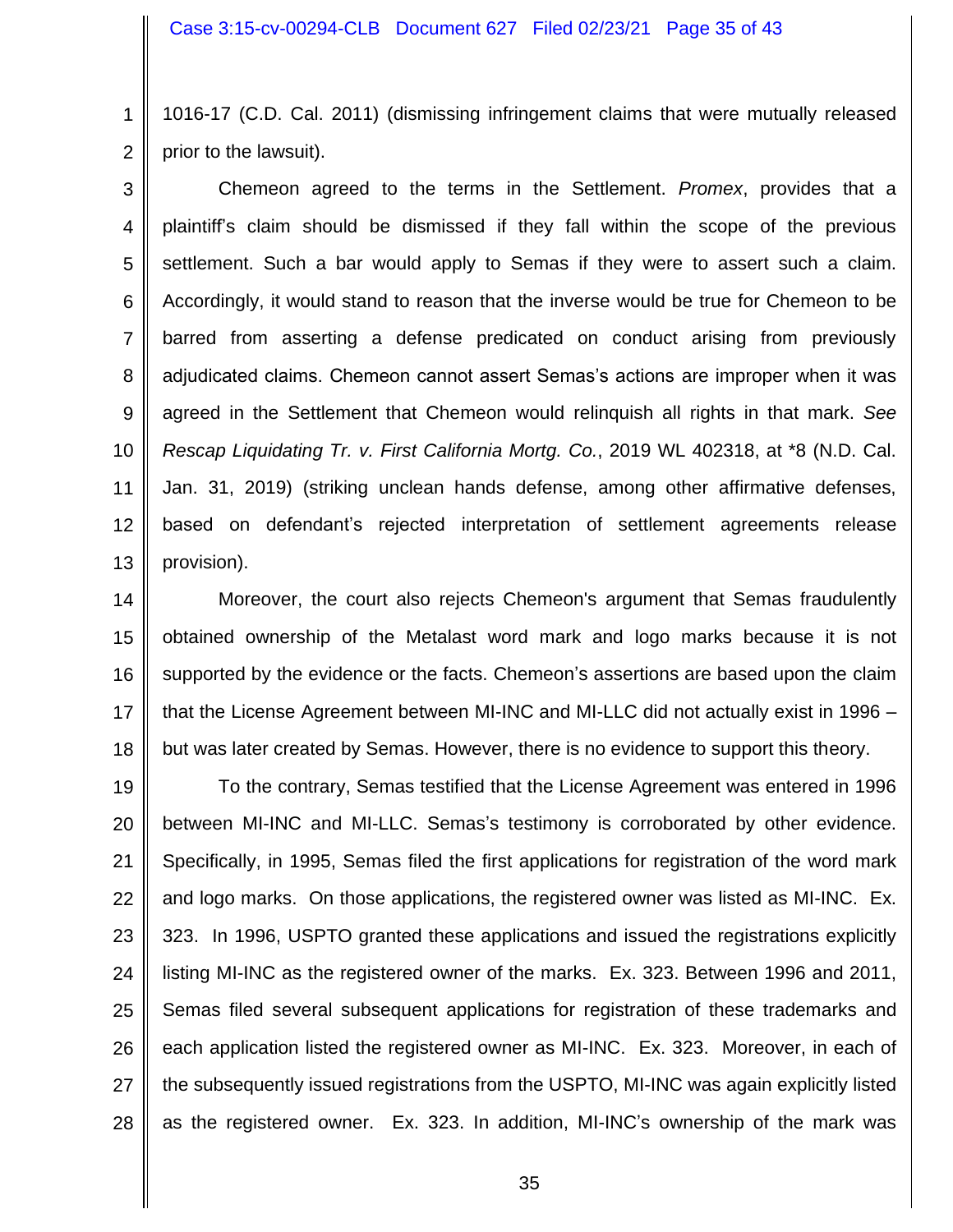1 2 3 further corroborated through regular MI-LLC communications to its members, which further corroborates the existence of the License Agreement long before Semas filed for bankruptcy. Exs. 628-629. The court finds Semas's testimony on this point credible.

- 4 5 6 7 8 9 10 11 The court further notes that long before this litigation, Chemeon's principal owner subjectively knew that the marks were registered to MI-INC, not MI-LLC. Ex. 285. In 2014, Chemeon filed pleadings in the Bankruptcy Court complaining that Semas had fraudulently obtained ownership of the marks. Exs. 501 and 502. Chemeon then entered the Settlement (Ex. 503) which confirmed that Semas owned the trademarks. Public records maintained by the USPTO, as described above, demonstrated that the marks were always registered in the name of MI-INC (Semas's entity) and not MI-LLC. Thus, for all these reasons, the court rejects Chemeon's unclean hands defense.
- 12

13

**D. Plaintiff's Claim 2 – Declaratory Judgment of No Infringement (Attorney's Fees as Extraordinary Circumstance)**

14 15 16 17 18 19 20 21 22 23 24 "The court in exceptional cases *may* award reasonable attorney fees to the prevailing party." Lanham Act § 47(a), 15 U.S.C. § 1117(a) (emphasis added). Chemeon claims Semas's conduct makes this case "exceptional" and justifies an award of attorney fees to Chemeon. This court must exercise discretion and consider the totality of circumstances. *Octane Fitness, LLC v. ICON Health & Fitness, Inc.*, 572 U.S. 545, 554 (2014). To support its claim under the "exceptional case" provision, Chemeon has asserted that Semas defrauded investors, the Securities and Exchange Commission, the Internal Revenue Service, and the USPTO. The court will consider only Semas's conduct with respect to trademark issues because the authority for "exceptional case" fees exists in the Lanham Act, which does not reach non-trademark claims.

25 26 27 28 As stated above, the court rejects Chemeon's argument that Semas fraudulently obtained ownership of the Metalast word mark and logo marks. Thus, the court does not find that Chemeon is entitled to "exceptional case" fees to relitigate the claims raised before and compromised in the Settlement. Semas sued Chemeon for trademark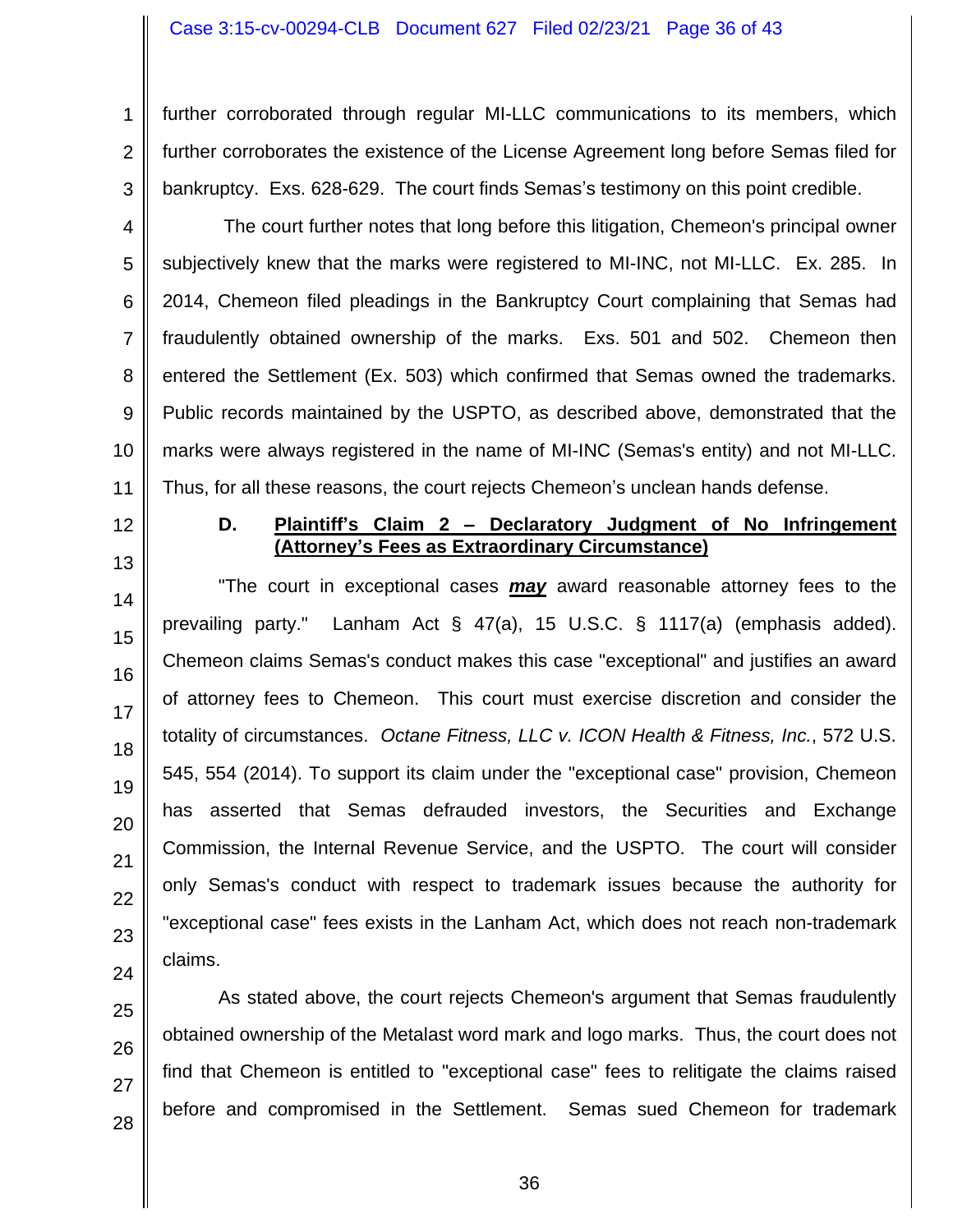1 2 3 4 5 6 7 8 infringement in his counterclaim. (ECF No. 50 (September 8, 2015).) Semas stipulated to the dismissal of those claims. (ECF No. 181 (September 21, 2016).) The court accepted that stipulation. (ECF No. 199 (November 1, 2016).) Nothing in the stipulation suggests that Chemeon has reserved the right to seek attorney fees to defend against those trademark claims. Chemeon has offered no evidence or analysis to show that those dismissed trademark claims were frivolous or otherwise "exceptional." Therefore, the court finds that this case is not "exceptional" and attorneys' fees will not be awarded pursuant to 15 U.S.C. § 1117(a).

9

# **E. Plaintiff's Claim 5 – Common Law Trademark Infringement**

10 11 12 13 14 15 16 17 18 19 20 Chemeon seeks a permanent injunction to prevent Semas from ever using two unregistered (or common law) product marks "TCP-HF" and "AA-200." To prevail on a claim for injunctive relief pursuant to  $\S$  43(a) of the Lanham Act, 15 U.S.C.  $\S$  1125(a), Chemeon must demonstrate "(1) that it is the prior owner of the trade name or service mark, and (2) that defendant adopted a trade name and service mark that is the same or confusingly similar to plaintiff's trade name or service mark so that there exists a likelihood of confusion to consumers as to the proper origin of the goods or services, such that a consumer is likely to believe that defendant's goods or services are being sold with the consent or authorization of the plaintiff, or that defendant is affiliated with or connected to the plaintiff." *American United Life Insurance Company v. American United Insurance Company*, 731 F. Supp. 480, 485 (S.D. Fla. 1990).

21 22 23 24 Chemeon cannot own the "TCP-HF" and "AA-200" sub-marks. Before the Settlement, MI-LLC and Chemeon sold "Metalast TCP-HF" and "Metalast AA-200." No products were labeled or advertised for sale as "TCP-HF" or "AA-200" without the preceding "Metalast."

25 26 Lanham Act § 43(a) applies to both registered and unregistered trademarks, and specifies civil liability:

27 28 (1) Any person who, on or in connection with any goods or services, or any container for goods, *uses in commerce* any word, term, name, symbol, or device, or any combination thereof, or any false designation of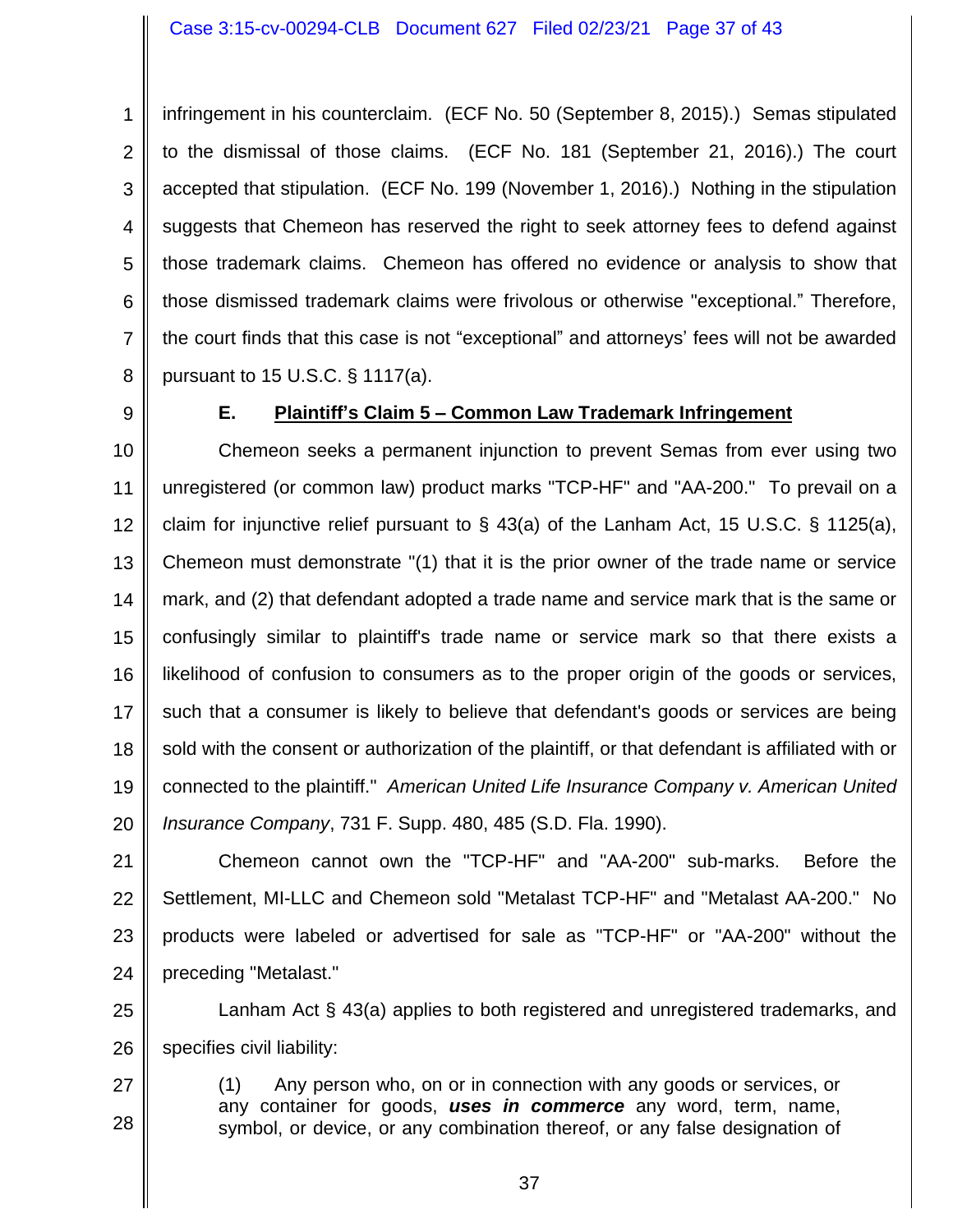#### Case 3:15-cv-00294-CLB Document 627 Filed 02/23/21 Page 38 of 43

1 2 3 4 5 6 7 8 9 10 11 12 13 14 15 16 17 18 19 20 21 22 23 24 25 26 27 28 origin, false or misleading description of fact, or false or misleading representation of fact, which ... 15 U.S.C. § 1125(a) (emphasis added). Assuming Chemeon owns the "TCP-HF" and "AA-200" sub-marks, there was no evidence that Semas ever used these sub-marks *in commerce*. As evidence of an infringement (or threatened infringement) of the two submarks, Chemeon points to Semas's emails offering to sell or license the Metalast brand to companies in the chemical business. Exs. 219, 220. Before trial, the court considered the same evidence as part of summary judgment practice, and concluded, None of these things implicated Semas' or his related entities' false use or misrepresentation of items owned by Chemeon *in commerce*; Semas was not attempting to market or sell a good when making statements during the course of litigation... (Amended Order, ECF No. 411, pp. 11-12 (italics in original).) Likewise, Chemeon offered no trial evidence that Semas ever labeled, advertised, or offered to sell any products as "TCP-HF" or "AA-200." There is no evidence that Semas has used those sub-marks *in commerce.* Assuming that "TCP-HF" and "AA-200" are protected marks at all, Chemeon did not establish the elements required for a permanent injunction: According to well-established principles of equity, a plaintiff seeking a permanent injunction must satisfy a four-factor test before a court may grant such relief. A plaintiff must demonstrate: (1) that it has suffered an irreparable injury; (2) that remedies available at law, such as monetary damages, are inadequate to compensate for that injury; (3) that, considering the balance of hardships between the plaintiff and defendant, a remedy in equity is warranted; and (4) that the public interest would not be disserved by a permanent injunction. *eBay, Inc. v. MercExchange, LLC*, 547 U.S. 388, 391, 126 S.Ct. 1837, 1839, 164 L.Ed.2d 641 (2006). To obtain a permanent injunction in a trademark action, the plaintiff must prove actual irreparable harm will occur. *Herb Reed Enterprises, LLC v. Florida Entertainment Management, Inc*., 736 F.3d 1239, 1249 (9th Cir. 2013). If the defendant has infringed on a trademark but has ceased the offending activity and there is no indication of inclination to repeat the offense, the trademark plaintiff is not entitled to a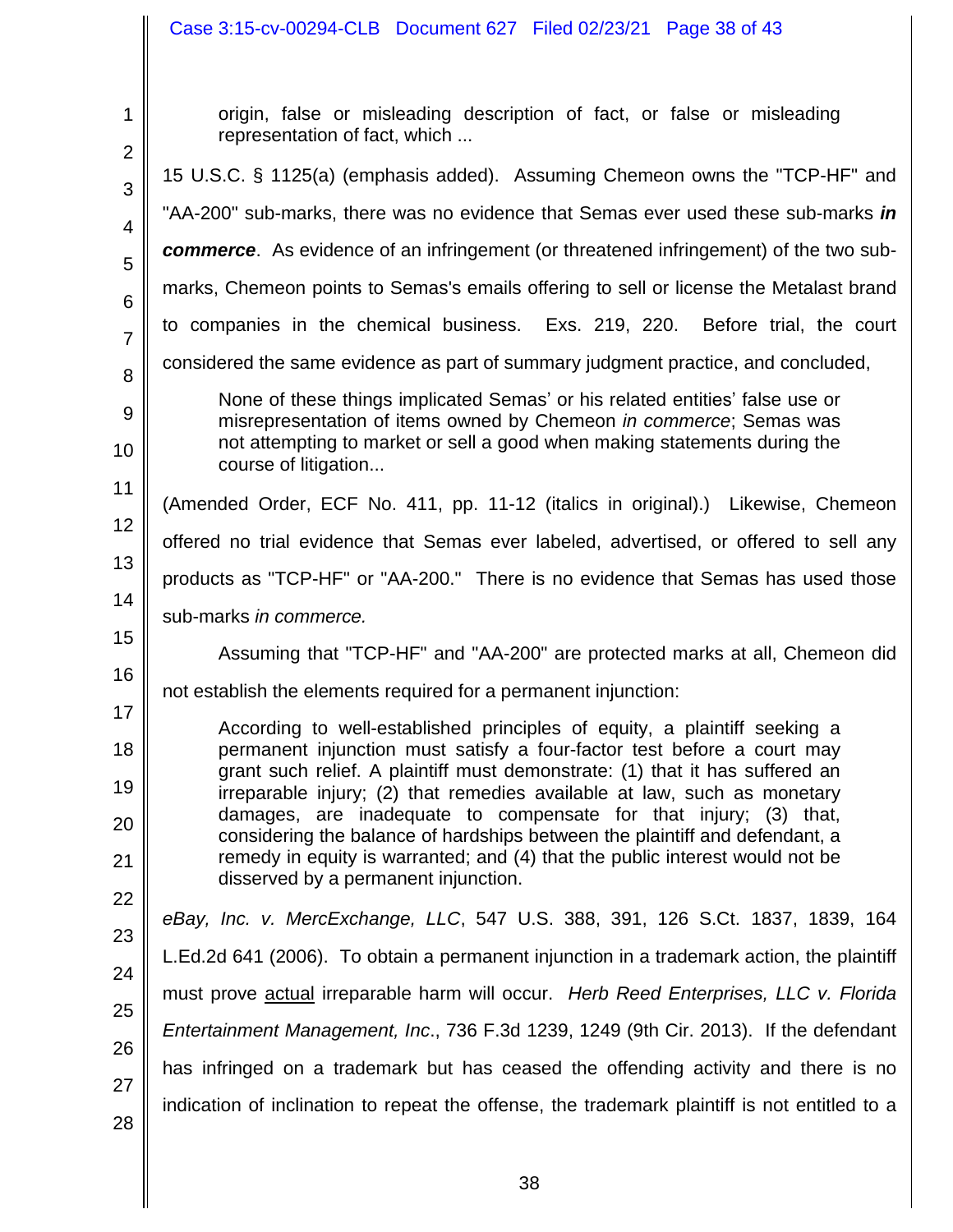1 2 3 4 permanent injunction. *Larry Pitt & Associates v. Lundy Law, LLP,* 294 F. Supp. 3d 329, 343 (E.D.Pa. 2018). Here, there is no evidence that Semas ever infringed on the "TCP-HF" or "AA-200" claimed marks in the past. Further, there is no evidence that he has threatened to do so in the future. The court finds for Semas on this claim.

5

6

7

8

## **F. Plaintiff's Claim 6 – Copyright Infringement**

Chemeon claims that Semas infringed on Chemeon's copyright in two works, the 2003 ICP Job Pro Web Page Advertisement ("2003 Work") and the 2004 Product Label ("2004 Work").

9 10 11 12 13 14 15 16 A plaintiff cannot file an action for copyright infringement until the Copyright Office has issued a Certificate of Registration for the work. 17 U.S.C. § 411(a); *Fourth Estate Public Benefit Corporation v. Wall-Street.com, LLC*, -- U.S. --, 139 S.Ct. 881, 885, 203 L.Ed.2d 147 (March 4, 2019). Chemeon initially added claims for infringement of the Copyright Works in its Second Amended Complaint (ECF No. 348, November 1, 2017), before the Copyright Office issued Certificates of Registration for the 2003 Work and 2004 Work. Under *Fourth Estate*, the Second Amended Complaint was premature as to the claims for infringement of the Copyright Works.

17 18 19 20 21 22 23 24 25 26 Chemeon filed a Third Amended Complaint (ECF No. 535, October 31, 2019) to restate its claims for infringement of the Copyright Works. Chemeon has not demonstrated that the Copyright Office issued Certificates of Registration prior to that filing, but Semas has not disputed that that the Third Amended Complaint was premature under *Fourth Estate.* However, under the three-year statute of limitations in 17 U.S.C. § 507(b), the Third Amended Complaint can only reach back three years prior to the date of the complaint to address, in this case, infringements occurring after November 1, 2016. *Roley v. New World Pictures, Ltd.* 19 F.3d 479, 481 (9th Cir. 1994). Chemeon offered no evidence that Semas infringed on the 2003 Work or 2004 Work within this three-year "look back" period.

27 28 Chemeon alleges that Semas infringed on the Copyright Works by including them as exemplars in support of a June 21, 2015 application to renew the Metalast word mark.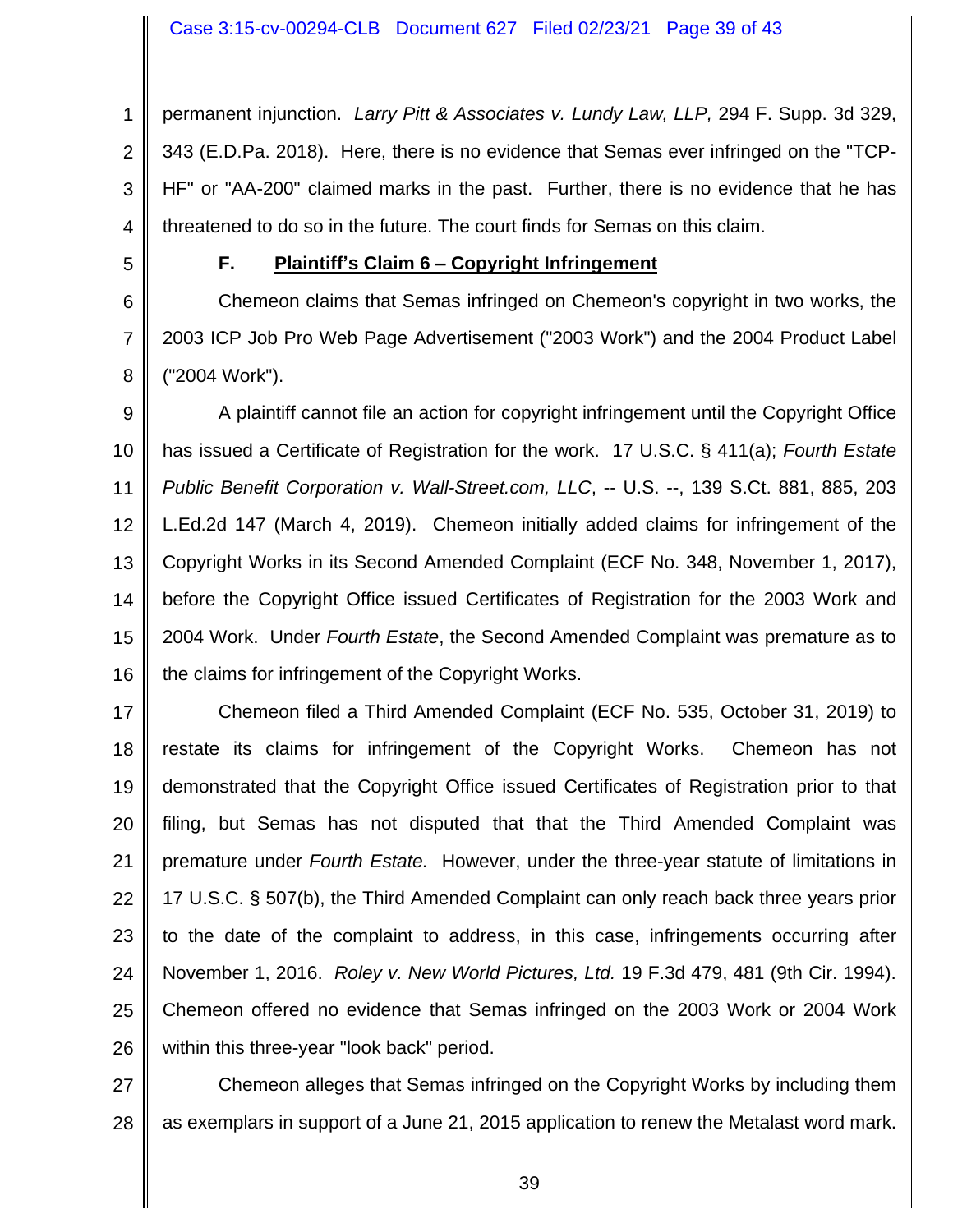Case 3:15-cv-00294-CLB Document 627 Filed 02/23/21 Page 40 of 43

1 2 3 4 5 6 Ex. 245. To look back to that alleged infringement, Chemeon claims that its Third Amended Complaint relates back to its Second Amended Complaint, which was filed within three years after the alleged infringement. However, because the Second Amended Complaint was premature under *Fourth Estate*, allowing relation-back to the Second Amended Complaint would subvert the principle of *Fourth Estate*. The court adopts the following reasoning:

- First, with respect to relation-back, Plaintiff's argument would make a meaningless formality out of *Fourth Estate's* requirement that an application be approved prior to filing suit. Were it correct, a plaintiff could file suit at any time, notwithstanding Section 411(a)'s precondition, and simply update the complaint when registration finally occurred. That would undermine Congress's choice to "maintain[ ] registration as prerequisite to suit." *Fourth Estate*, 139 S. Ct. at 891. Enforcing Congress's choice means that an amended complaint alleging compliance with Section 411(a) cannot relate back to a time before that compliance was achieved.
- 13 14 *Malibu Media, LLC v. Doe*, 2019 WL 1454317, \*2-\*3 (S.D.N.Y. April 2, 2019) (internal citations and footnotes omitted).

15 16 17 18 19 20 The only way to harmonize 17 U.S.C.  $\S$  411(a) and 17 U.S.C.  $\S$  507(b) is to require that the copyright owner file the complaint after the issuance of the Certificate of Registration (section 411(a)) but before the expiration of the three-year statute of limitations (section 507(b)). Chemeon did not bring its action for infringement of the Copyright Works within this window. Based on this conclusion, Chemeon's claims for copyright infringement are time-barred.

21 22 The following additional conclusions are independent reasons for a defense judgment on these infringement claims.

23

7

8

9

10

11

12

# **1.** *Authorship*

24 25 26 27 28 On April 20, 2017, Chemeon applied to the Copyright Office for registration of the 2003 Work (Ex. 293) and the 2004 Work (Ex. 291). In each case, Madylon "certified" that MI-LLC was the author or owner of the work, and that Chemeon acquired MI-LLC's ownership rights. The Copyright Office issued Certificates of Registration for the 2003 Work (Ex. 292) and 2004 Work (Ex. 290). Those Certificates of Registration are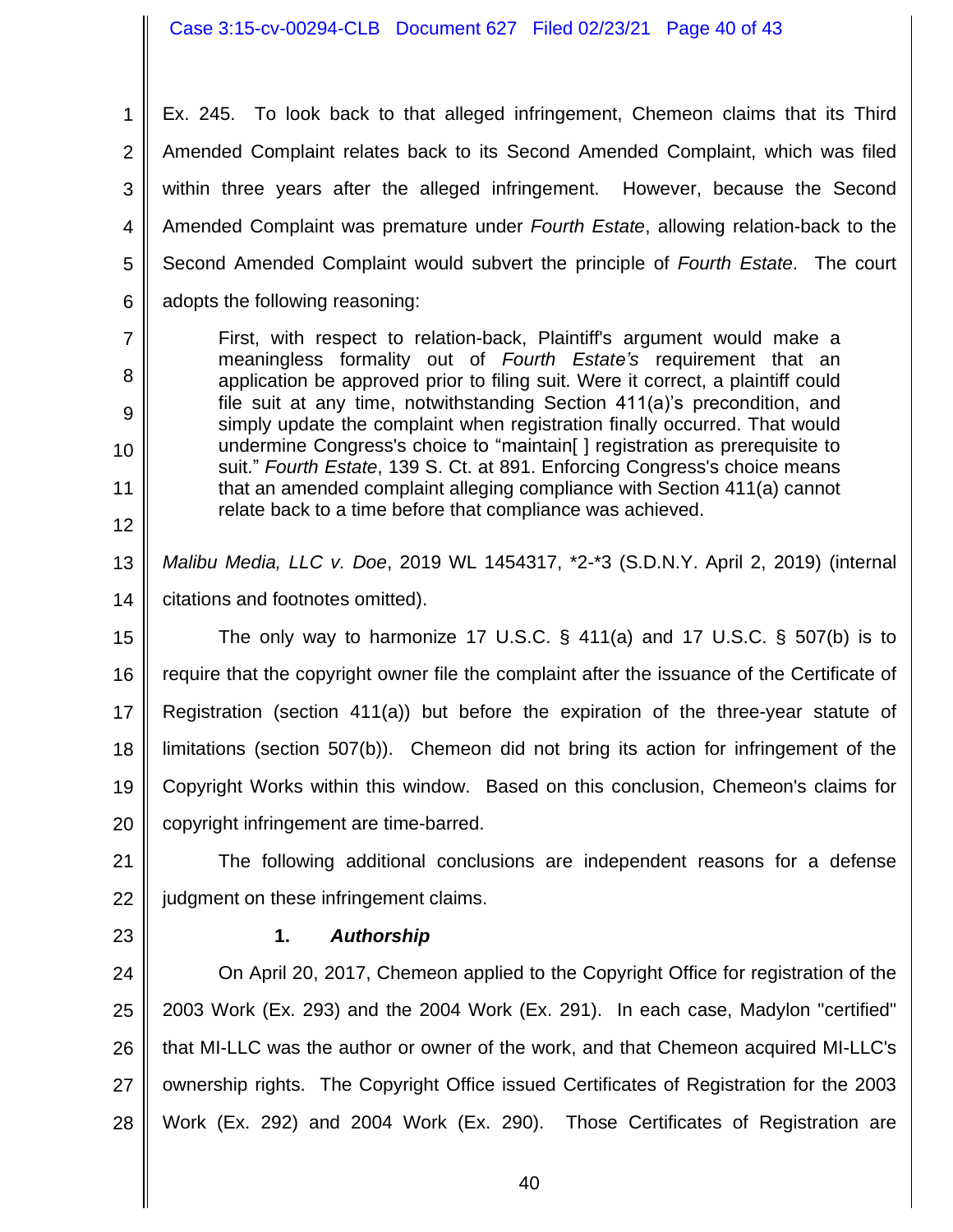1 2 3 4 5 6 7 8 effective as of the application date, March 20, 2017. 17 U.S.C. § 410(d). However, because Chemeon did not seek registration within five years after the works were created, those Certificates of Registration carry no presumption about the validity of the copyrights, authorship, or ownership. 17 U.S.C. § 410(c). Chemeon offered no direct evidence to identify the author(s) of the 2003 Work or 2004 Work. There is some evidence that QualiChem *may* have created an original work of authorship in the product label shown in Exhibit 304. Chemeon failed to satisfy its burden of proof to establish authorship and ownership of the Copyright Works.

9

### **2.** *Monetary Remedies*

10 11 12 13 14 Chemeon offered no evidence of actual damages caused by the alleged infringements. Chemeon offered no evidence of infringer's profits resulting from the alleged infringements. Chemeon cannot recover statutory damages or attorney fees because the alleged infringement took place before registration. 17 U.S.C. § 412. Chemeon offered no evidence of any post-registration infringements.

15

### **3.** *Injunction*

16 17 18 19 20 21 22 A court may grant "final injunctions on such terms as it may deem reasonable to prevent or restrain infringement of a copyright." 17 U.S.C. § 502(a). To obtain a permanent injunction for infringement of a copyright, the infringement plaintiff must prove "actual" success on the merits. *See Perfect 10, Inc. v. Google, Inc*., 653 F.3d 976, 981 (9th Cir. 2011). Chemeon has not won "actual" success on the merits. Furthermore, Chemeon has offered no evidence that Semas has threatened to copy the Copyright Works in the future.

23

### **4.** *Further Infringement by USPTO Publication*

24 25 26 27 28 Chemeon argues that Semas must be compelled to withdraw his June 21, 2015 renewal application so that the Copyright Works are no longer available for public downloads. Chemeon offered no evidence or citation to statutes, regulations, or judicial precedents for the principle that Semas is responsible for any copies made by the USPTO or the public because the Copyright Works are available for public download.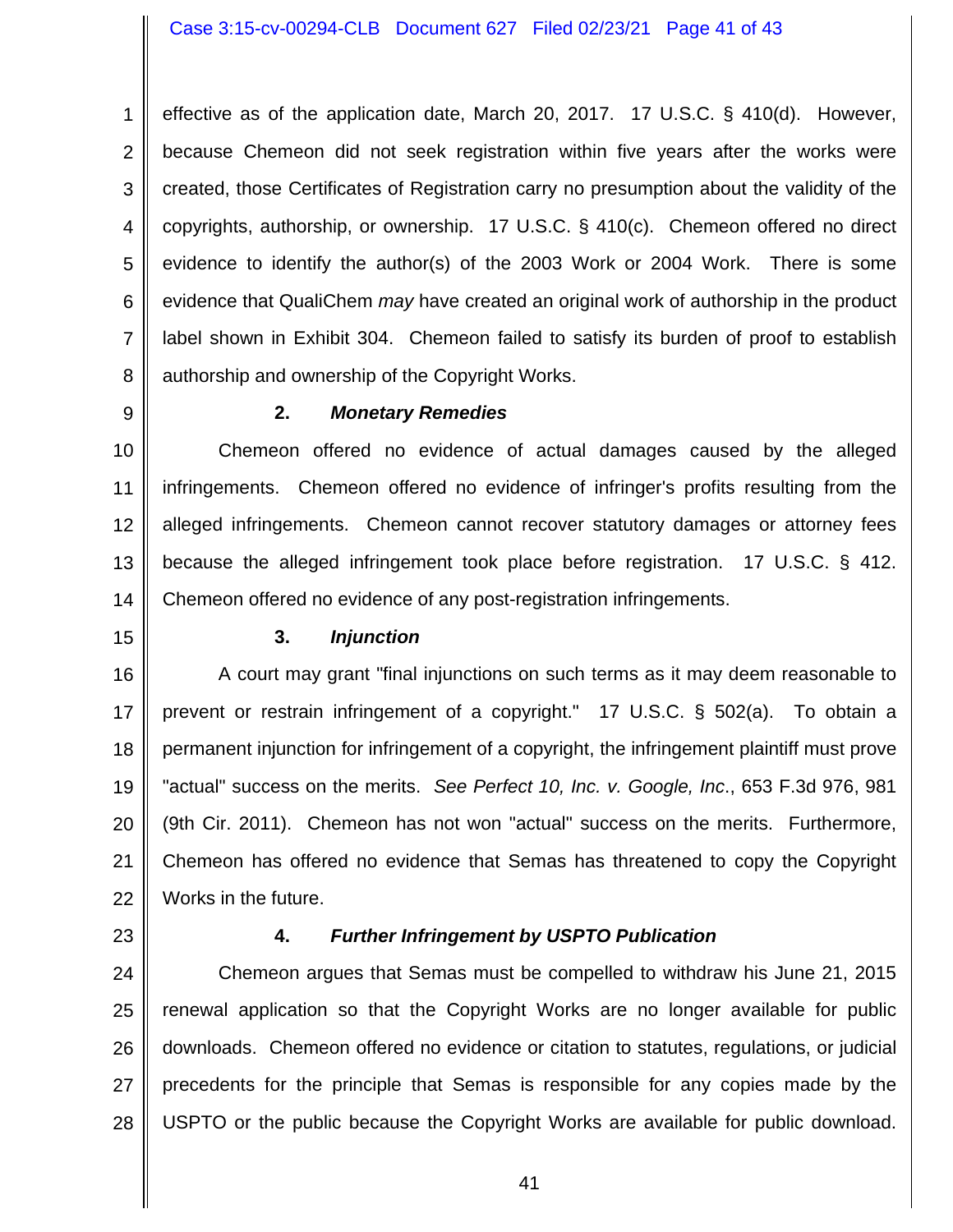1 2 3 4 Further, Chemeon has not addressed why the USPTO's use or reproduction of the Copyright Works is not permitted under 17 U.S.C. § 108 (limitation on exclusive rights: reproduction by libraries and archives). For all the above reasons, the court finds for Semas on this claim.

5 **VI. CONCLUSION**

6 7 **IT IS HEREBY ORDERED** that judgment is granted in favor of Defendants on Plaintiff's claims for relief;

8 9 **IT IS FURTHER ORDERED** that judgment is granted in favor of Defendants on Defendants' first and seventh claims for relief;

10 11 **IT IS FURTHER ORDERED** that judgment is granted in favor of Plaintiffs on Defendants' second claim for relief;

12

13

14

15

16

17

18

- **IT IS FURTHER ORDERED AND ADJUDGED** as follows:
	- Plaintiff's request for a permanent injunction enjoining Semas and his business entities from using "TCP-HF" or "AA-200" is **DENIED**;
- Plaintiff's request for a permanent injunction enjoining Semas and his business entities from infringing on the Copyright Works is **DENIED**;
- Plaintiff's request for a finding that this is an "exceptional case" under Lanham Act § 47(a) is **DENIED**;

19 20 21 22 **IT IS FURTHER DECREED** that, beginning June 11, 2015, Dean Meiling, Madylon Meiling, and Chemeon had no right to use "Metalast" in commerce, including, but not limited to, calling itself or its products "formerly Metalast" or "formerly known as Metalast";

23 24 25 26 27 28 **IT IS FURTHER DECREED** that Counterclaimants Dean Meiling, Madylon Meiling, and Chemeon are hereby ordered to perform the Settlement by halting all use of "Metalast" on any product labels, advertisements, sales orders, invoices, purchase orders, technical data sheets, safety data sheets, web pages, brochures, or other documents of commerce. This judgment of specific performance may be enforced by contempt proceedings in this court;